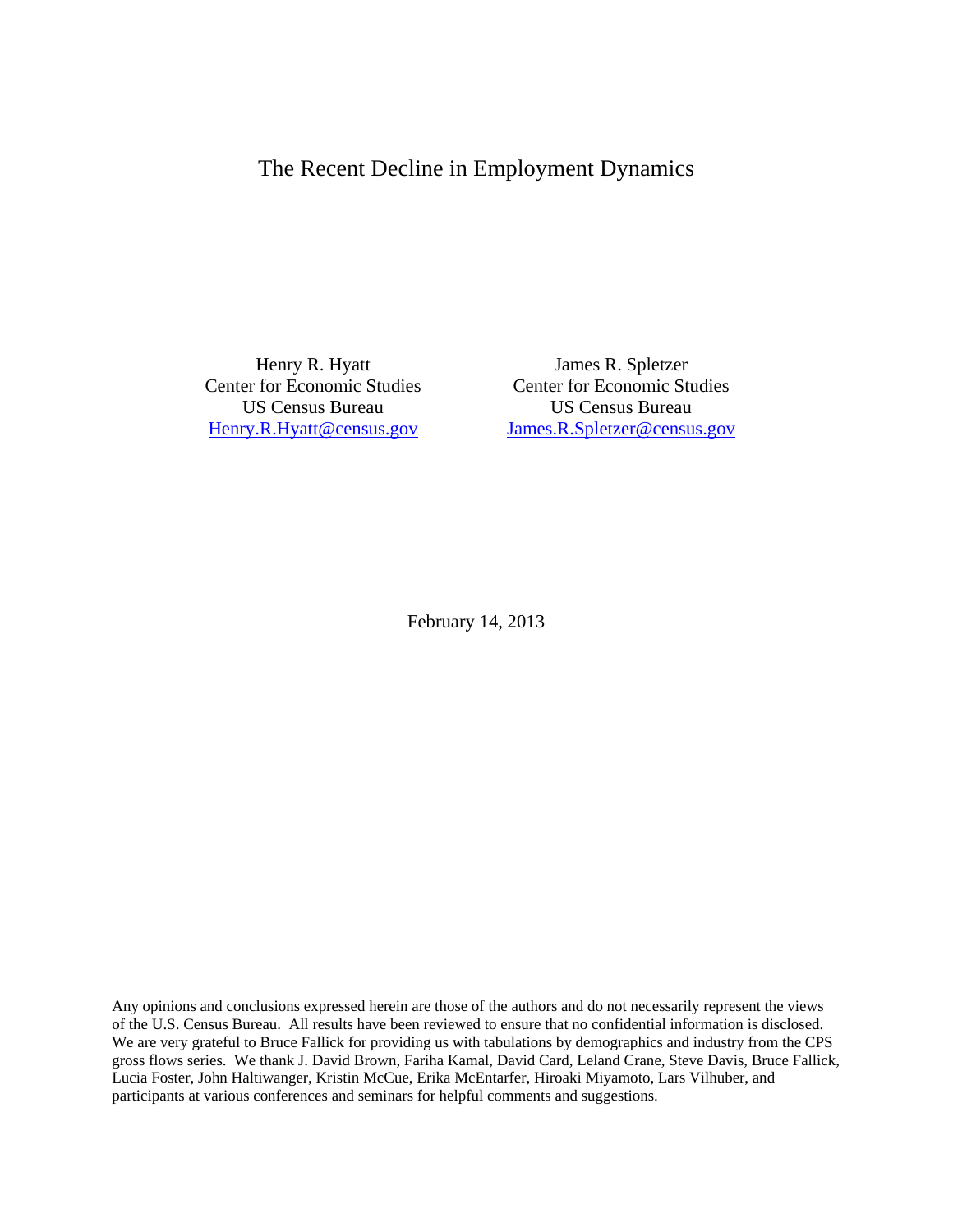# **Abstract**

In recent years, the rate at which workers and businesses exchange jobs has declined in the United States. Between 1998 and 2010, rates of job creation, job destruction, hiring, and separation declined dramatically, and the rate of job-to-job flows fell by about half. Little is known about the nature and extent of these changes, and even less about their causes and implications. In this paper, we document and attempt to explain the recent decline in employment dynamics. Our empirical work relies on the four leading datasets of quarterly employment dynamics in the United States – the Longitudinal Employer-Household Dynamics (LEHD), the Business Employment Dynamics (BED), the Job Openings and Labor Turnover Survey (JOLTS), and the Current Population Survey (CPS). We find that changes in the composition of the labor force and of employers explain relatively little of the decline. Exploiting some identities that relate the different measures to each other, we find that job creation and destruction could explain as much of a third of the decline in hires and separations, while job-to-job flows may explain more of the decline. We end our paper with a discussion of different possible explanations and their relative merits.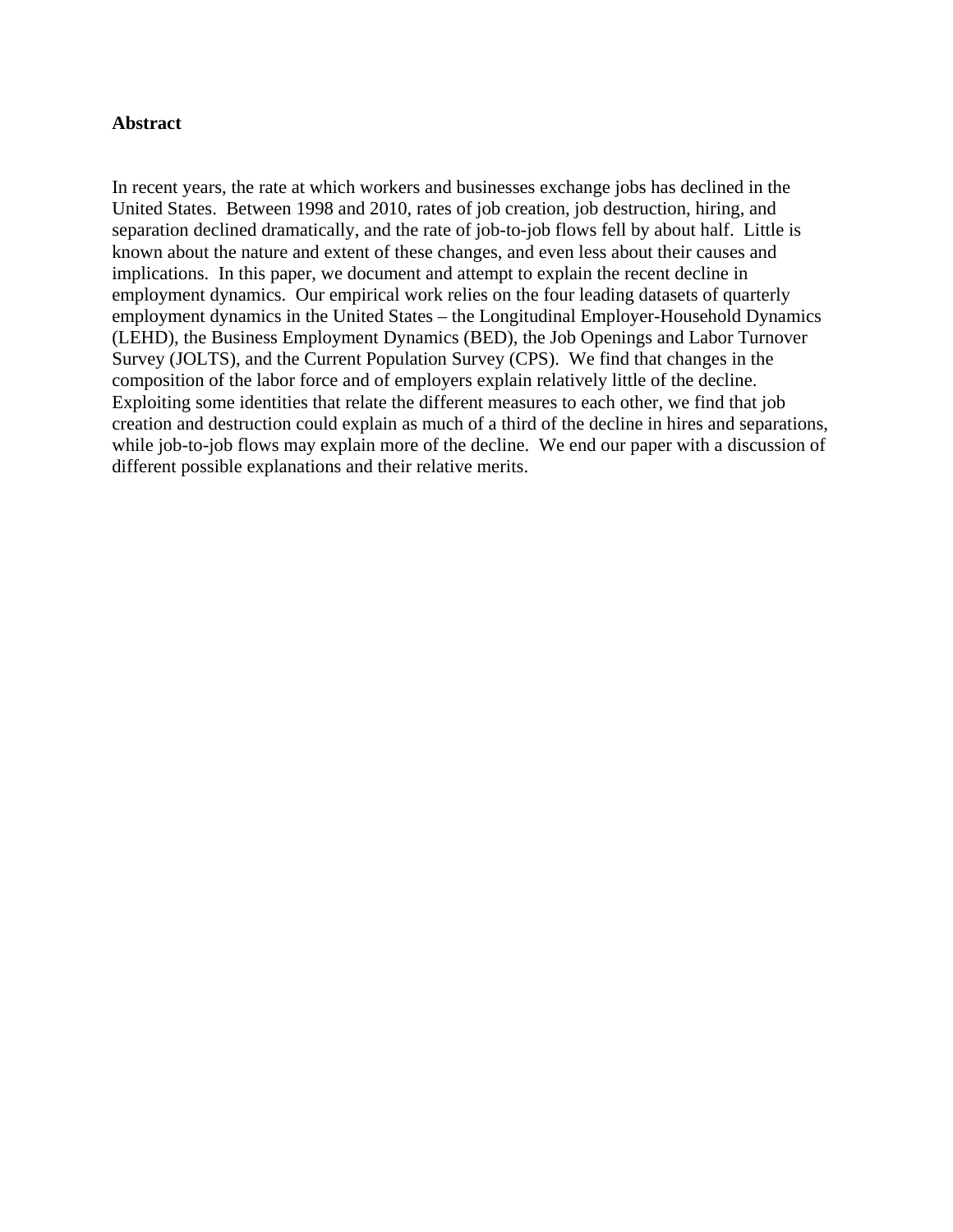## **I. Introduction**

 $\overline{a}$ 

 In recent years, the rate at which workers and businesses exchange jobs has declined in the United States. This decrease in employment dynamics, particularly during the recessions of 2001 and 2007-2009, is immediately apparent in the data series on gross job flows (job creation and job destruction), gross worker flows (hires and separations), and job-to-job flows that have become available since the early  $2000s<sup>1</sup>$ . Little is known about the nature and extent of these declines, and even less about their causes and implications.

 Employment dynamics in the United States exhibit double-digit declines during the first decade of the twenty-first century, by any measure and from any data source. We summarize these declines in Table 1 (we describe the data in the next section).<sup>2</sup> While the levels of each measure differ across data sources due to a variety of definitional and scope differences, there is a strong agreement in the trend for each measure. Between 1998 and 2010, hires and separations rates fell between 10 percent and 38 percent, depending upon the data source. Job creation and job destruction rates declined by roughly 22 to 33 percent. Job-to-job flows exhibited the largest decline, falling by 47 to 53 percent. Available evidence suggests that the 1998-2010 decline in

 $1$  Declines in job creation and job destruction have been noted by Davis, Faberman, and Haltiwanger (2006), Davis et al. (2007), Konigsberg, Spletzer, and Talan (2009), Davis et al. (2010a), Haltiwanger, Jarmin, and Miranda (2011), Davis, Faberman, and Haltiwanger (2012) and Decker et al. (2012). A decline in gross worker flows has been noted by Abowd and Vilhuber (2011) and Lazear and Spletzer (2012), as well as in in the synthetic series of Davis, Faberman and Haltiwanger (2012). The decline in job-to-job flows has been noted by Bjelland et al. (2011) and Hyatt and McEntarfer (2012a, 2012b). Of these, Decker et al. (2012) is the only thorough attempt to explain the decline in an employment dynamics series, in their case, the annual job creation and destruction rates from the Business Dynamics Statistics.

 $2 \text{ Table 1 documents}$  the decline from 1998 to 2010, which are at different points of the business cycle. However, we will show later that most measures of employment dynamics fall during recessions and are relatively constant during the expansion of 2001 to 2007, as well as during the years immediately preceding the 2001 recession and following the 2007-2009 recession. Of course, we lack data on the full course of the economic expansion that began in 2009.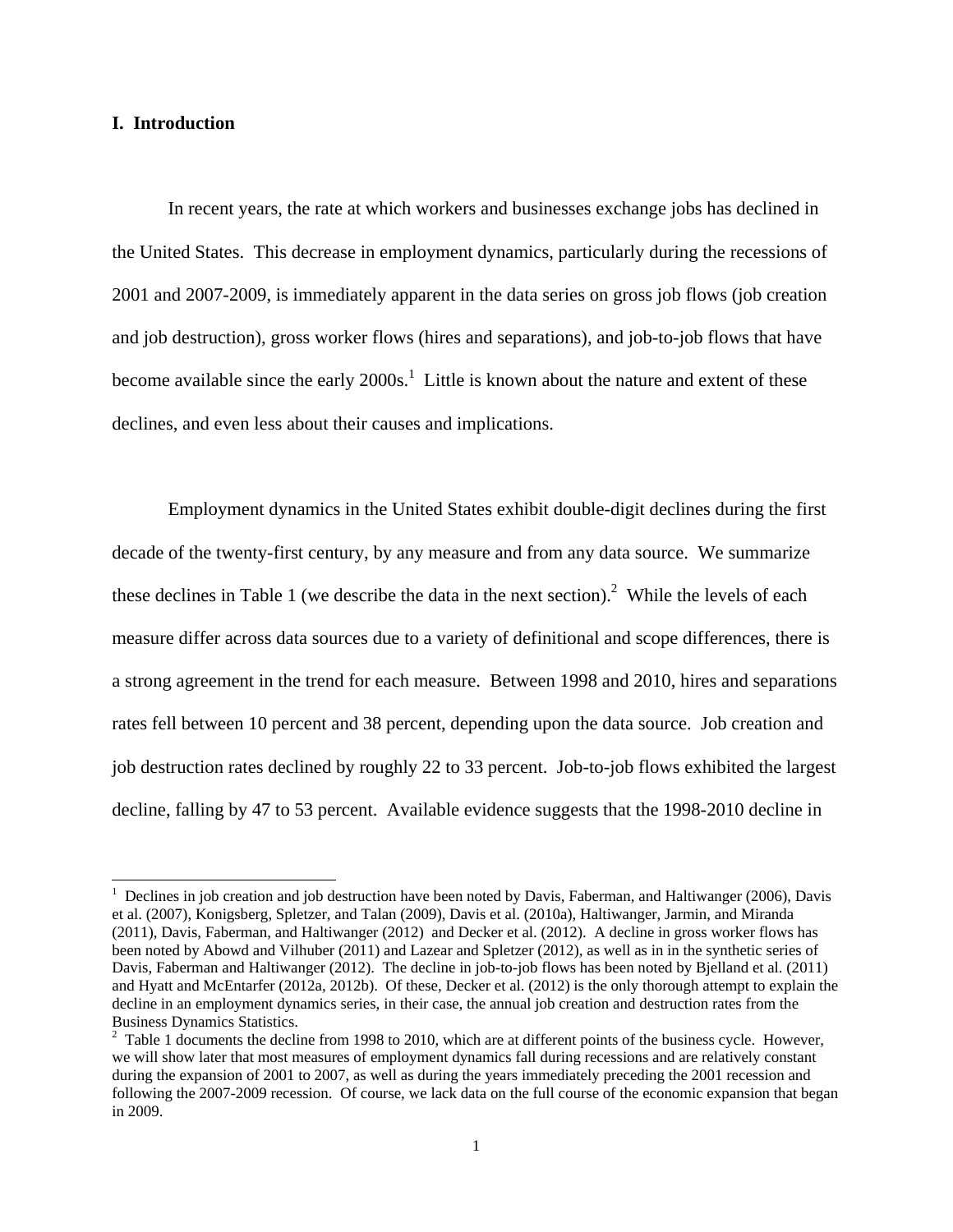employment dynamics is an acceleration of a downward trend in employment dynamics that extend backwards in time before the start of our data series.<sup>3</sup>

 Employment dynamics are important. Increases in job and worker reallocation have been associated with higher economic growth by, among others, Jovanovic and Moffitt (1990), Foster, Haltiwanger, and Krizan (2001), and Lentz and Mortensen (2008). This positive association comes through the Schumpeterian creative destruction process of new and expanding businesses replacing the market share of established companies, as well as the ongoing efforts of businesses and workers seeking their most productive matches. There is also strong evidence that job switching is an important component of wage growth, particularly for young persons -- see Topel and Ward (1992). If the decline in employment dynamics is indicative of declining innovation or declining labor market flexibility, then this would be worrisome for the U.S. economy. On the other hand, declining dynamics could be indicative of increased job stability or reduced uncertainty.

 There are numerous potential explanations for the recent decline in employment dynamics. One set of explanations concern the changes in the composition of the employed or of employers. For example, the postwar baby boom generation is aging and the employment-topopulation ratio of teenagers has been falling: both of these changes should lead to reduced dynamics as the workforce shifts from subpopulations with high rates of mobility to subpopulations with low rates of mobility. Other possible explanations include declining worker

 $3$  Davis, Faberman, and Haltiwanger (2006) show a long-term fall in manufacturing job flows dating back to the early 1960s, and Davis et al. (2010a) show annual private-sector job flow rates trending downward during the 1977 to 2005 time period (noting their data series starts in 1977). Decker et al. (2012) note that the downward trend in gross job flows has accelerated in the post-2000 time period. Davis (2008) summarizes evidence from multiple sources that all point to secular declines in the risk of job loss that extend back in time several decades.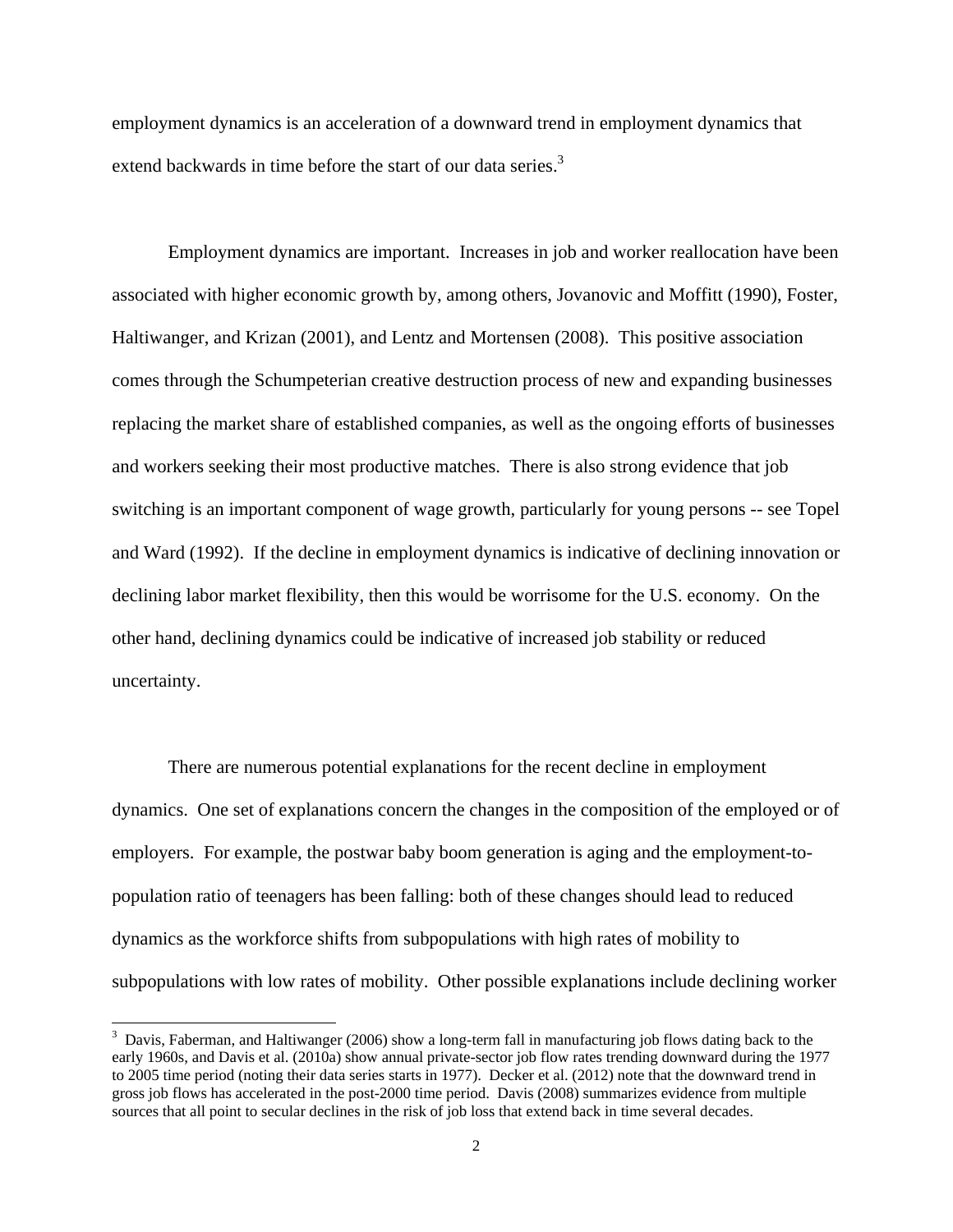mobility resulting from better initial worker-firm matching, a shift in the distribution of outside wage offers, increased mobility costs or employment adjustment costs, or the globalization of the production process. In this paper, we give the range of explanations our critical consideration.

We begin this paper by thoroughly documenting the decline in employment dynamics.<sup>4</sup> Our empirical work relies on the four leading datasets of quarterly employment dynamics in the United States – the Longitudinal Employer-Household Dynamics (LEHD), the Business Employment Dynamics (BED), the Job Openings and Labor Turnover Survey (JOLTS), and the Current Population Survey (CPS). In section III, we examine changes in labor market composition as an explanation for these declines; our analysis shows that changes in the composition of workers and businesses can explain only a small amount of the decline in employment dynamics.<sup>5</sup>

 In section IV, we further analyze the decline in gross worker flows (hires and separations), employing some helpful identities that relate gross worker flows to gross job flows (job creation and destruction), as well as to job-to-job flows. We find that the decline in gross job flows can be described as a narrowing of the distribution of employer growth rates, but this change in the distribution of gross job flows only explains about a third of the decline in gross

<sup>&</sup>lt;sup>4</sup> We define employment dynamics as gross worker flows, gross job flows, and job-to-job flows. We exclude employment inflows and outflows, as well as churn, from our basic analysis of employment dynamics. Employment inflows, employment outflows, and churn can be derived from the components of job flows, worker flows, and jobto-job flows through simple addition and subtraction. We document trends in these other series in Section IV. Also note that we do not discuss the trends of unemployment dynamics in this paper.

<sup>&</sup>lt;sup>5</sup> This finding is similar to several recent studies of declining dynamics in other domains. Kaplan and Schulhofer-Wohl (2012) find that changes in the demographic, industry, and occupation composition explain little if any of the 1991-2011 decline in interstate migration, Fujita (2012) finds that the aging of the labor force explains roughly onehalf of the decline in the job separation rate (defined as the EU gross flow in the CPS) that has occurred during the last three decades, whereas changes in the industry composition explain essentially none of the decline. Moscarini and Thomsson (2007) document an increase in occupational mobility from the late 1970s to the mid-1990s which is consistent with the findings of Kambourov and Manovskii (2008), followed by a decline after 1994, but they do not conduct a composition analysis.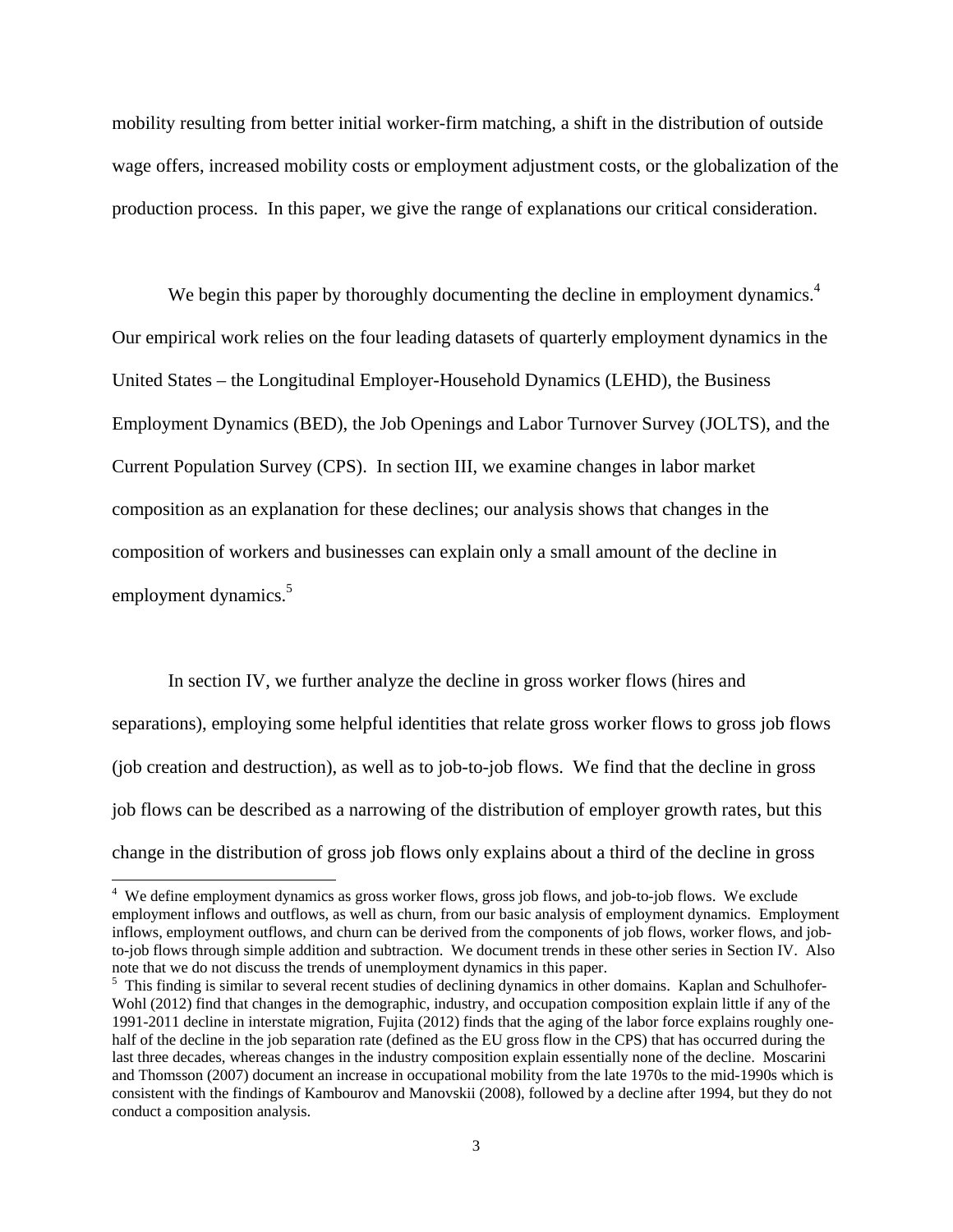worker flows. This implies that whatever economic forces are driving the declines in gross job flows, there are other independent forces that are driving the declines in gross worker flows. Analyzing the relationship between gross worker flows and job-to-job flows, we find that declines in both short-duration jobs and job-to-job flows are driving the declines in gross worker flows.

 We end this paper with a discussion of additional explanations for the decline in labor market dynamics, including increases in adjustment costs, changes in the job matching process, the role of uncertainty, changes in the production process, and job- and housing-lock. While we are able to rule out some explanations, we do not conduct any formal tests, and we view our discussion as an aid for future research.

## **II. Empirical Measures of Employment Dynamics**

 Hires are the count of new employer-employee matches. These flows include individuals changing jobs, individuals moving from non-employment to employment, and additional jobs started while staying at a current employer. Hires are sometimes referred to as accessions. Separations are ending employer-employee matches. These flows include individuals who change jobs, individuals who move from employment to non-employment, and people who leave a job while employed at another employer. Monthly estimates of hires and separations are published by the JOLTS program at the U.S. Bureau of Labor Statistics (BLS), and quarterly estimates of hires and separations are part of the Quarterly Workforce Indicators (QWI) published by the LEHD program at the U.S. Census Bureau. Hires and separations can also be

4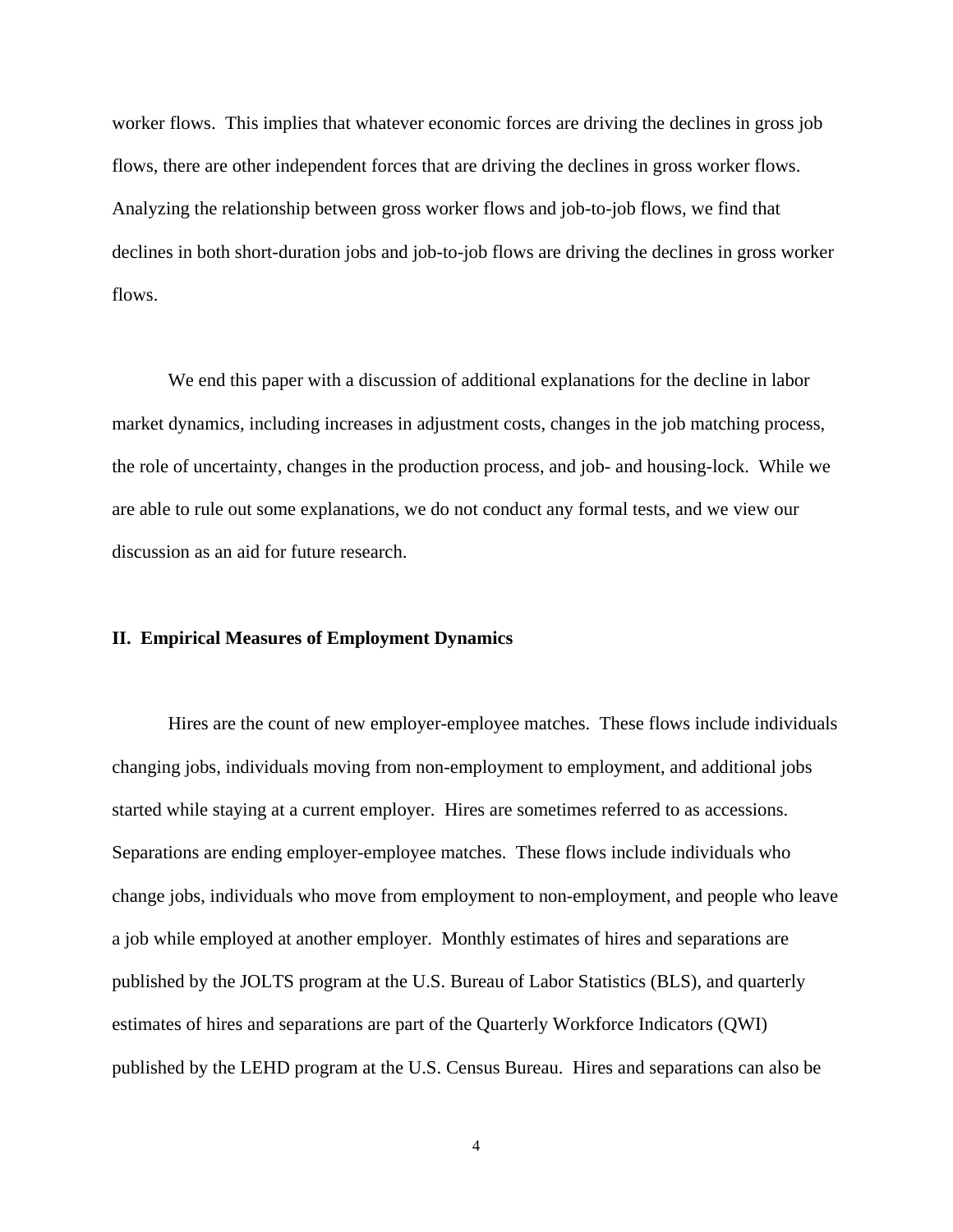measured using the CPS microdata, which is collected as a joint effort between the BLS and the Census Bureau.

 Job creation and job destruction measure the net employment change at the level of the business establishment, or workplace. Job creation is the net employment change summed across establishments with hires greater than separations, and job destruction is the (absolute value of) net employment change summed across establishments with separations greater than hires. Quarterly estimates of job creation and job destruction are published by the BED program at the BLS, as well as by the LEHD program's QWIs. Annual estimates of job creation and job destruction are published by the Business Dynamics Statistics program at the Census Bureau.

 Empirical analysis of hires, separations, job creation, and job destruction in a unified framework has blossomed during the past several years due to the creation of longitudinally linked employer datasets. Examples of this literature using U.S. data are Burgess, Lane, and Stevens (2000), Abowd and Vilhuber (2011), Davis, Faberman, and Haltiwanger (2012), and Lazear and Spletzer (2012). We add to this literature by incorporating one more measure of employment dynamics into the analysis. Job-to-job flows are the count of individuals observed moving from one employer to another with no intervening spell of non-employment. Job-to-job flows have been empirically analyzed by Fallick and Fleischman (2004), Bjelland et.al. (2011), and Hyatt and McEntarfer (2012a, 2012b).

 We use data from four sources: the LEHD, the BED, the JOLTS, and the CPS. Wherever possible in our analysis that follows, we use publicly available data, with the exception of job-to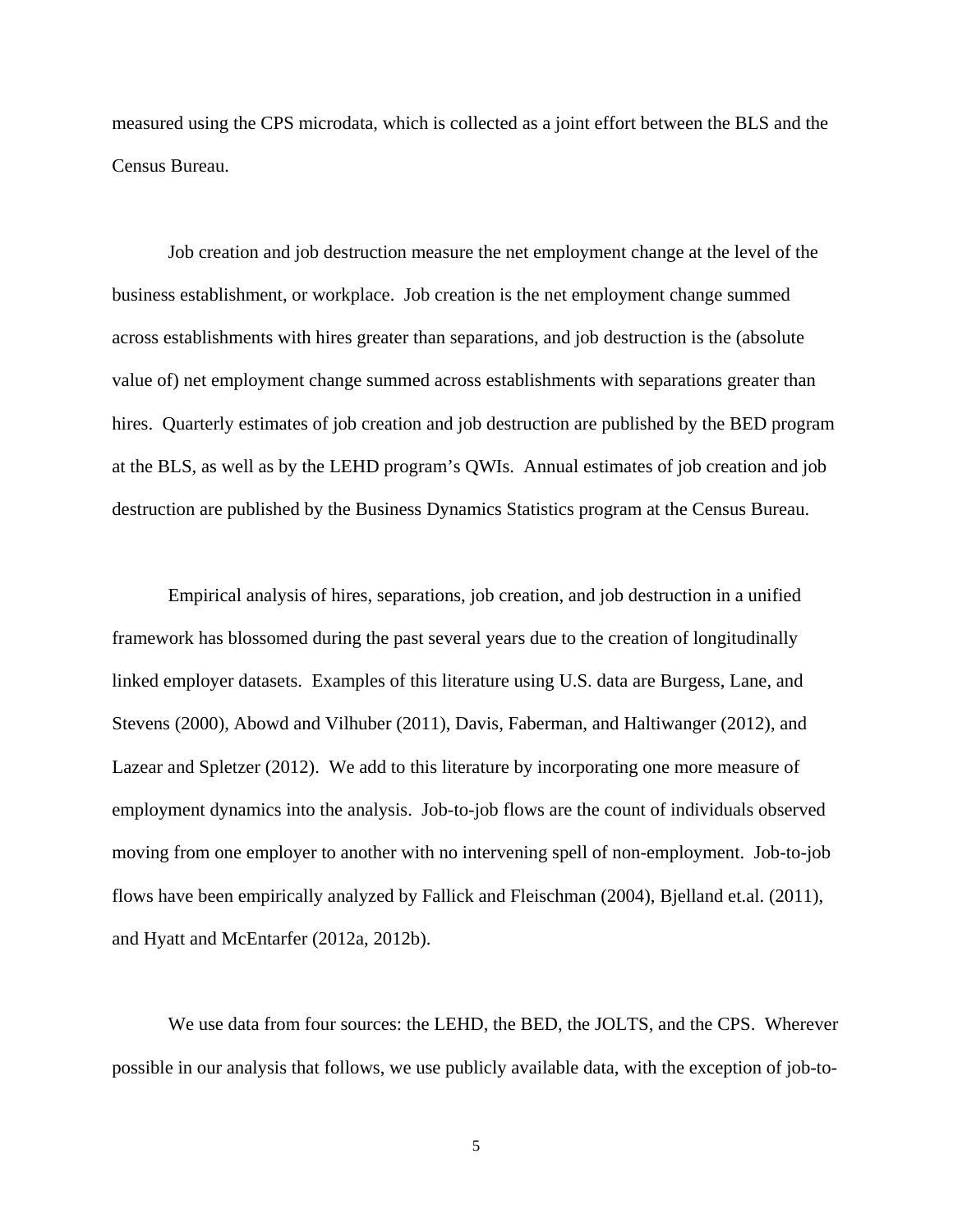job flows tabulations constructed from the confidential LEHD microdata. We report data from each of our four sources on a quarterly frequency, seasonally adjusted, as rates.<sup>6</sup> The subsections below contain short descriptions of the four datasets. An overview of the employment dynamics series available from each of the four data sources is provided in Table 2.

#### *IIa. Longitudinal Employer-Household Dynamics (LEHD)*

 $\overline{a}$ 

 The LEHD is a longitudinally linked employer-employee dataset created by the U.S. Census Bureau as part of the Local Employment Dynamics federal-state partnership. The data are derived from state-submitted Unemployment Insurance (UI) wage records and the Quarterly Census of Employment and Wages (QCEW) data. Every quarter, employers who are subject to state UI laws – approximately 98% of all private sector employers, plus state and local governments – are required to submit to the states information on their workers (the wage records) and their workplaces (the QCEW). The wage records and the QCEW data submitted by the states to the U.S. Census Bureau are enhanced with census and survey microdata in order to incorporate information about worker demographics (age, gender, race and ethnicity, and education) and the firm (firm age and firm size). Abowd et al. (2009) provide a thorough description of the source data and the methodology underlying the LEHD data and one of its main public use data products, the QWI.

<sup>&</sup>lt;sup>6</sup> We omit the Business Dynamics Statistics (BDS) from our core analysis because its data are annual whereas all others can be analyzed on a quarterly frequency. The BDS also shows a declining trend in job creation and job destruction in the time period we consider; this declining trend is thoroughly analyzed by Decker et al. (2012) using the underlying confidential microdata.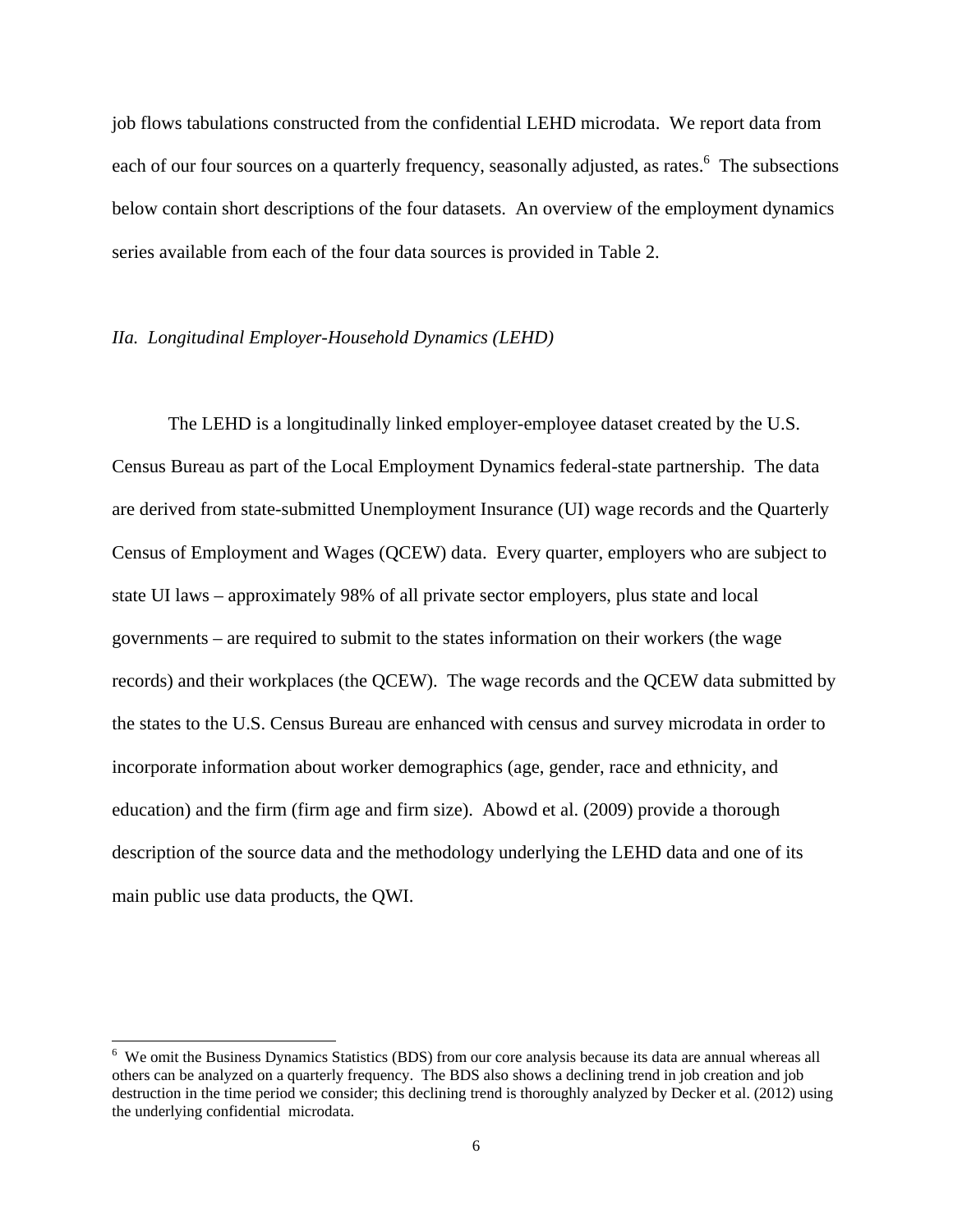We use quarterly measures of hires, separations, job creation, and job destruction assembled from the QWI and made available at the Cornell Virtual RDC. Because states have joined the LEHD program at different times, and have provided various amounts of historical data upon joining the LEHD program, the length of the time series of LEHD data varies by state. We have downloaded, from the Cornell Virtual RDC, private sector QWI data from the 30 states that have data available from 1998:Q2 through 2010:Q4. These 30 states account for about 65 percent of national employment.<sup>7</sup> In this paper, we use the acronym "LEHD" when we refer to QWI data downloaded from the Cornell Virtual RDC, as well as the job-to-job flows created using LEHD microdata, as described below.

 Hyatt and McEntarfer (2012a, 2012b) have created job-to-job flow statistics from the confidential LEHD microdata that measure movements between dominant jobs, where the dominant job is defined as the job with the highest earnings in the quarter. The Hyatt and McEntarfer job-to-job flow statistics are computed from a sample of individuals who ever worked in at least one of nine states, and their employment histories are tracked through all available states. Movements into and out of state and local (but not federal) government jobs are included in the job-to-job flow series. $8$  We use the Hyatt and McEntarfer data in this paper; a public-use job-to-job flows data product is under development at the time of this writing.

 $\alpha$  Our estimates of the magnitude of the decline in employment dynamics are essentially unaffected when we use the national series of LEHD hires, separations, job creation, and job destruction constructed by Abowd and Vilhuber  $(2011).$ 

As seen in Table 2, the gross worker and job flows that we use from the LEHD exclude government, whereas the job-to-job flows from the LEHD include state and local government. Similarly, the BED and JOLTS data that we use exclude government, whereas the CPS gross flows that we use include state, local, and federal government. We include government jobs in the LEHD job-to-job flows and in the CPS gross flows because these data are easily available to researchers. Empirical results, using available data, show that the double-digit percentage declines in employment dynamics measured over the past 10 to 15 years are unaffected by the inclusion or exclusion of government jobs.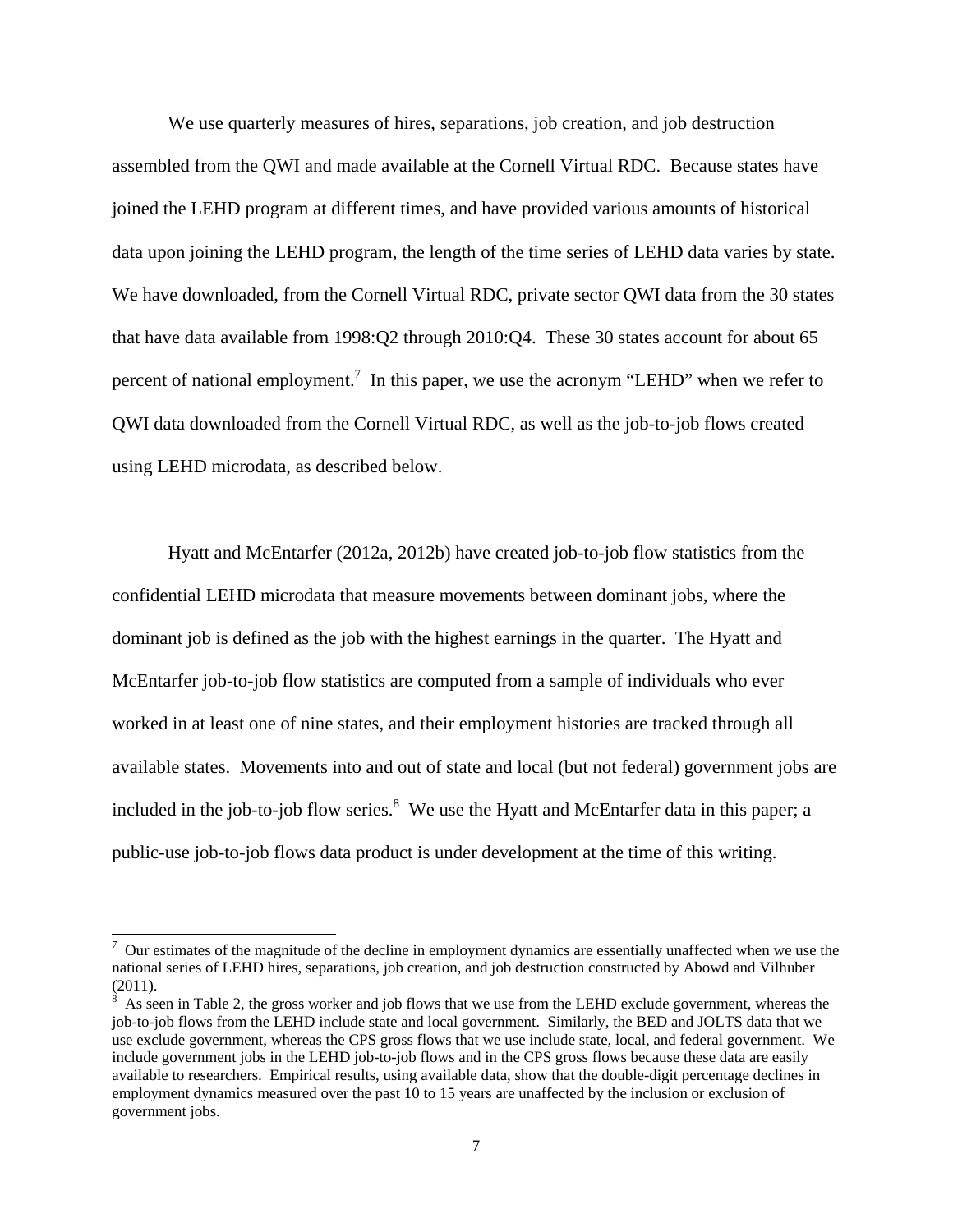#### *IIb. Business Employment Dynamics (BED)*

 The BED statistics on job creation and job destruction are available from the BLS website. The BED data are constructed by longitudinally linking the establishment-level QCEW microdata provided by the states (the same establishment-level data used in the creation of the LEHD data). The BED time series begins in 1992:Q3.

## *IIc. Job Openings and Labor Turnover Survey*

 The JOLTS statistics on hires and separations are available from the BLS website. The JOLTS data are constructed from a monthly survey of 16,000 establishments (the JOLTS survey form is at http://stats.bls.gov/jlt/jltc1.pdf). The JOLTS monthly data are available from December 2000 to the present. We create quarterly data from the monthly JOLTS data, with a time series that begins in 2001:Q1.

## *IId. Current Population Survey*

 The CPS is the workhorse data of labor economics research, with monthly information on labor force status (employed, unemployed, or not in the labor force) by a variety of demographic characteristics. CPS statistics are available from 1948 to the present on the BLS website. We use the CPS data to construct estimates of job-to-job flows, hires, and separations.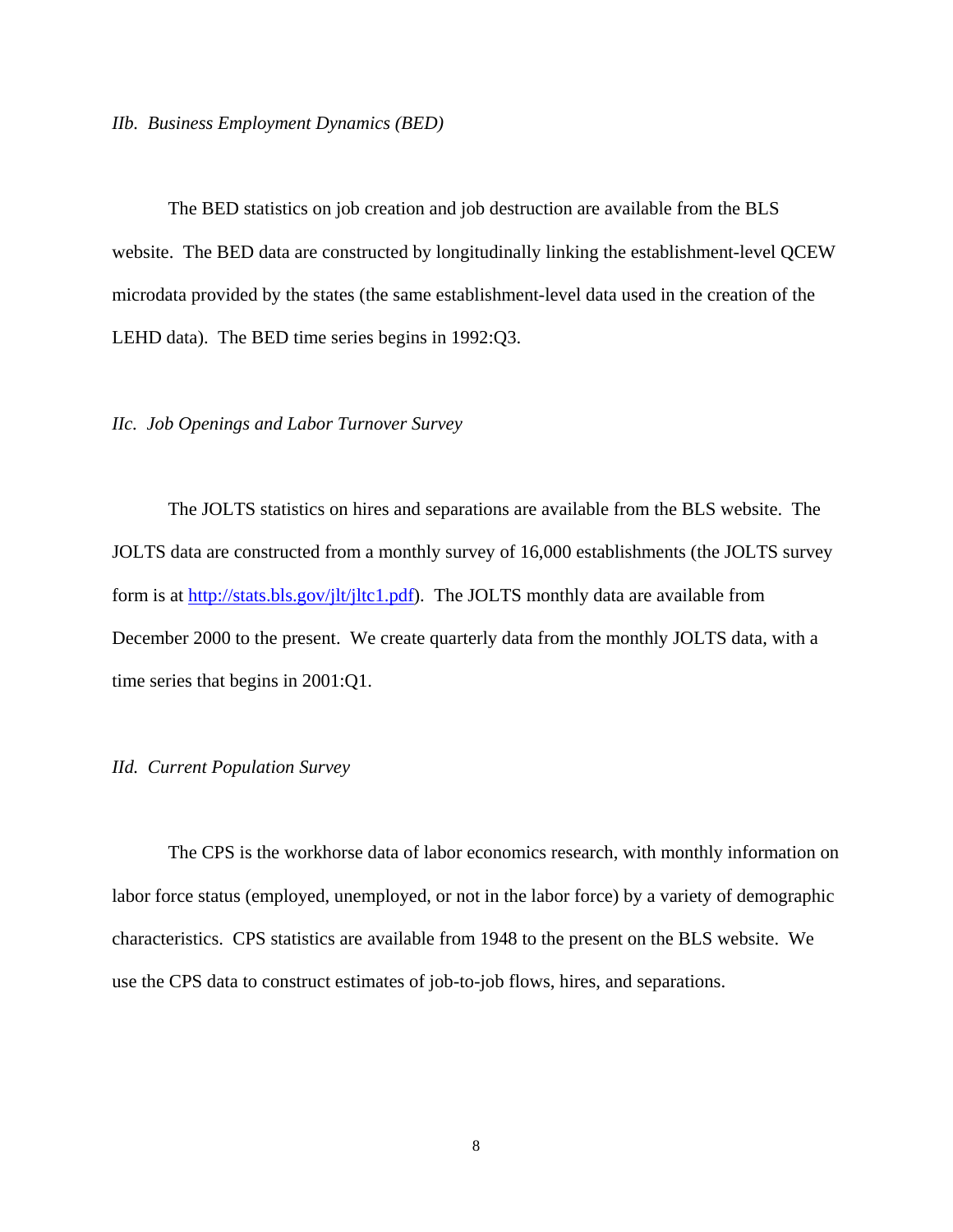Fallick and Fleischman (2004) have utilized the CPS microdata to calculate monthly jobto-job flow statistics. They exploit the 1994 CPS questionnaire redesign, which replaced the paper and pencil questionnaire with computer assisted interviewing. Computer assisted interviewing allows information from the previous month's interview to be available to the interviewer. Specifically, one of the dependent interview questions in the redesigned CPS is, for those persons who are employed in both the previous and the current month, "Do you still work for [COMPANY NAME]?" The intent of this question is to improve industry and occupation coding in the CPS, but it is also a direct measure of job-to-job change. The resulting job change data have been analyzed by Fallick & Fleischman (2004). Fallick and Fleischman have made their monthly data from January 1994 through June 2012 available to other researchers (online at http://www.federalreserve.gov/pubs/feds/2004/200434/200434abs.html). Data for several months in 1995 are missing, and thus we are able to create quarterly time series of job-to-job flows that begin in  $1995:O4<sup>9</sup>$ 

 The BLS produces estimates of gross flows – the monthly transitions amongst the three labor force states of employed, unemployed, and not in the labor force. The CPS gross flows are described at http://www.bls.gov/cps/cps\_flows.htm. The CPS gross flows have been widely used to understand unemployment dynamics across the business cycle – see, for example, Elsby, Michaels, and Solon (2009), Barnichon and Nekarda (2012), and Shimer (2012). Using CPS terminology of UE to represent flows from unemployment to employment and NE to represent flows from not in the labor force to employment, hires are created as  $(UE + NE + job-to-job$ 

<sup>9</sup> Bruce Fallick of the Federal Reserve has created and kindly provided to us estimates of CPS job-to-job flows and CPS gross flows by gender, age, education, and industry. We are very grateful to him for these data.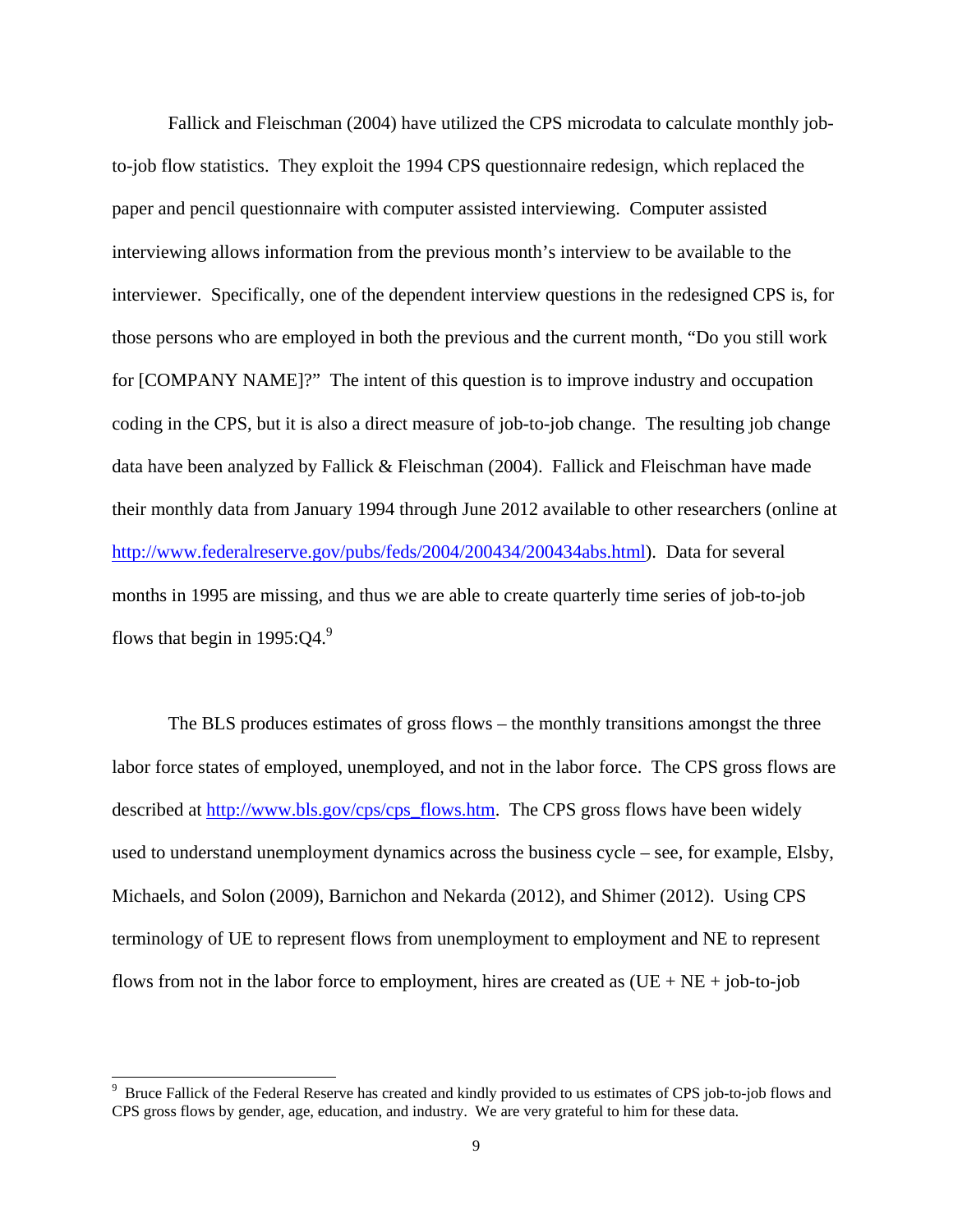flows). Similarly, separations are created as  $(EU + EN + job-to-job$  flows). We use the Fallick and Fleischman monthly data to create quarterly measures of hires and separations from the CPS.

#### **III. The Effect of Composition Changes on the Decline in Employment Dynamics**

 We now turn to a decomposition of the decline in employment dynamics for each measure and data source under consideration. The basic question we seek to answer is, "how much of the decline is due to the changing composition of individuals or businesses?" For example, as the baby boom has been aging during the last 15 years, the share of employment of workers aged 25-44 has been declining (from 53.1 percent in 1998:Q2 to 43.9 percent in 2010:Q4), while the employment share of workers aged 45-64 has been increasing (from 27.5 percent in 1998:Q2 to 37.0 percent in 2010:Q4). Because the hires and separations rate are essentially monotonically declining in age, the aging of the workforce will lead to declining hires and separations rates.

 We measure the effect of composition changes using a standard decomposition technique to separate between-group differences from trends within groups for any employment dynamics measure Y, as follows. Any measure of employment dynamics Y<sub>t</sub> can be written as  $\Sigma_i Y_{ii} S_{it}$ , where i indexes groups of the workforce or businesses (such as worker age or firm size), and  $S_i$  is the share of the group. We decompose the difference  $\Delta Y_t = Y_t - Y_{t-1}$  according to

$$
\Delta Y_t = \Sigma_i \Delta Y_{it} S_{i\bullet} + \Sigma_i Y_{i\bullet} \Delta S_{it},
$$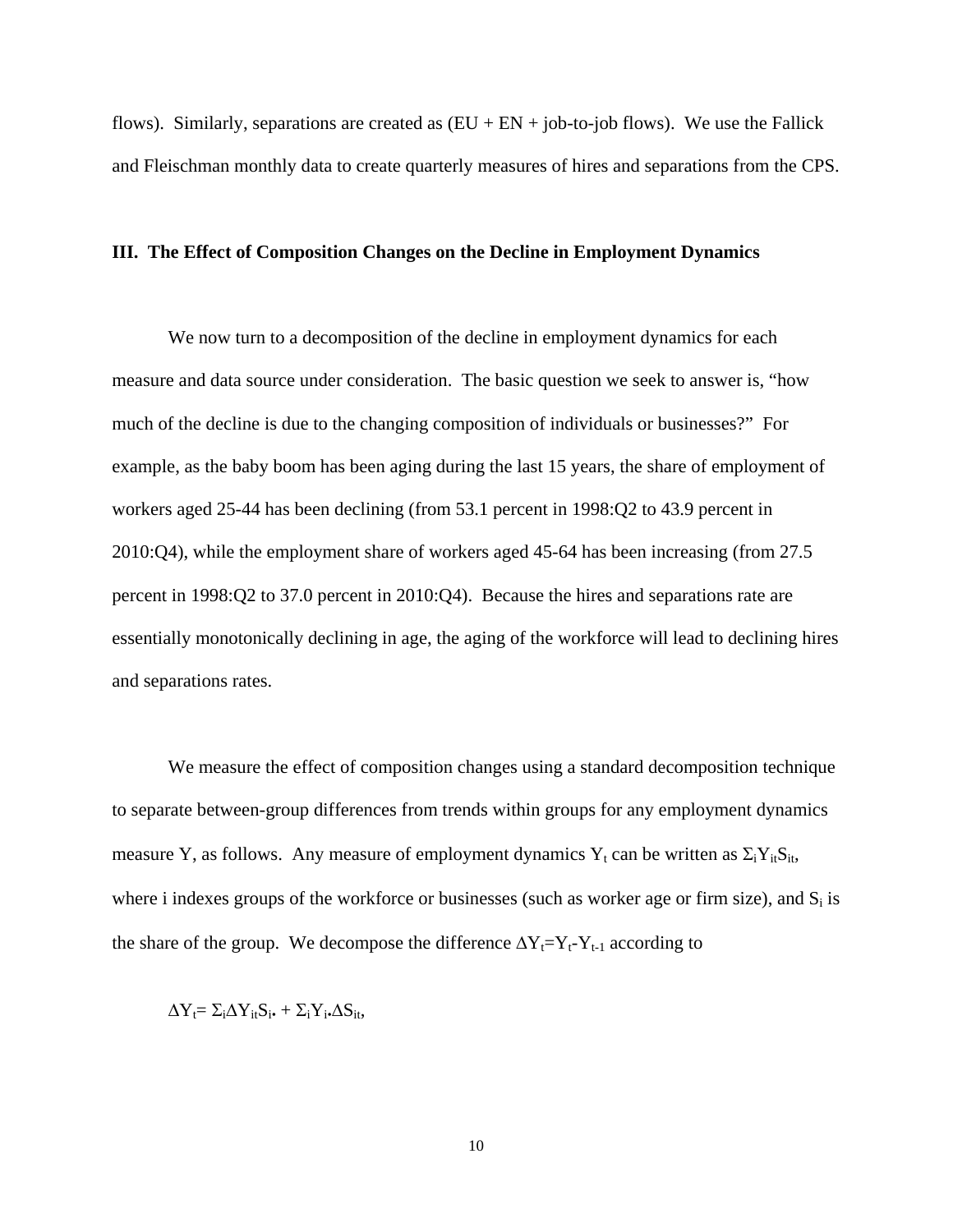where  $Y_i$ • denotes the mean such that  $Y_i=(Y_{it}+Y_{it-1})/2$ , and likewise  $S_i$ •. In words, the decline in employment dynamics is equal to the change in the dynamics of each group weighted by the group's average employment share (the "within" effect) plus the change in each group's employment share weighted by the group's average measure of dynamics (the "composition" effect).

 Before we present the results from the decomposition, it is worthwhile to consider how the compositional changes of the U.S. labor market between the late 1990s and 2010 may affect the level of employment dynamics in the U.S. economy.<sup>10</sup> As mentioned above, the aging of the U.S. workforce is expected to reduce employment dynamics in the economy. The proportion of the U.S. labor force that has a Bachelor's degree has been increasing, and workers with college degrees tend to have more stable employment than workers without college degrees. The share of workers at small businesses has declined, which should also lead to lower employment dynamics. Furthermore, the share of employment that is in construction has declined after the housing bust of 2006, and that sector of the economy tends to have high rates of employment dynamics. However, this is offset by declining employment in manufacturing, which tends to have low rates of employment dynamics.

 $10$  The way we measure composition changes ignores changes to the labor force that might occur within particular subgroups, such as the increasing take-up of Social Security Disability Insurance among those nearing retirement age, the increase in incarceration rates among young black males, and changes in the frequency of undocumented migrants working in the U.S.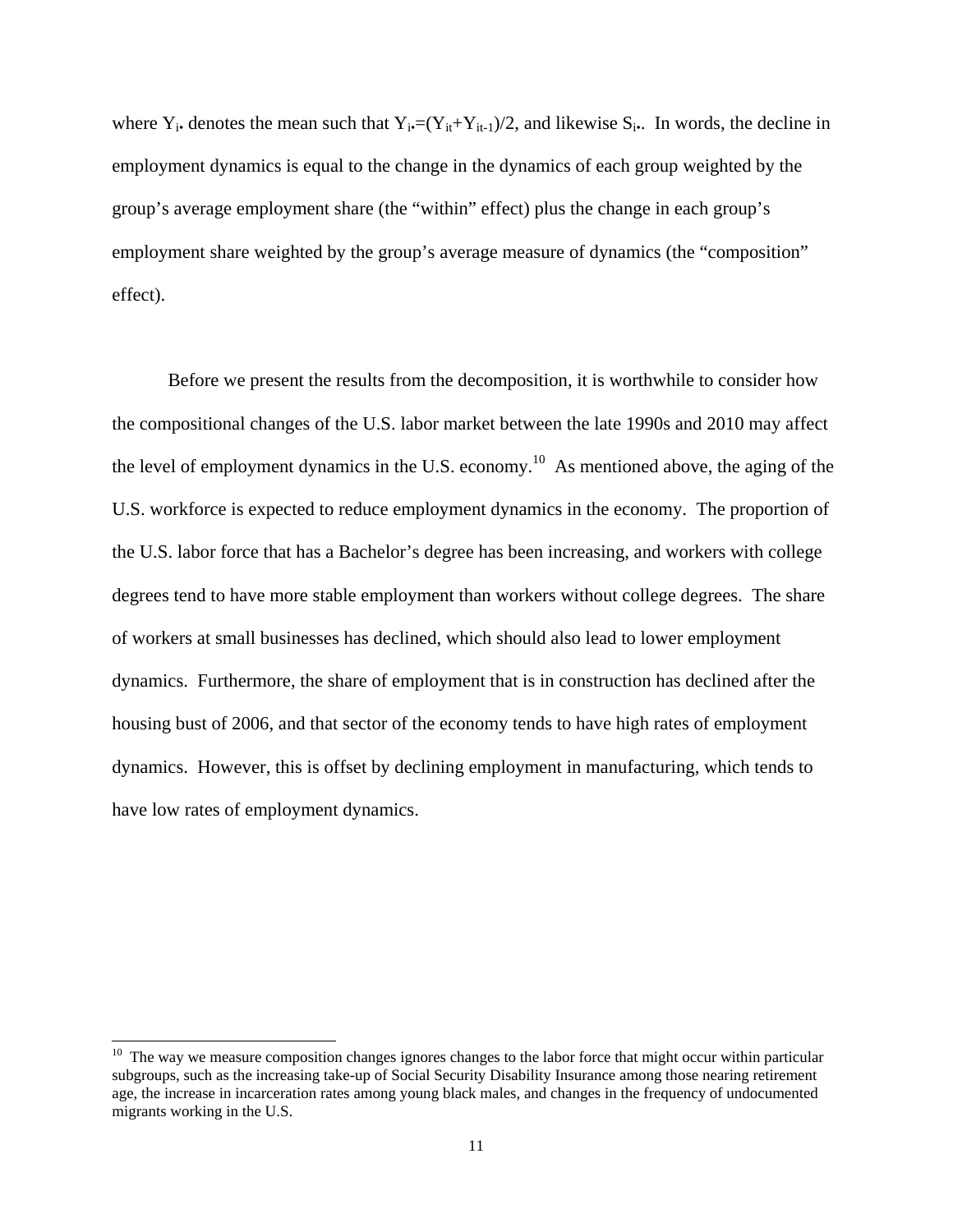## *IIIa. Hires and Separations*

 Figure 1 presents the seasonally adjusted rates of hires and separations in three data sources: the LEHD, the JOLTS, and the CPS. The levels of hires and separations are clearly different across data sources, but this is not a serious concern. There is evidence that the LEHD has more short-duration jobs than does the  $CPS<sup>11</sup>$ , and this would lead to higher LEHD hires and separations rates. There is also evidence that the JOLTS misses establishments with large amounts of dynamics (see Davis et al. 2010b), which would lead to lower JOLTS hires and separations rates. More importantly, we see declining rates of hires and separations in all three datasets, albeit varying amounts of decline. The LEHD hires and separations decline by 38 and 36 percent, respectively, during the 2001:Q1 to 2010:Q4 time period, the JOLTS measures decline by 29 to 35 and the CPS measures decline by 14 and 18 percent, respectively.<sup>12</sup> These declines are not sensitive to the endpoints of the time period; declines are obvious in Figure 1 from any point in the late 1990s (excepting the JOLTS, which starts in 2001:Q1) to any point in the late 2000s.

 The decline in hires and separations from all three data sources shows a "stair-step" pattern, with declines concentrated in or around recessions, from which the measures never fully recover during expansions. Using NBER recession dates, all of the 8.9 percentage point decline in LEHD hires (from  $2001:Q1 - 2010:Q4$ ) occurs during the  $2001$  and the  $2007-2009$  recessions, and 6.3 percentage points of the 8.1 percentage point decline in LEHD separations occurs during the recessionary quarters. Similarly, more than all of the decline in JOLTS hires occurs during

 $11$  See Abraham et al. (Forthcoming).

<sup>&</sup>lt;sup>12</sup> Throughout this paper, we calculate proportionate changes as  $(B-A)/(A+B)/2$ .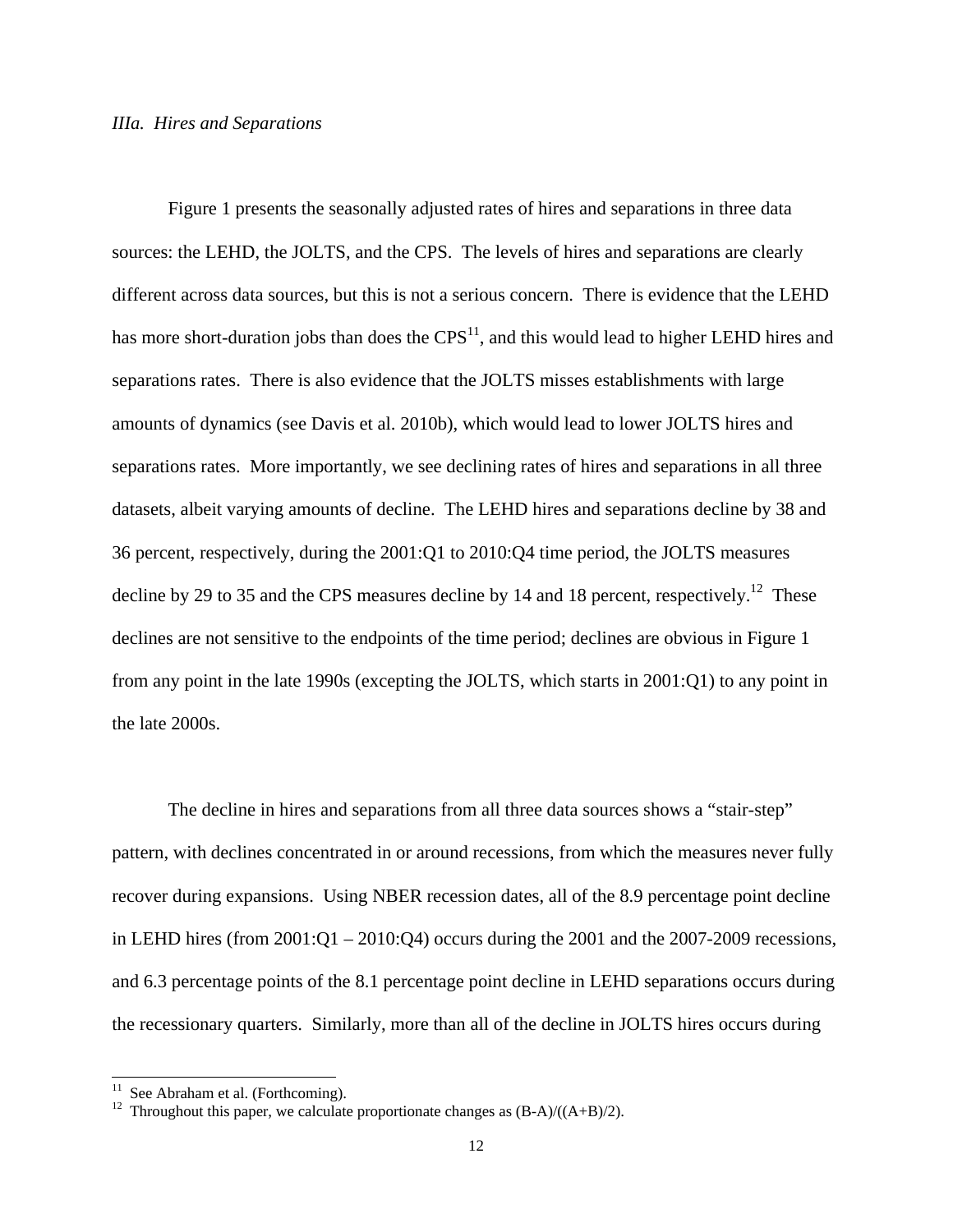recessions, and half of the decline in JOLTS separations occurs during recessions. The CPS series is somewhat different: as seen in Figure 1, much of the decline in CPS hires and separations occurs in 2002, immediately following the 2001 recession, and in 2007, immediately preceding the 2007-2009 recession.

 The top rows of Table 3 document the 2001:Q1 – 2010:Q4 decline in hires and separations from the three data sources. The decomposition results in the middle of the table show that changes in the age distribution towards older workers explain 13 and 11 percent, respectively, of the decline in hires and separations in the LEHD, and 23 and 15 percent of the decline in the CPS. It is not surprising to find essentially no effects for gender, given there have been only small changes in the gender composition of the workforce during the 2001 – 2010 time period and the differences in employment dynamics by gender are small. Although there have been noticeable changes in the race and ethnicity composition of the workforce between 2001 and 2010 (the employment share of Asians has increased from 5.1 percent to 6.2 percent, the employment share of Hispanics has increased from 13.5 percent to 15.8 percent, and the employment share of Whites has decreased from 68.2 percent to 64.7 percent), the total composition effect of race and ethnicity on declining employment dynamics is negligible, and actually goes the wrong way.

 Each of the decompositions for age, gender, and race and ethnicity in Table 3 (and in all other tables) are separate decompositions. For two reasons, we have chosen not to conduct a decomposition with interactions of the demographic characteristics. First, every decomposition in Table 3 (and Table 4, as well as the decompositions using CPS data in Table 5) is done from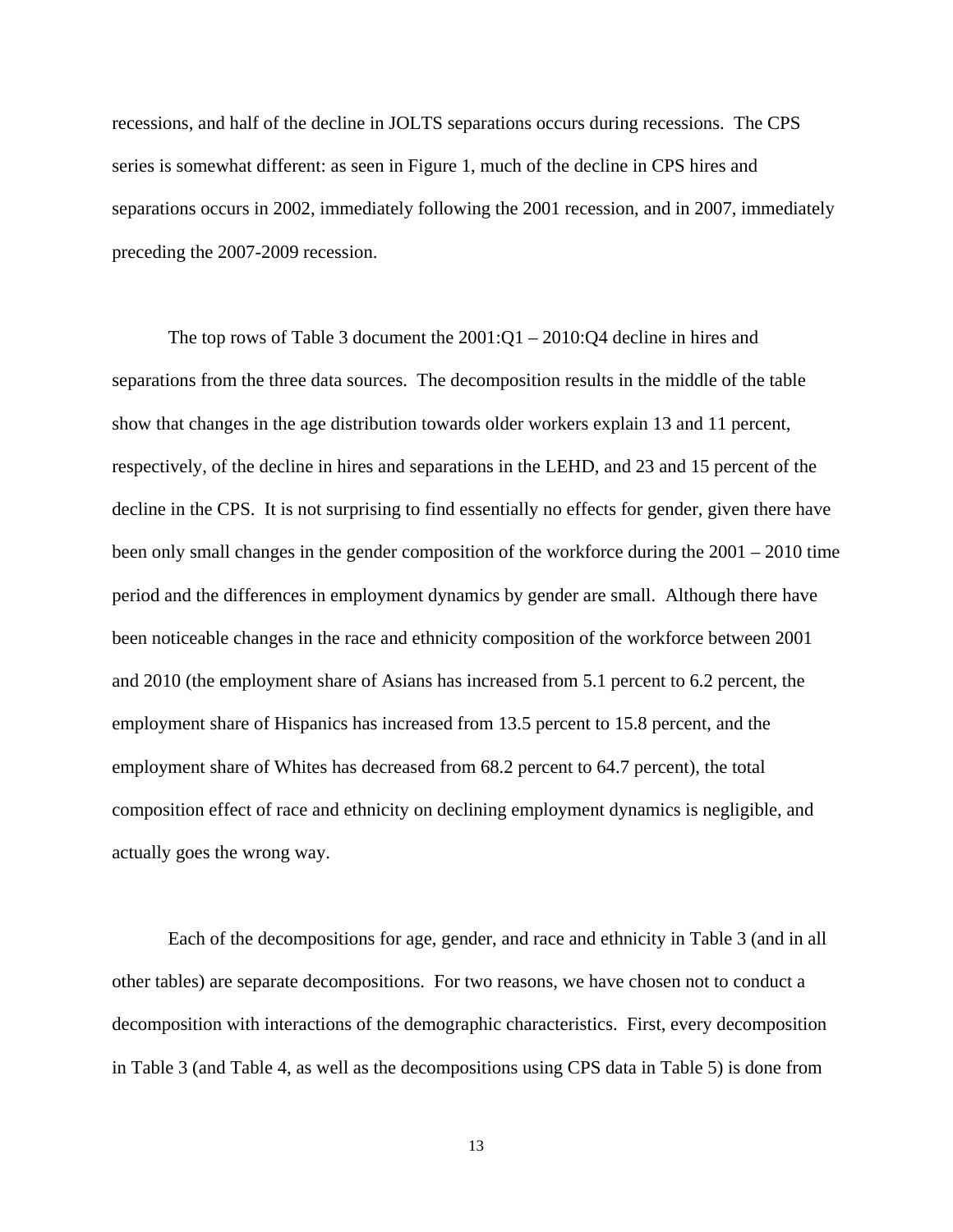public-use data, and the public-use data do not contain any interactions. Second, the results in Decker et.al. (2012) suggest that fully interacted decompositions are roughly cumulative; this implies that the small gender effect and the negative race and ethnicity effect would explain less of the declining dynamics than just age alone.

 The CPS shows that changes in the education distribution explain about a quarter of the decline in hires and separations, whereas the education results in the LEHD data are essentially zero. We believe that the LEHD's counter-intuitive finding is an artifact of how the education data in the LEHD are created, rather than a true economic result. Educational information is not part of the UI wage records, but is obtained from a link to the long form of the 2000 Decennial Census. Since the long form is only asked for 1 of 6 households, the overwhelming majority of individuals in the 2000 LEHD have their education imputed. But more importantly, the LEHD uses the Census 2000 long-form responses for the population age 25 and over as the sampling distribution for the education of all other workers, and allows no variation over time in any worker's educational attainment. As a result, the time series of employment shares by education in the LEHD do not show nearly as much of a trend toward bachelor's degree attainment as does the CPS, and this lack of time series variation leads to LEHD's zero effect from composition changes in education in Table  $3<sup>13</sup>$ 

 We see in the bottom of Table 3 that employer characteristics such as industry and the size of the business explain relatively little of the decline in hires and separations. In all three datasets, the LEHD, the JOLTS, and the CPS, changes in industry composition lead to higher employment dynamics. Much of this is due to the shift in employment from manufacturing to

 $13$  We have informed the LEHD program of our results.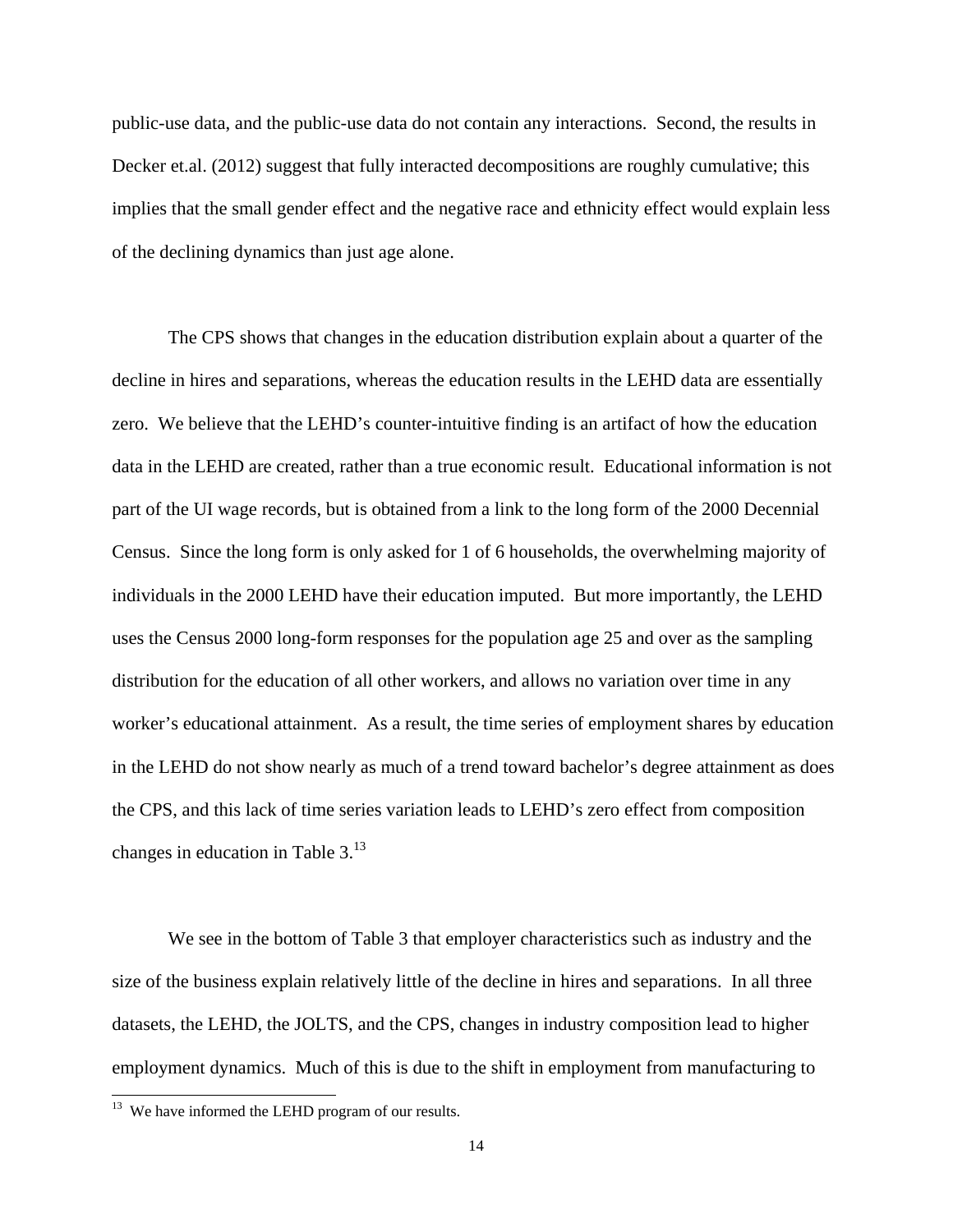healthcare and accommodation and food services. Of the various employer characteristics, the shift in the firm age distribution toward older firms has the largest effect, explaining roughly 8 percent of the decline in hires and separations. $^{14}$ 

# *IIIb. Job Creation and Job Destruction*

 $\overline{a}$ 

 Quarterly measures of job creation and job destruction are available from the LEHD and the BED. Figure 2 presents the seasonally adjusted time series for these measures. Again, we see a clear decline in the rates of job creation and destruction between the 1990s and the 2000s, although the countercyclical nature of job destruction leads to less of a "stair-step" pattern around recessions than is seen for hires, separations, and job creation. Table 4 presents the decompositions by employer characteristics (industry, firm size, and firm age). Similar to the results in Table 3, the changing composition of industrial employment goes the wrong way in that it predicts rising rates of job creation and job destruction. The changing composition of firm size, towards larger firms, explains 10 and 13 percent, respectively, of the decline in LEHD job creation and job destruction, and about 6 percent of the decline in each of the corresponding BED measures. The changing composition by firm age again has the largest estimated magnitude, explaining 19 percent of the decline in job creation and 14 percent of the decline in job destruction.

<sup>&</sup>lt;sup>14</sup> The share of employment in firms aged 0-1 years has fallen by 1.9 percent over the 1998:Q2 to 2010:Q4 time period, and the share of employment in firms aged 2-3 years has fallen by 1.3 percent. The share of employment in firms more than 10 years of age has increased by 4.5 percent. Hires and separations are declining in magnitude with the age of the firm.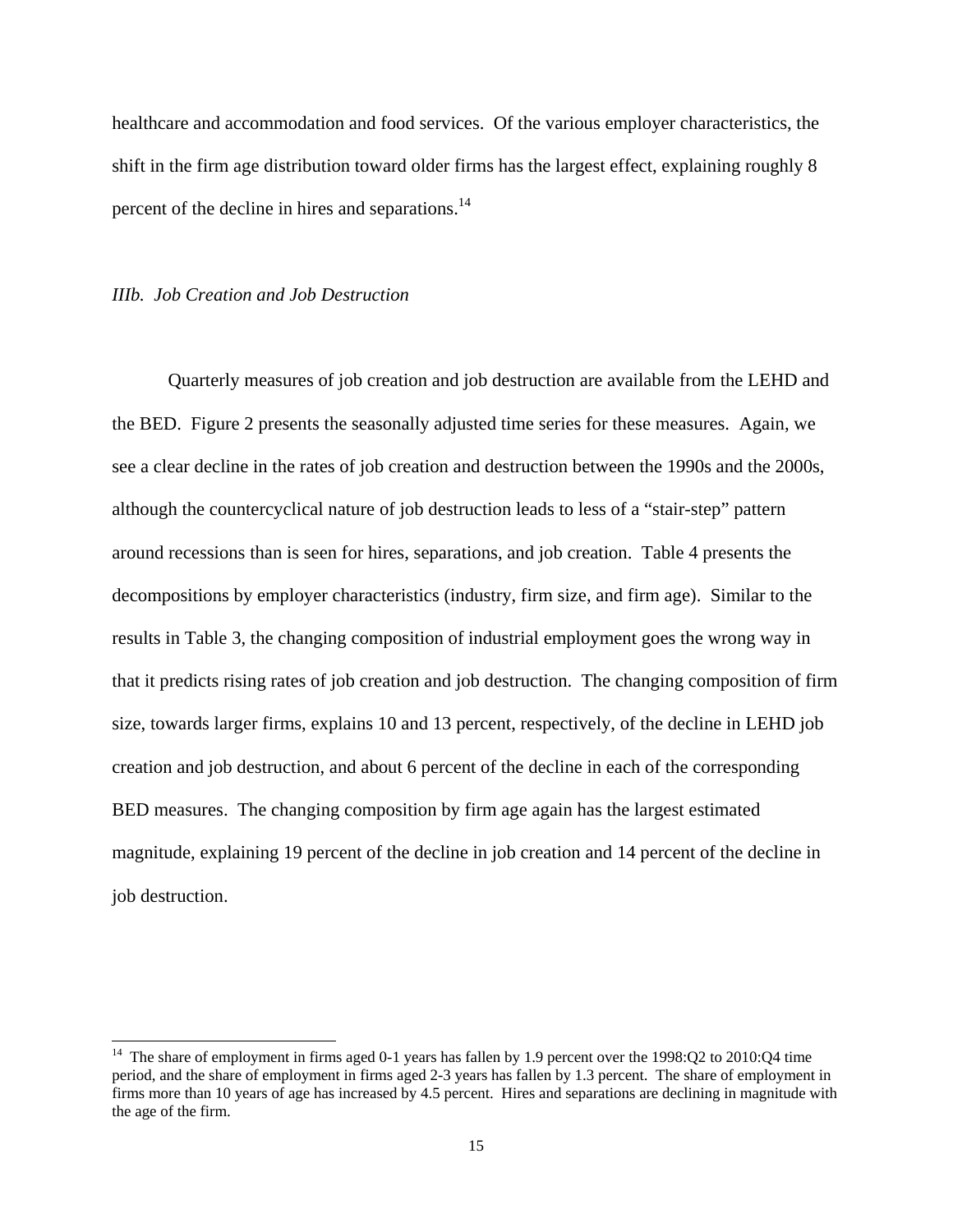#### *IIIc. Job-to-Job Flows*

 $\overline{a}$ 

 Job-to-job flows can be calculated from two datasets – the LEHD and the CPS. Figure 3 presents the two seasonally adjusted quarterly time series.<sup>15</sup> We see, similar to the other series, that much of the decline in job-to-job flows occurs during recessions, and that during the expansion between 2001 and 2007 job-to-job flow rates never recover to the level seen during the 1990s. Using NBER recession dates, more than all of the 3.8 percentage point decline in the LEHD measure occurs during recessions, and 2.0 percentage points of the 3.3 percentage point decline in the CPS measure occurs during recessions.

 The decomposition results for job-to-job flows are presented in Table 5. Changes in demographic and business composition do very little to explain the decline in job-to-job flow rates. Of any characteristic, only worker age and firm age explains more than a few percent of the decline in job-to-job flow rates. Education explains a small amount (2.9%) in the right direction of the trend in the CPS data, but explains almost none of the decline in the LEHD series, although as we discussed above this latter result is undoubtedly due to the way the LEHD education series is constructed.

<sup>&</sup>lt;sup>15</sup> Again, we are not concerned about the difference in levels. We believe that the LEHD job-to-job measure is higher than the CPS measure because of measurement. As noted above, Abraham et al. (Forthcoming) document that the LEHD has more short-duration jobs than does the CPS, and this would lead to higher LEHD job-to-job flow rates.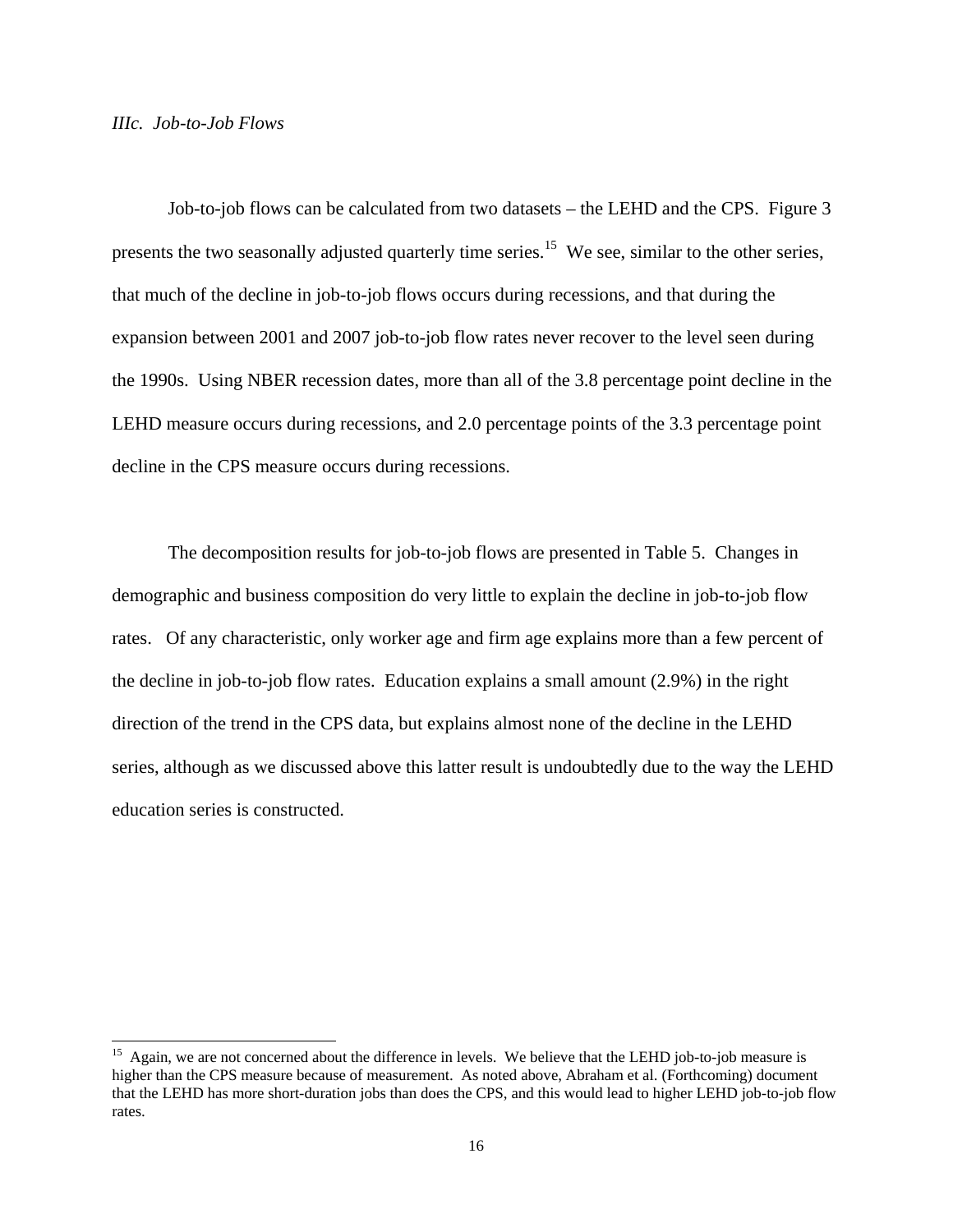#### **IV. Additional Aspects of the Decline**

 The data presented in the previous section shows overwhelming evidence that measures of employment dynamics (hires, separations, job creation, job destruction, and job-to-job flows) have declined during the 1998-2010 time period. These declines occur in all datasets in which we measure quarterly employment dynamics. Furthermore, we have shown that the changing composition of any worker characteristic or business characteristic during the time period can explain at most a quarter of the decline. In this section, we explore the identities between the measures of employment dynamics to better understand the nature of the decline.

#### *IVa. Gross Worker Flows and Gross Job Flows*

 Hires and separations are the necessary consequence of both job creation and job destruction, as well as job-to-job flows. Each expanding employer necessarily must hire at least as many workers as required for their employment count to increase, although they often hire more employees in order to replace workers who separate. Similarly, contracting employers often have more separations than the size of the contraction, since hires also occur in contractions. The difference between hires and job creation is called churn, which is also the difference between separations and job destruction. This can be written as:

Hires  $+$  Separations  $=$  Job Creation  $+$  Job Destruction  $+$  2 $*$ Churn

17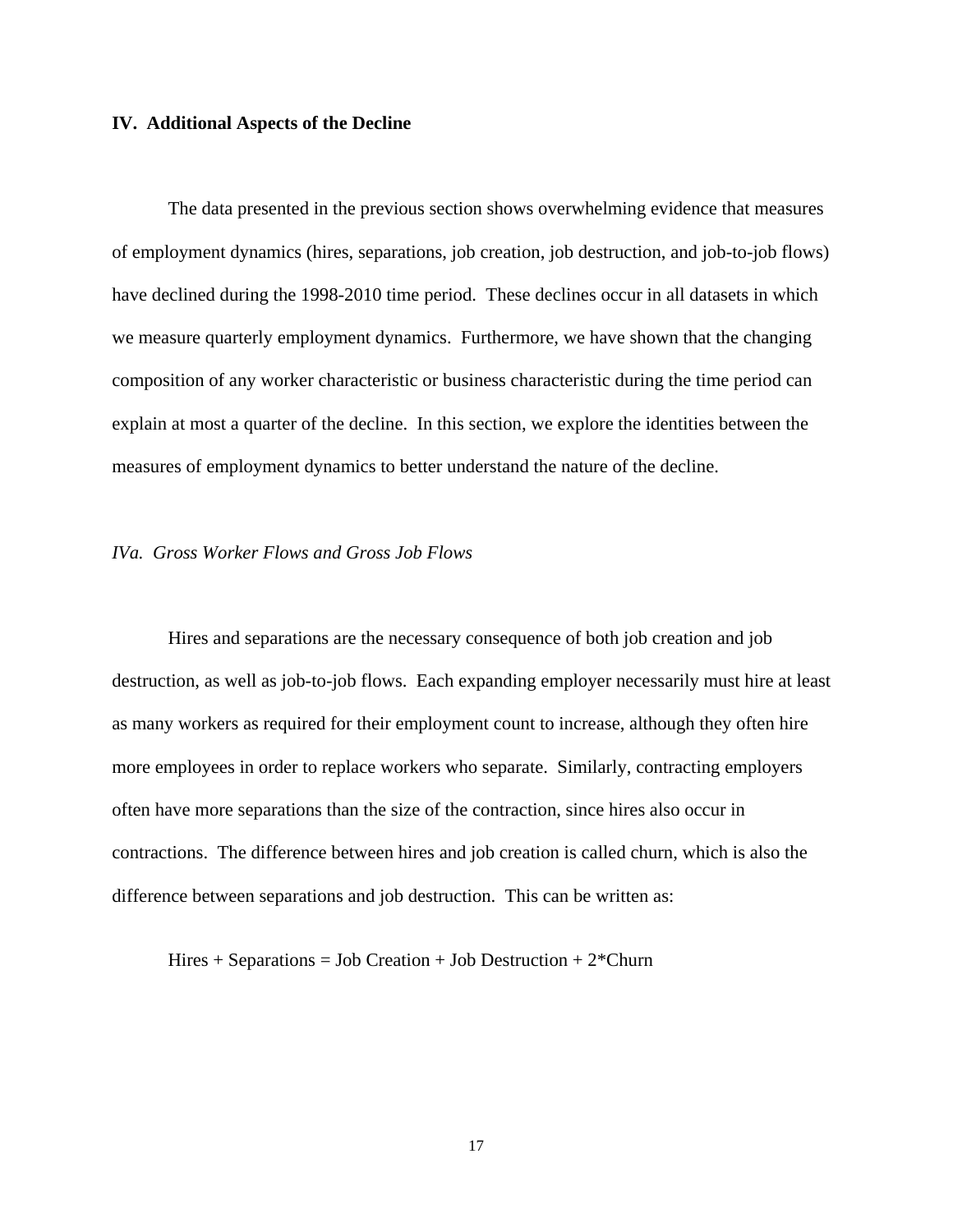In this identity, job creation and job destruction measure the reallocation of jobs across businesses or the "between establishment" employment reallocations, while churn measures the "within-establishment" reallocation of hires and separations.

 This identity provides a natural starting point for explaining how the decline in gross worker flows is related to the decline in gross job flows. We are able to consistently estimate this equation using the LEHD summary statistics in Table 1. Estimates are provided in Table 6. We find that 20 percent of the decline in hires and separations from 1998:Q2 to 2010:Q4 is associated with the decline in job creation and job destruction rather than the decline in churn. This 20 percent estimate is not sensitive to the particular end points we use. Lazear and Spletzer (2012) confirm the relative declines in worker flows and job flows using research tabulations from the JOLTS microdata. We show a similar accounting exercise in Table 7 using the Lazear and Spletzer data, and report that more than 90 percent of the decline in worker flows is accounted for by churn, and less than 10 percent by job creation and destruction.

 Because the relationship between gross worker flows and gross job flows is highly nonlinear, this simple decomposition may not be the appropriate method of accounting for the relationship between the two. To address this possible concern, we estimate the basic compositional analysis above with another characteristic of employers: the employer's growth rate. We use the growth measure "g" defined by Davis, Haltiwanger, and Schuh (1996), where E is employment and  $g_t=(E_t-E_{t-1})/[(E_t+E_{t-1})/2]$ . We create 55 growth rate bins: one bin for deaths (g<sub>t</sub>=-2), 26 bins of various sizes for contractions (-2<g<sub>t</sub><0), one bin for no growth (g<sub>t</sub>=0), 26 bins

18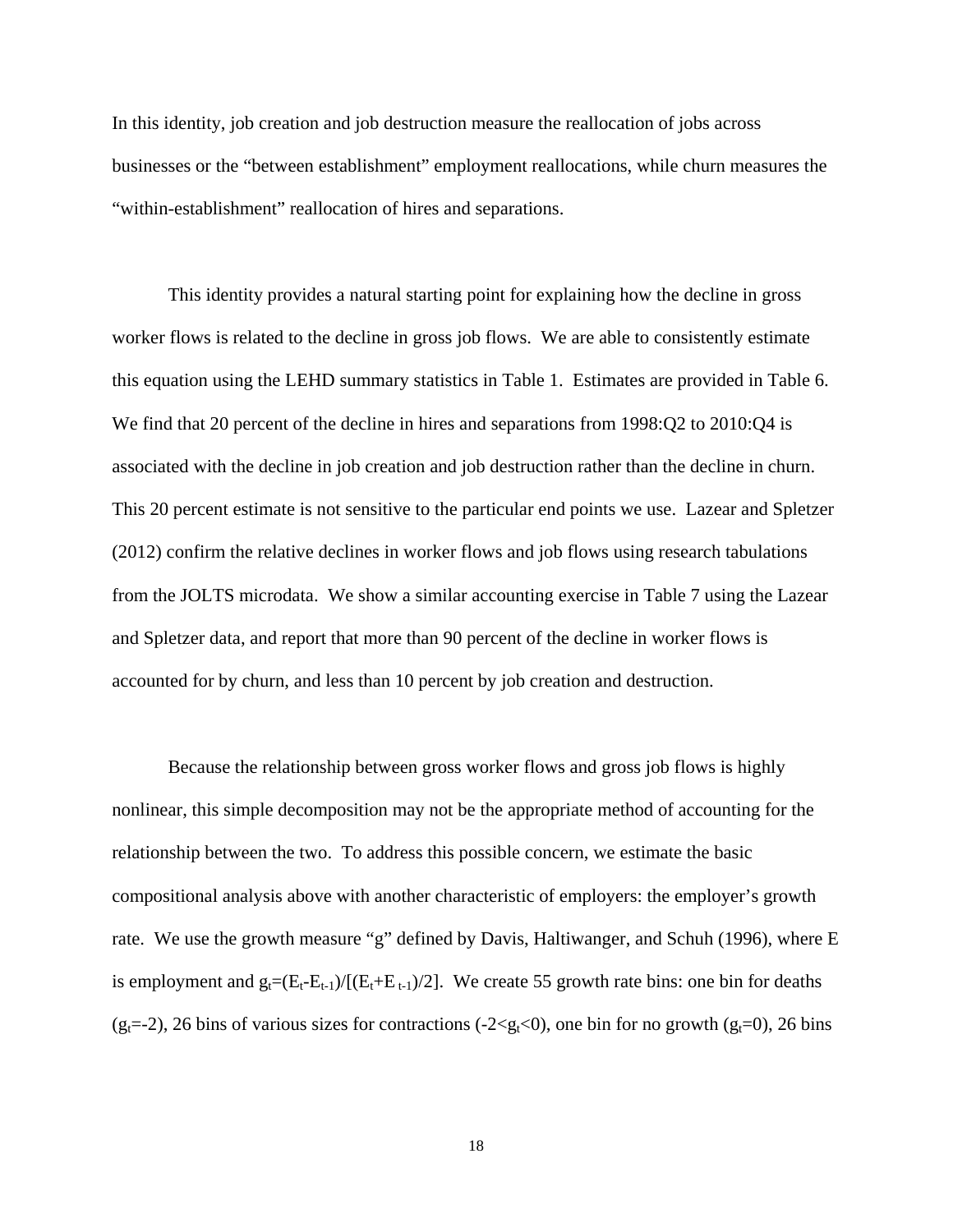of various sizes for expansions ( $0 \le g_t \le 2$ ), and one bin for births ( $g_t = 2$ ). The exact bins we use are given in the footnotes to Table 8.

 Table 8 contains the results for the decomposition of employment dynamics using the establishment growth rates in the LEHD data, and here we are computing estimates from the confidential LEHD microdata rather than using publicly available data. To interpret the results in the table, it is helpful to review the decomposition,  $\Delta Y_t = \sum_g \Delta Y_{gt} S_g + \sum_g Y_g \Delta S_{gt}$ , where g is the establishment's growth rate and  $S_g$  is the employment share in the  $g<sup>th</sup>$  interval. If Y refers to job creation or job destruction and if g were defined very precisely as exact point estimates, then  $\Delta Y_{gt}$  would be zero by definition and 100% of the decline in job creation and job destruction would be attributable to changes in employment shares across the establishment growth rate distribution ( $\Delta S_{gt}$ ). We use 55 bins rather than exact point estimates, yet our estimates of the composition effect for job creation and job destruction in Table 8 are essentially 100% (99.8% for job creation and 100.3% for job destruction).

 Although this 100% estimate of the composition effect in the job creation and job destruction decompositions is a mechanical result, it is interesting to examine how the changing employment shares lead to declining job creation and job destruction rates. This is done in Figure 4, where we plot the difference between the 1998:Q2 employment share and the 2010:Q4 employment share for each of the 55 establishment growth rates. It is immediately obvious that the establishment growth rate distribution is narrowing. Comparing 2010:Q4 to 1998:Q2, there is less employment in establishments with large expansions and births  $(g>0.03)$  and less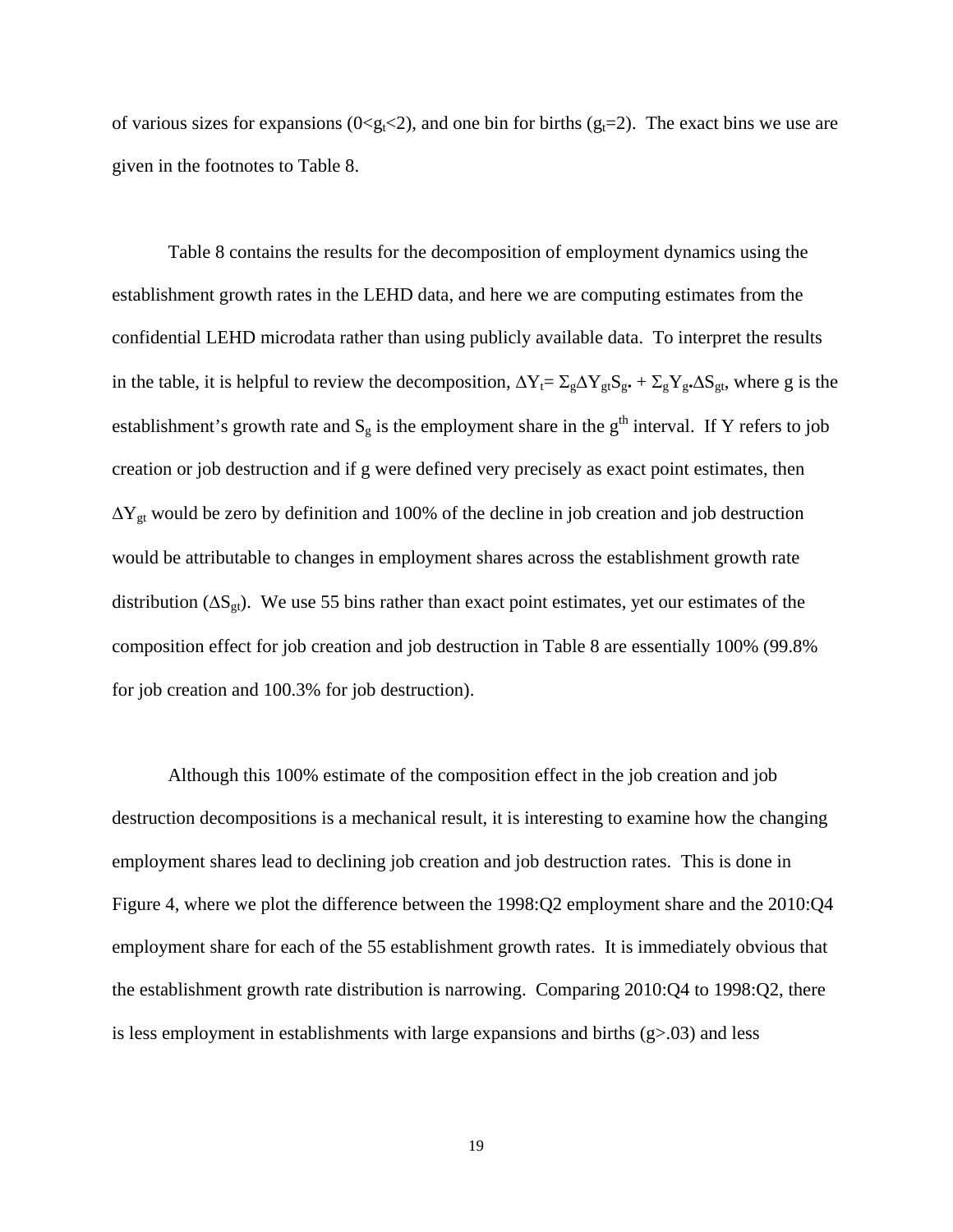employment in establishments with large contractions or deaths  $(g < -06)$ .<sup>16</sup> Figure 4 also shows that there is more employment in establishments with no change in employment: this share rises from 11.9 percent in 1998:Q2 to 14.6 percent in 2010:Q4.

 The data in Figure 4 is non-symmetric around zero. We believe that this is due to the change in the business cycle when comparing 1998:Q2 to 2010:Q4. We have re-created Figure 4 for comparable points in the business cycle, such as 2000:Q4 and 2007:Q4, which are quarters near the end of expansions, as well as 2003:Q3 and 2010:Q3, which are quarters when the labor market is beginning to show positive growth. The changing employment share distributions in these quarters are much more symmetrical than the 1998:Q2 to 2010:Q4 change distribution, yet all these comparisons show a narrowing distribution with more employment in the zero change interval and more employment in establishments with small amounts of creation and destruction.

 The bottom line from Table 8 and Figure 4 is that job creation and job destruction rates are declining over time because [a] more employment is in establishments with zero growth, and [b] the distribution of establishment growth rates is narrowing -- shifting away from establishments with moderate and large changes in employment to establishments with small changes in employment. This is similar to the findings of Konigsberg, Spletzer, and Talan (2009). We also note that this is a mechanical result, and the results from the composition analysis in the previous section highlight that we don't yet know the economic forces driving the narrowing distribution.

<sup>&</sup>lt;sup>16</sup> The establishment growth rate g is related to the conventional growth rate G via the equation G=2g/(2-g), where G is defined as  $G=(E_t-E_{t-1})/E_{t-1}$ . Thus g=.03 corresponds to  $G=0.03$  and g=-.06 corresponds to  $G=-.06$ .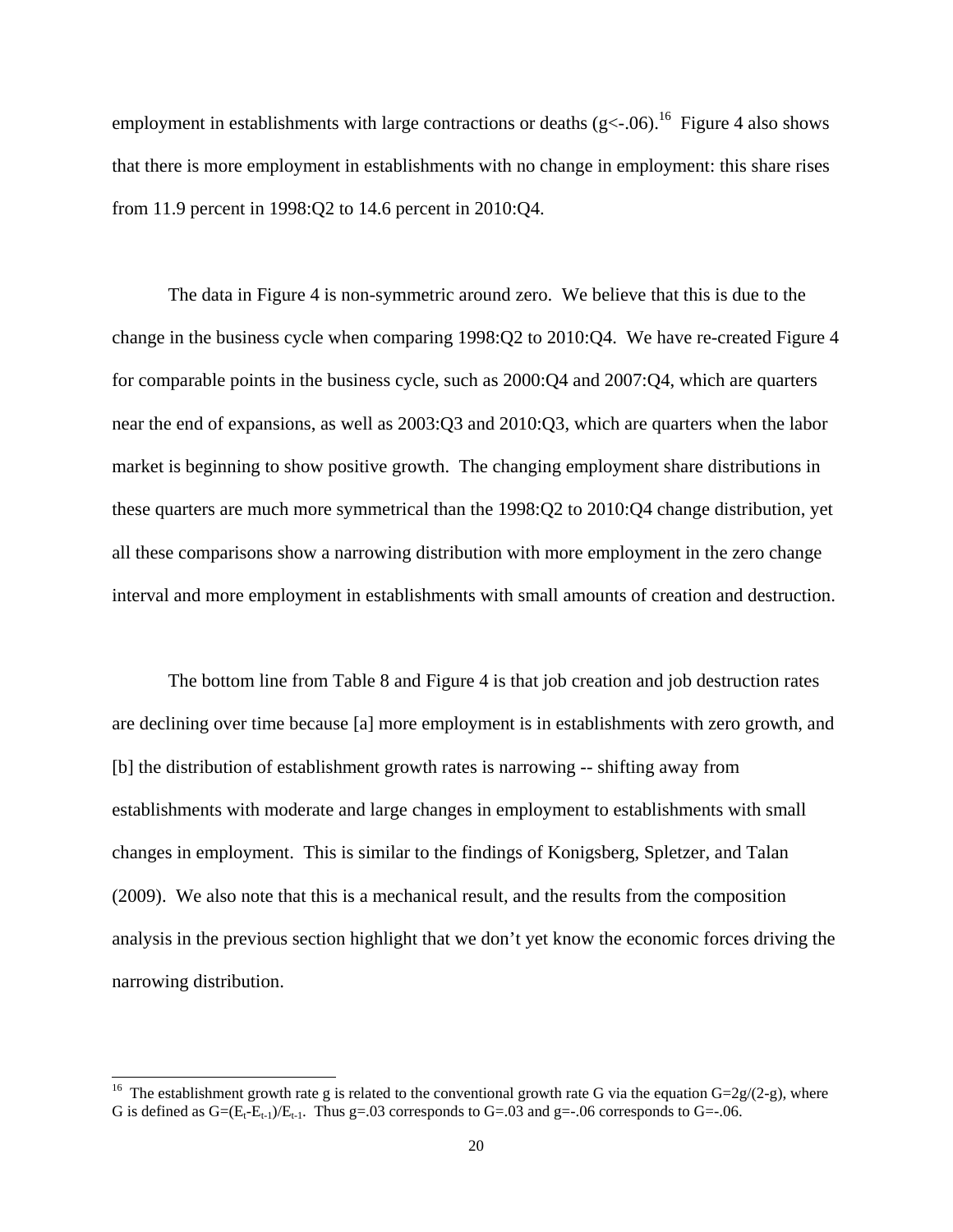We now ask how much of the decline in hires and separations can be explained by the narrowing establishment growth rate distribution. Intuitively, we can answer this question by examining the decomposition  $\Delta Y_t = \Sigma_g \Delta Y_{gt} S_{gt} + \Sigma_g Y_{gt} \Delta S_{gt}$ , where "Y" now refers to hires or separations. If the narrowing establishment growth rate distribution were to explain 100% of the decline in hires and separations, we would need  $\Delta Y_{gt}$  to be zero for every growth interval. This says that the hires and separations rates within growth intervals do not change over time, which can be examined visually.

 Figure 5 shows the hires and separations rates for each employment growth interval "g." This is the familiar "hockey-stick" graph popularized by Davis, Faberman, and Haltiwanger (2006, 2012). The graph in the top panel of Figure 5 shows the full distribution from  $g=[-2,2]$ , and the graph in the bottom panel restricts to  $g=[-0.4,0.4]$ ; 95 percent of employment is in establishments who grow or decline in the range of  $g=[-0.4,0.4]$ . The two graphs show the hires and separations rates for 1998:Q2 (the solid black and grey lines) and for 2010:Q4 (the dotted black and grey lines). It is immediately obvious that the hires and separations rates are declining within every growth interval. $17$ 

 Turning back to the decomposition, we report the results for hires and separations in Table 8. The narrowing establishment growth rate distribution, which explains 100 percent of the decline in the job creation and job destruction rates, explains 37.3 percent of the declining hires rate and 32.0 percent of the declining separations rate. This tells us that in addition to factors that might explain net changes in establishment-level employment, such as adjustment

 $17$  Graphs which show the hires and separations rates at quarters at the same point in the business cycle (rather than showing 1998:Q2 and 2010:Q4) are visually identical to Figure 5.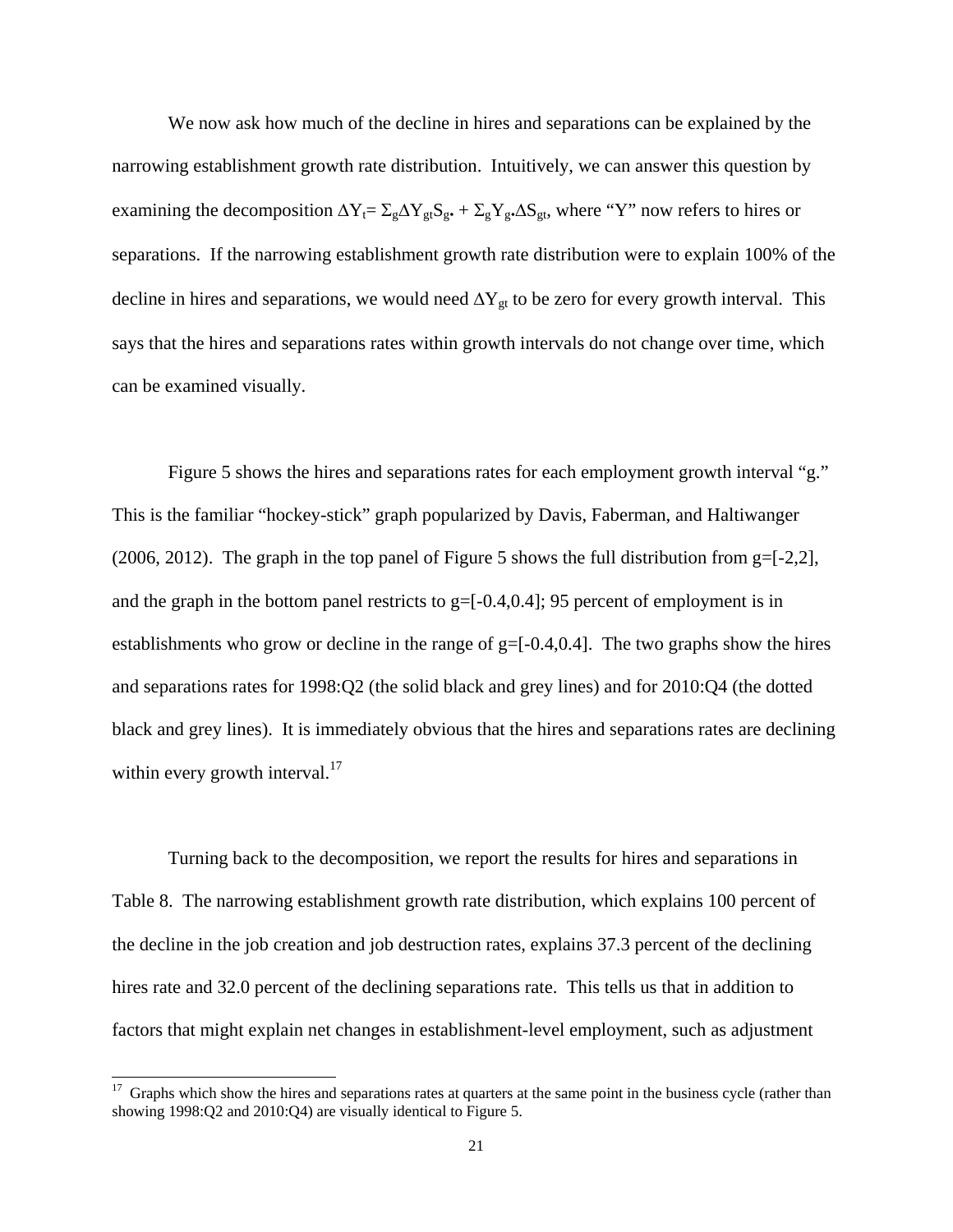costs or changes in production processes, there must be additional factors that explain changes in gross worker flows independent of changes in gross job flows. Our composition analysis in the previous section illustrates that we don't yet know the underlying factors.

#### *IVb. Gross Worker Flows and Job-to-Job Flows*

 The previous subsection examined the identity linking gross worker flows and gross job flows. Another identity amongst the employment dynamics measures we analyze is that linking gross workers flows and job-to-job flows. In the simplest conceptual model, hires are defined as the sum of job-to-job flows plus employment inflows, and separations are defined as the sum of job-to-job flows plus employment outflows. This leads to:

 $Hires + Separations = Employment Inflows + Employment Outflows$ 

+ 2\*Job-to-Job Flows

In this identity, employment inflows and outflows measure the reallocation of jobs across the labor force states of employed and not-employed, while job-to-job flows measures the "withinemployment" reallocation of hires and separations.

We can estimate this equation directly with the CPS summary statistics in Table 1. Estimates are in Table 9. We find that 165 percent of the decline in hires and separations is associated with the decline in job-to-job flows, rather than trends in flows into and out of employment. The negative contribution of employment inflows and outflows reflects the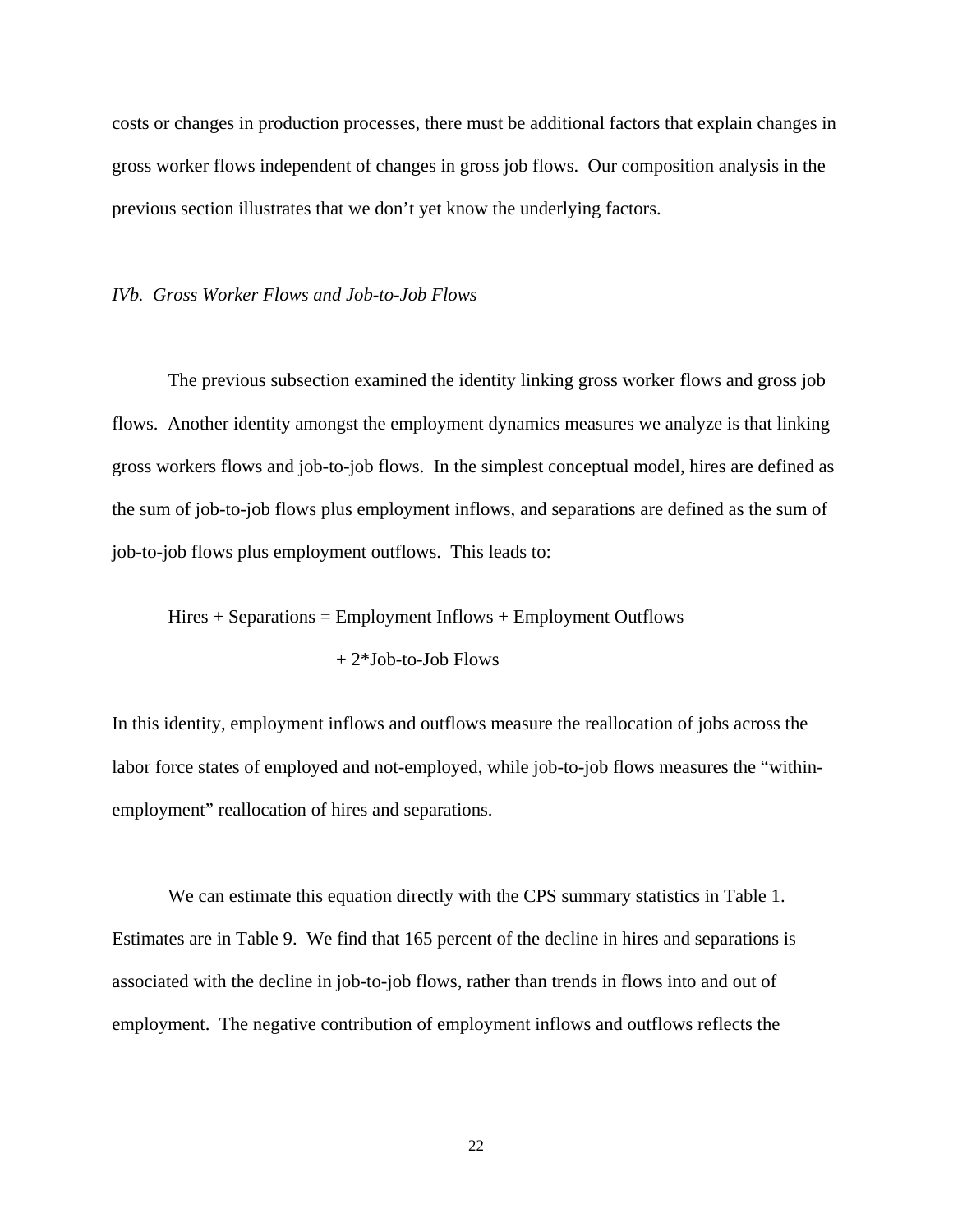increasing trend in these series in the CPS data between  $1998:Q2$  and  $2010:Q4$ .<sup>18</sup> The estimates in Table 9 tell us that the decline in hires and separations in the CPS data is more than fully explained by the decline in job-to-job flows.

 Estimating the identity above with the LEHD data is more complex than might initially appear. The CPS is a person-level dataset, with the most attention paid to the respondent's main job. The LEHD data, by contrast, tracks all jobs covered by Unemployment Insurance, including secondary jobs. Our measure of job-to-job flows from the LEHD is similar to the CPS, in that it measures flows across dominant jobs, whereas our measure of hires and separations from the LEHD records hires and separations from all jobs. This conceptual difference forces us to modify the identity above for use with the LEHD data:

 $Hires + Separations = Employment Inflows + Employment Outflows$ 

+ 2\*Job-to-Job Flows (dominant jobs)

+ Residual of Secondary and Short-Term Job Activity

 Estimates of this equation using the LEHD data are in Table 10. The hires and separations measures, as well as the job-to-job flows across dominant jobs, are from Table 1; the estimates of employment inflows and outflows are from tabulations of the confidential LEHD microdata. We find that 12 percent of the decline in hires and separations is associated with a decline in employment inflows and outflows, 43.4 percent is associated with job-to-job flows across dominant jobs, and the rest (44.6 percent) is associated with declines in secondary or short-term job activity. While different from the point estimate using the CPS data (-65 percent

l

<sup>&</sup>lt;sup>18</sup> Quarterly employment inflows in the CPS increase from 11.7 percent in the average quarter of 1996 to 12.5 percent in the average quarter of 2010, and quarterly employment outflows in the CPS increase from 11.4 percent in the average quarter of 1996 to 12.3 percent in the average quarter of 2010.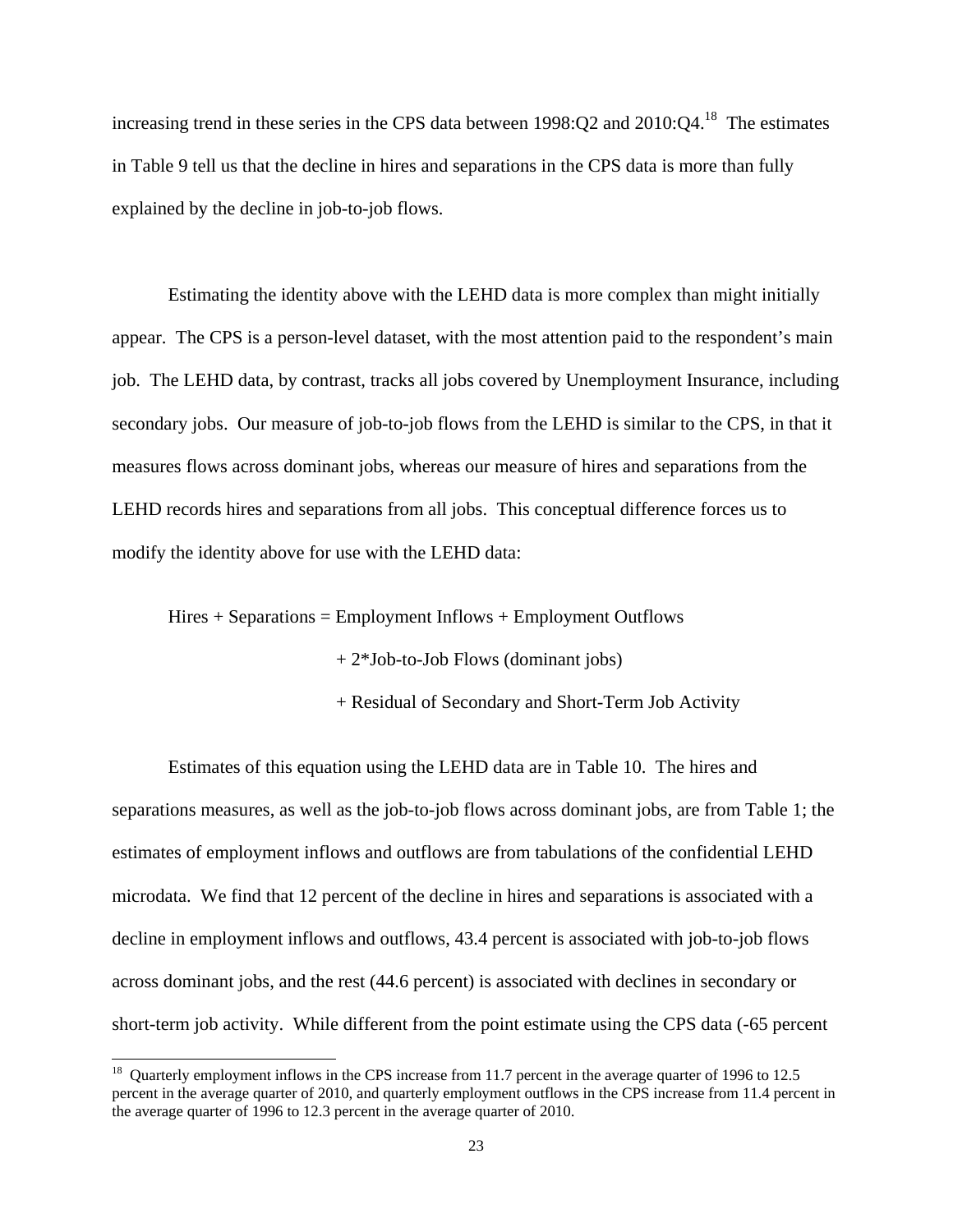compared to 12 percent), the two datasets are telling the same story that flows into and out of employment are not the dominant explanation for the trend decline in hires and separations. Rather, the decline in hires and separations is driven by a decline in the job-to-job flow rates, and, in addition, the residual category of secondary and short-term jobs.

 Returning to the estimates in Table 10, we see that the 88 percent estimate of all job-tojob flows puts about equal emphasis on flows between dominant jobs as on flows associated with secondary or short-term jobs. This importance of secondary and short-term jobs in accounting for the decline in gross worker flows warrants further attention. In Table 11, we decompose total hires into (i) hires into jobs that last one quarter, (ii) hires into jobs that last two quarters, and (iii) hires into jobs that last three or more quarters. We do the same for separations. At the top of Table 11, we see that in 1998:Q4, 40 percent of all hires (.114/.288) are into jobs that last only one quarter, and 37 percent of all hires (.107/.288) are into jobs that last three or more quarters. In 2010:Q3, the 40 percent short duration ratio falls to 32 percent, and the 37 percent ratio increases to 45 percent. Thus over twelve years, there has been a substantial decline in the importance of short-duration jobs. At the bottom of Table 11, we document that the decline of hires and separations into and out of short duration jobs is responsible for 52.7 percent of the decline in gross worker flows. This tells us that any explanation for the declining hires and separations rates will need to account for a decline in short-duration jobs.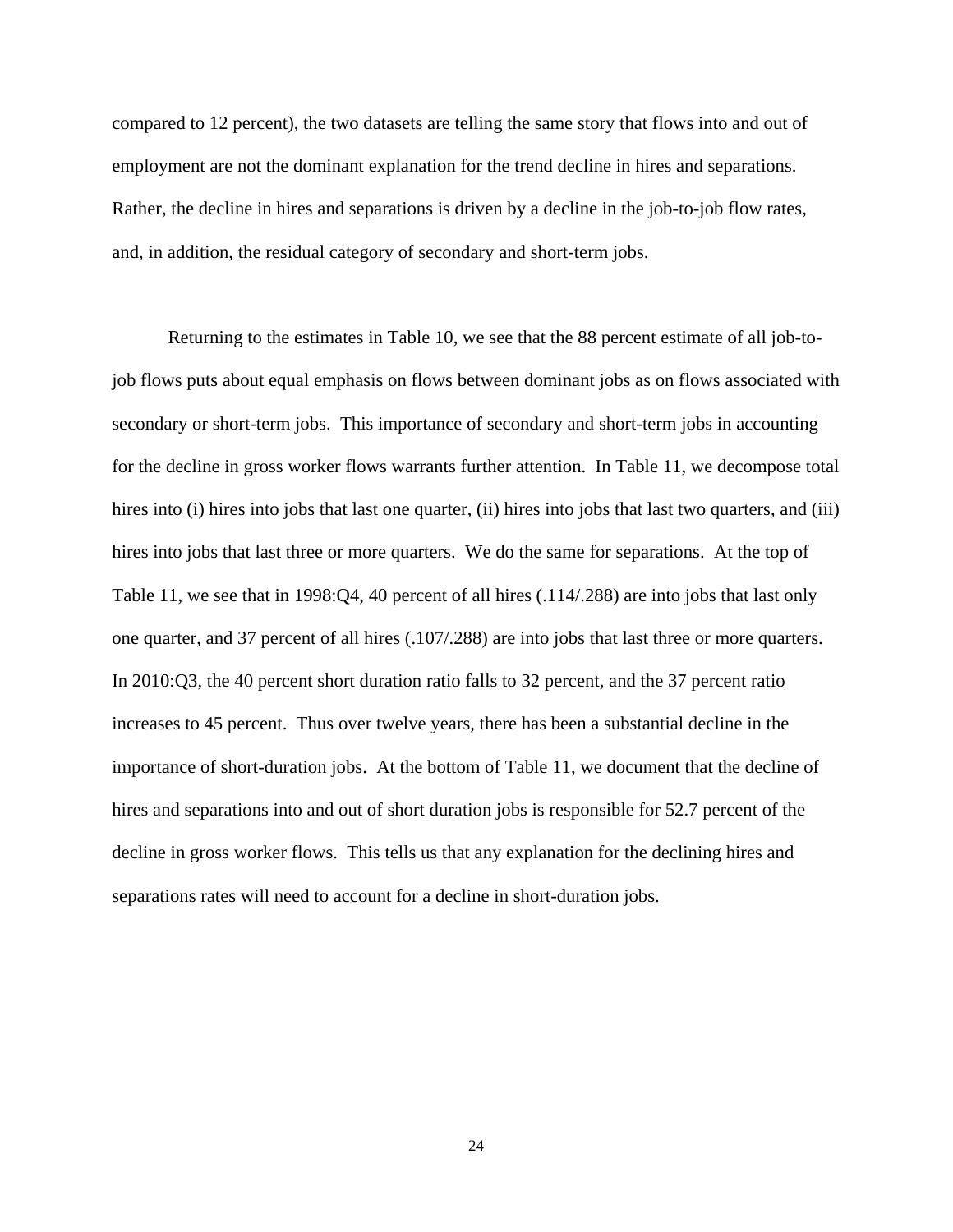#### **V. Discussion**

 As stated in our introduction, there are many possible reasons for the recent decline in employment dynamics. Our empirical analysis above assessed several potential explanations. We showed that stories about changes in the composition of the U.S. labor market have limited capacity to explain this decline. We also showed that the decline in gross worker flows is only partially explained by the decline in gross job flows, and that declines in job-to-job flows and short term jobs must be part of any explanation for lower rates of hires and separations. In this section, we discuss strands of the economics literature that we think may provide potential avenues for addressing the source of declining dynamics.

 As we describe below, there are fairly well developed models that include gross job flows as an outcome, and we can propose several different hypotheses about what may have occurred, including that there may be less uncertainty about a business's optimal size, that the mechanism for technological progress may have changed, or that the U.S. trade structure leads to idiosyncratic demand shocks now being addressed through import volatility. Our thoughts on why job-to-job flows have declined are somewhat more tentative, but we suggest the literature on job match quality as a starting point, as the declines in gross worker flows and job-to-job flows are concentrated in recessions.

25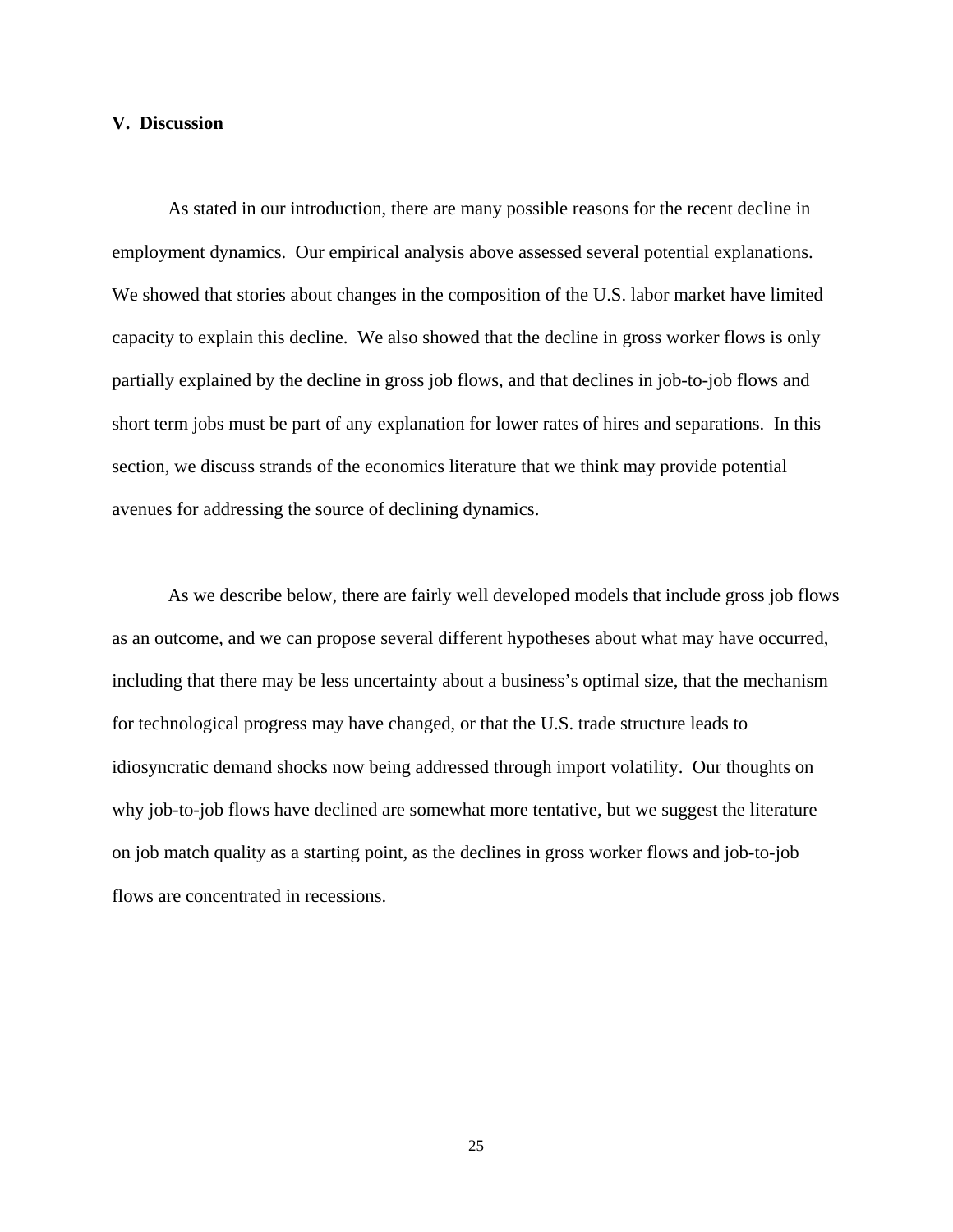## *Va. Employment Adjustment Costs*

 $\overline{a}$ 

Labor market frictions naturally discourage the mobility of labor. Increases in the costs to the employer or employee (or both) of beginning or ending a job, or of changing jobs, will lead to declining employment dynamics. Empirical estimates of some of these costs have been surveyed recently by Manning (2011), especially employer costs of hiring such as posting a vacancy and training costs, as well as worker costs of conducting job search. For some particular hiring costs, increases are unlikely: for example, during the last two decades, expanding use of the internet for filling jobs has likely led to lower costs of posting vacancies, and similarly the costs of applying for vacancies has likely declined as well.<sup>19</sup>

 Changes in the costs of training new workers to fill vacancies may have more potential as a hiring cost explanation for lower rates of hiring and separations. Numerous studies, recently surveyed by Acemoglu and Autor (2011), have documented that the U.S. labor market has shifted away from "middle skill" jobs. Replacement costs vary along the skill distribution, and it is more costly to hire and train high skill workers, as shown by Manning (2006) and Dube et. al. (2010), and so this polarization could lead to higher overall training costs. If, as in the model of Jaimovich and Siu (2012), when middle skill jobs disappear, firms fill high skill jobs with former occupants of middle skill jobs, then there may also be training costs associated with training workers without previous experience in a high skill job. This story suggests that employers could increase pay to their higher skilled workers to limit separations, which is consistent with

<sup>&</sup>lt;sup>19</sup> Autor (2001) discusses how the internet lowers the cost of job search for both the employer and the worker. The resulting increase in the quality of the job match should reduce future separations. Autor also notes that reduced search costs makes it easier for both employers and workers to seek better job matches while employed, potentially inducing more separations. We are unaware of empirical data showing which effect dominates.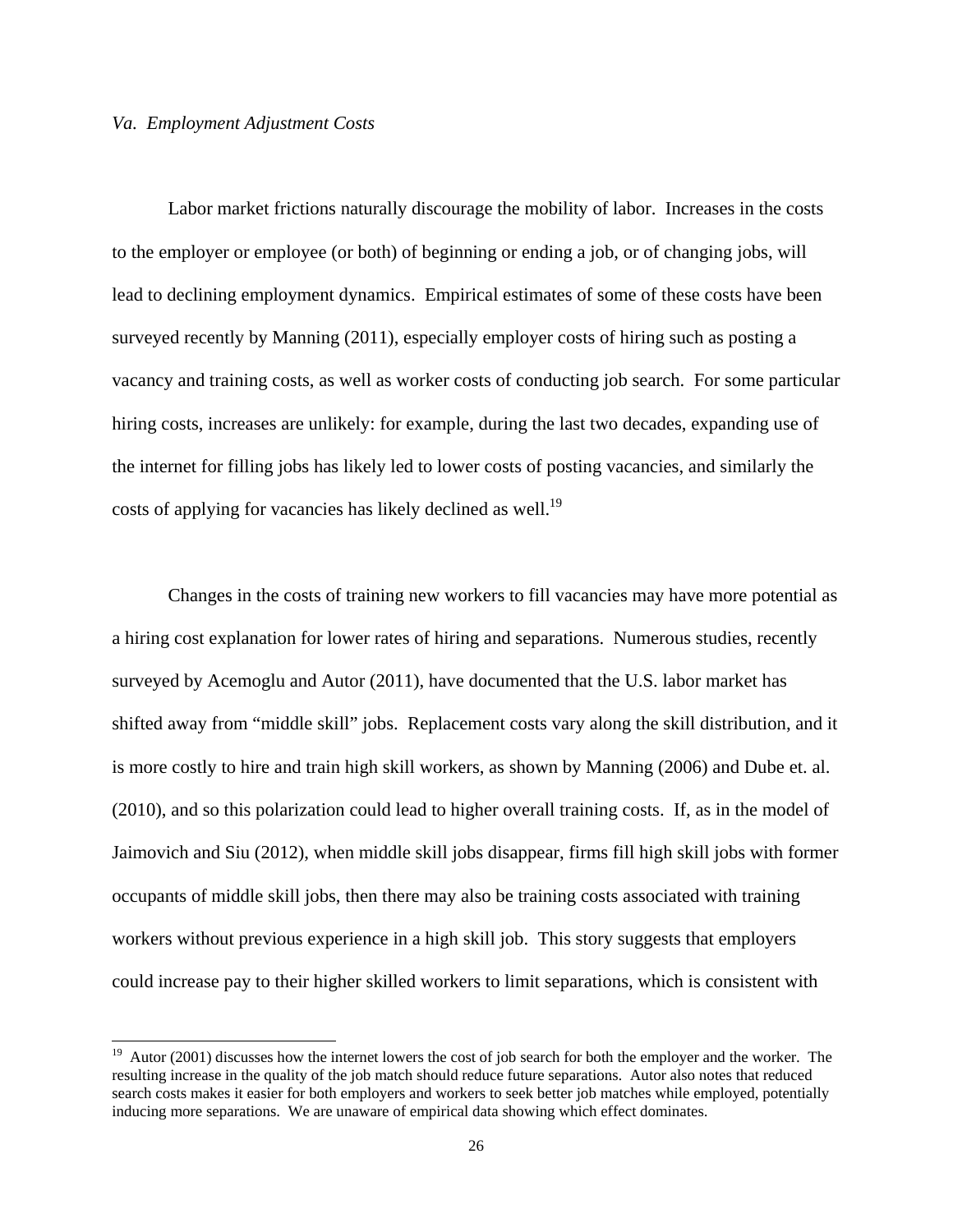the recent increase in inequality. However, this story is not consistent with the data we analyzed in Tables 3 or 5, where educational attainment provides a somewhat coarse measure of skill. Further inspection of the data (not shown) indicates that the largest declines in employment dynamics, either on an absolute basis or a relative basis, occur amongst the least educated, while the most educated have a relatively small decline in their hires, separations, and job-to-job flow rates.

 Similar to costs associated with hiring workers, there are costs associated with laying off or firing workers, which can involve severance payments, compliance with employment laws, or legal costs associated with the risk of lawsuits; see the recent review by MacLeod (2011). Models including Hopenhayn and Rogerson (1993) and Alvarez and Veracierto (2001) have considered the relationship between firing costs and employment dynamics. We think that it is unlikely that changes in these costs are a major factor contributing to declining dynamics. We know of no recent changes in the U.S. regarding increased severance payments to laid off workers. More generally, the main trend in the costs associated with employment separations in recent decades seems to be the continuing decline in unionization rates, which presumably makes employment separations less costly.

 In addition to the direct costs associated with hiring and separations, there is also a welldeveloped literature on adjustment costs, including Hall (2004), Cooper, Haltiwanger, and Willis (2004), and Bloom (2009), which tends to focus on the indirect costs associated with changes in employment levels. In addition to the costs associated with hiring, firing, and laying off workers, as discussed above, organizational and other costs associated with expanding or

27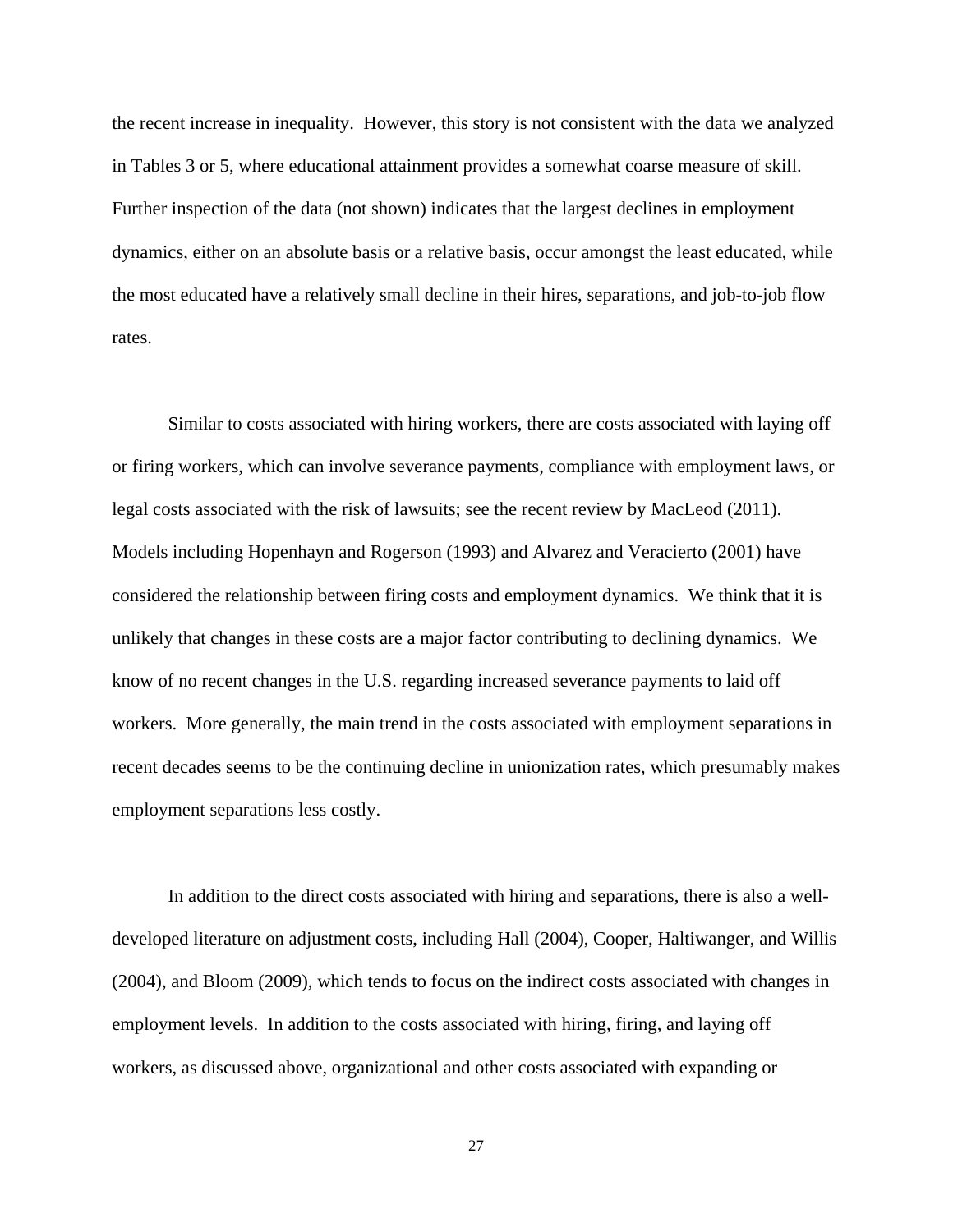contracting an establishment's workforce matter when considering the costs associated with changes in employment levels. For example, when an establishment doubles its staff, there may be new managerial challenges that result in a deviation from an establishment's long run maximum profitability. Changing an establishment's overall staff may also be associated with certain building or capital costs.<sup>20</sup> While we find it more difficult to speculate on changes in these organizational or technological aspects of adjustment costs, we believe that adjustment cost models might help explain the decline in employment dynamics. We think a fruitful avenue for research may be models that test whether adjustment costs vary over time or across the business cycle, as well as estimation of models that consider the costs of churn or worker replacement in addition to the conventional focus on job creation, job destruction, or aggregate net job flows.

## *Vb. Job Matching and Employment Dynamics*

l

 Numerous studies including Burdett (1978) and Jovanovic (1979) have proposed that worker-employer combinations differ in their productive output, which leads to job switching in the labor market, and the cumulative effects of this job switching are associated with substantial wage increases over a worker's career, as in Topel and Ward (1992). Changes in the nature of this job matching process can lead to changes in employment dynamics. If the match quality distribution shifts toward having fewer high productivity matches, then there will be less job-tojob mobility. Alternatively, if younger workers obtain better initial matches, then there will be

 $20$  Strictly speaking, changing the level of capital implies its own adjustment costs. The literature on adjustment costs often distinguishes between adjustment costs for capital and labor, and several studies such as Cooper and Haltiwanger (2006) focus exclusively on capital.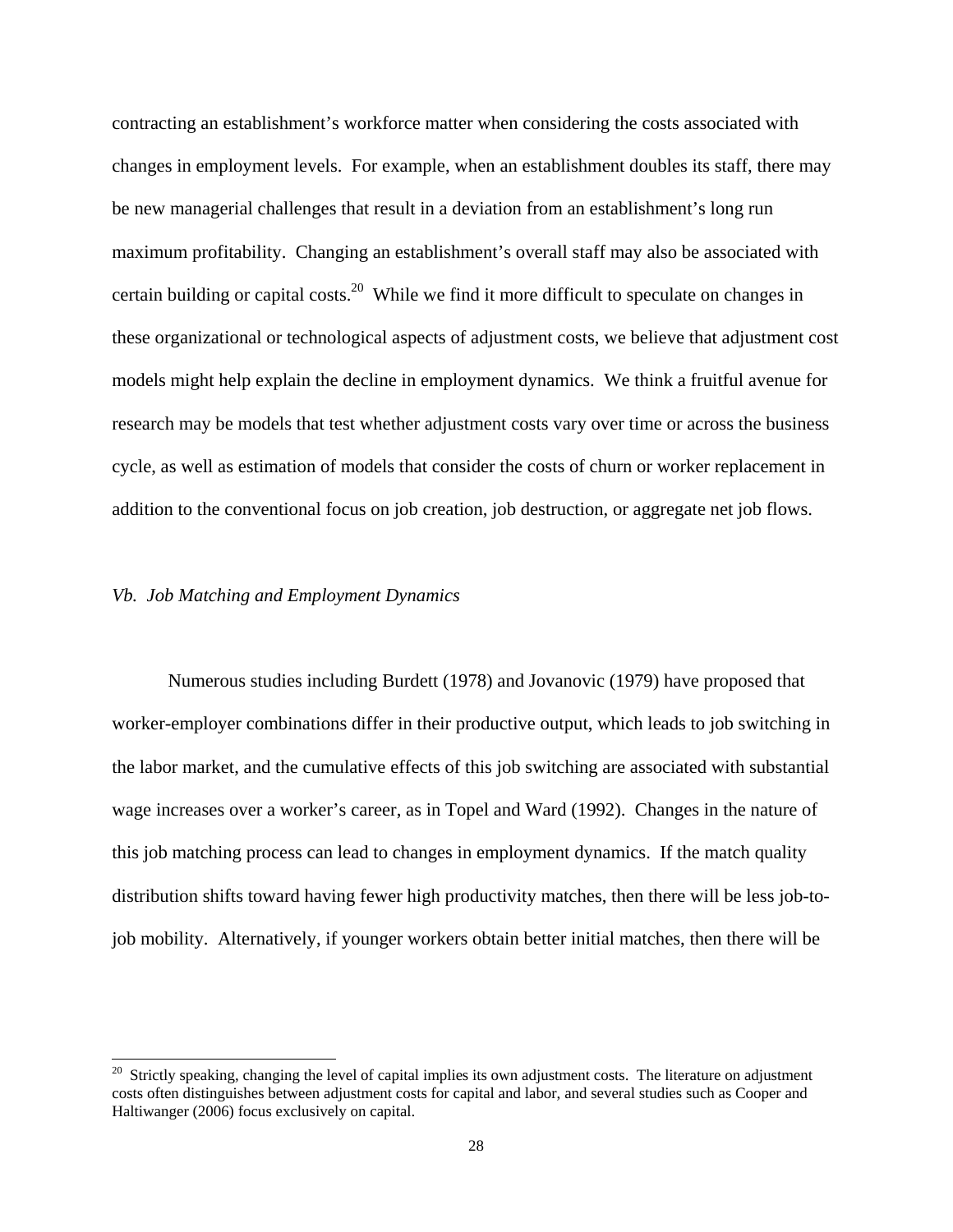less such mobility and more long-tenure jobs.<sup>21</sup> It may be possible to distinguish between these explanations by examining the careers and tenure patterns of younger workers.

 It is critical to note that the declines in employment dynamics are concentrated in recessions. During recessions, lower demand leads to fewer opportunities that are more productive than the existing match. Moscarini and Postel-Vinay (2012) show that the Burdett and Mortensen (1998) wage posting model can produce procyclical gross worker flows and jobto-job flows. Essentially, a decline in productivity will lead larger firms to expend less effort in recruiting relative to small firms, leading to less poaching by more productive firms. However, it is less obvious why there would be a dramatic long-run downward trend in these measures.

 There are numerous studies that can help develop an understanding of how changes in the process that generates productive employment relationships relates to declining employment dynamics. Models of productivity enhancement through labor reallocation, such as Jovanovic and Moffitt (1990) and Aghion and Howitt (1994), might help in refining a link between trends in productivity and employment dynamics. In this class of models, changes in the productivity process are heterogeneous across jobs, employers, or sectors, and changes in these relative productivities are associated with labor reallocation. In these models, lower output or demand volatility generate lower employment dynamics. We think recent extensions of the Mortensen and Pissarides (1994) model that include on-the-job search, such as Michau (Forthcoming) and Miyamoto and Takahashi (2011), could be helpful frameworks for further understanding the declines we document.

<sup>&</sup>lt;sup>21</sup> The literature on the prevalence of long-tenure jobs is summarized by Farber (1999, 2010).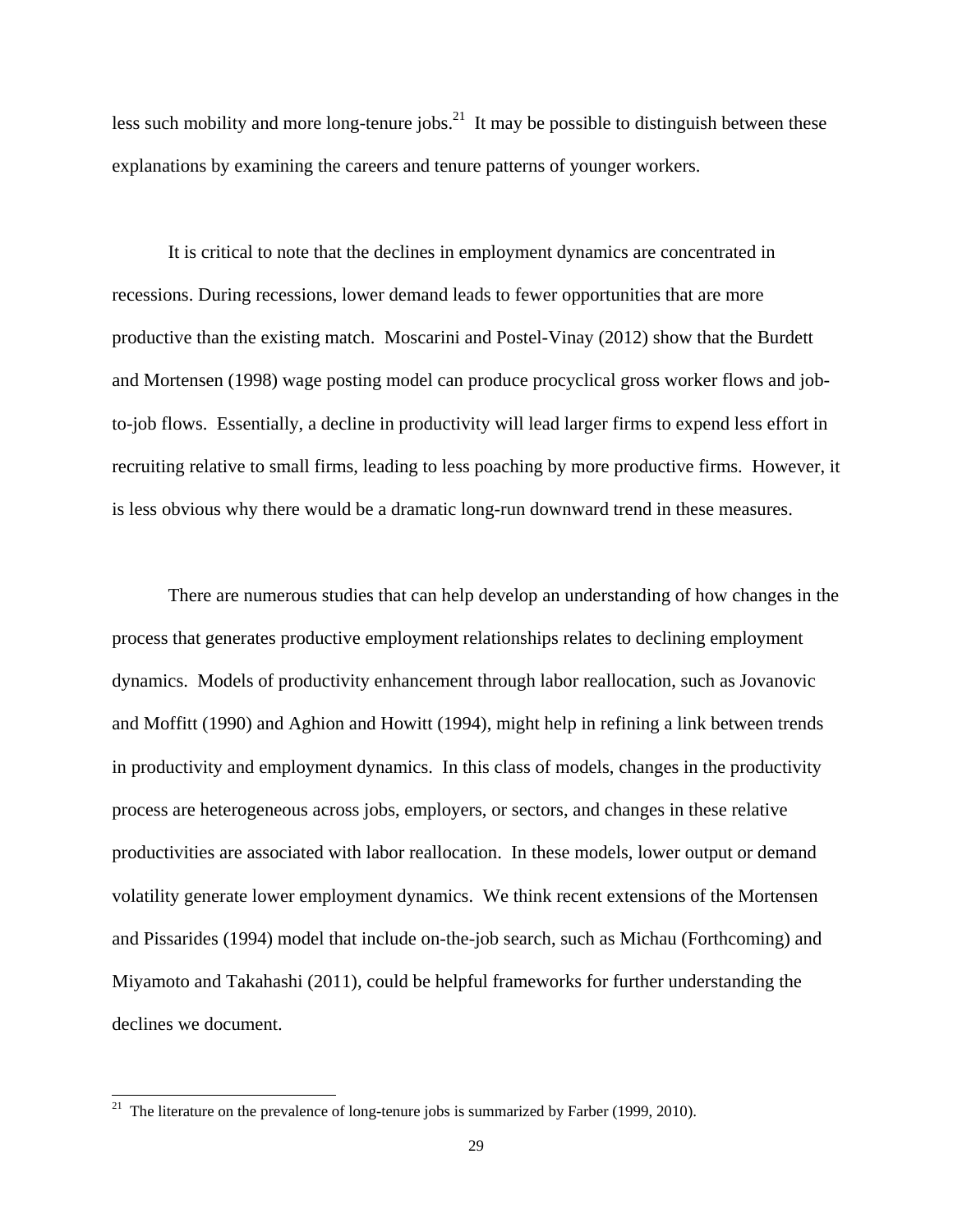#### *Vc. Uncertainty*

 Employment dynamics are also a feature of business life cycle models such as Jovanovic (1982). New employers may be unaware of their true productivity, or have only a weak signal of their long-run profitability, and, therefore, may only know their optimal size with some error. The size changes implied by such models are precisely job creation and destruction, which are higher among younger establishments as shown, for example, by Dunne, Roberts, and Samuelson (1989). If there are declines in the sources of uncertainty, then this will lead to lower amounts of employment dynamics within young firms relative to older firms. The LEHD data we analyzed in Table 4 show the opposite – the job creation and job destruction rates for the youngest establishments don't change over time, whereas the declines in job creation and job destruction are roughly the same magnitude for all other age categories. This suggests that an Erickson and Pakes (1995) type framework would be more appropriate, where the uncertainty is not learning about a fixed type but rather learning about investment in the current environment, and the uncertainty has decreased equally amongst all firms except the youngest.

 The fact that almost all of the declines in employment dynamics occur during recessions suggests that models emphasizing uncertainty will play a key role in understanding these declines. Recessions are known as period of increasing uncertainty, and both firms and workers become more cautious during economic downturns: firms delay major investments and new hiring, and workers delay changing jobs or quitting without a new job in hand; see Bloom (2009) and Baker, Bloom, and Davis (2013). As promising as these uncertainty models might be for explaining the declining dynamics during recessions, we are still left with the puzzle of why all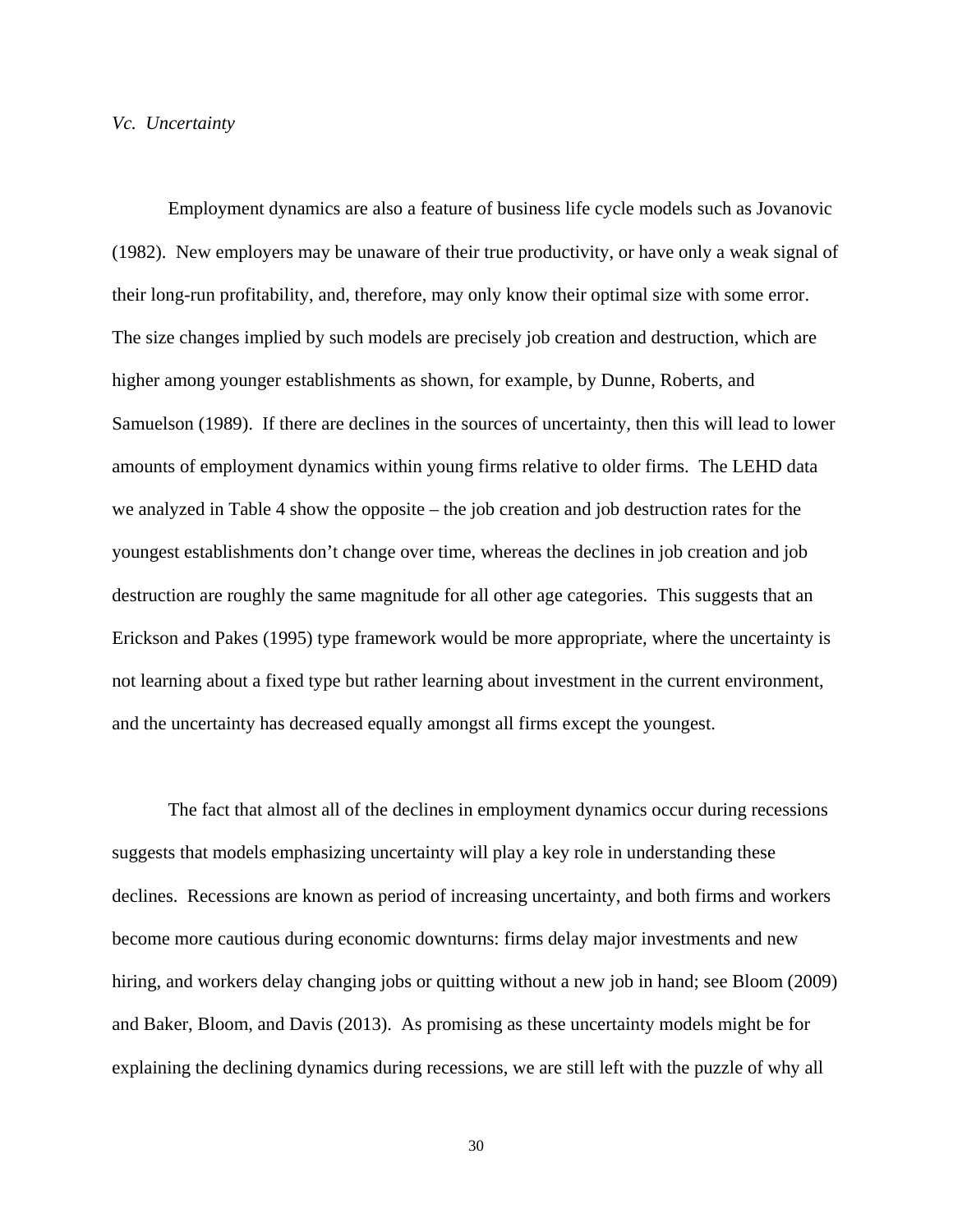the measures of dynamics don't increase during expansions and return to their pre-recessionary levels $^{22}$ 

#### *Vd. Changes in the Production Process*

 Increasing globalization may provide an additional means of explaining the decline in U.S. labor market dynamics. If the sensitivity of U.S. production to demand shocks has been decreasing over time, while the sensitivity of production in other countries has been increasing, this may lead to lower employment dynamics in the U.S. This is a story of the U.S. "exporting" its production volatility and its employment dynamics to other parts of the world. Bergin, Feenstra, and Hanson (2009) provide evidence of this occurring in the production sharing relationship between U.S. manufacturers and Mexican maquiladoras. However, trade may also increase volatility by exposing the U.S. to global production or demand shocks. A cross-country analysis by diGiovanni and Levchenko (2009) suggests that openness to trade is associated with higher output volatility, but this effect is much higher for developing countries than for developed economies such as the U.S. A recent paper by Kurz and Senses (2013) looks directly at the relationship between trade and employment volatility for the U.S. manufacturing sector. The empirical conclusions are nuanced depending upon whether the manufacturing firm is an importer or an exporter, but the bulk of the evidence suggests that U.S. manufacturing firms that are moderate exporters have lower employment volatility, while higher volatility is found among those who are occasional importers, as well as businesses for whom trade is a larger portion of revenue. Overall, this nascent literature suggests that the effects of increasing outsourcing and

<sup>&</sup>lt;sup>22</sup> We acknowledge that we only have one full expansion  $(2001:Q4 - 2007:Q4)$  in our data.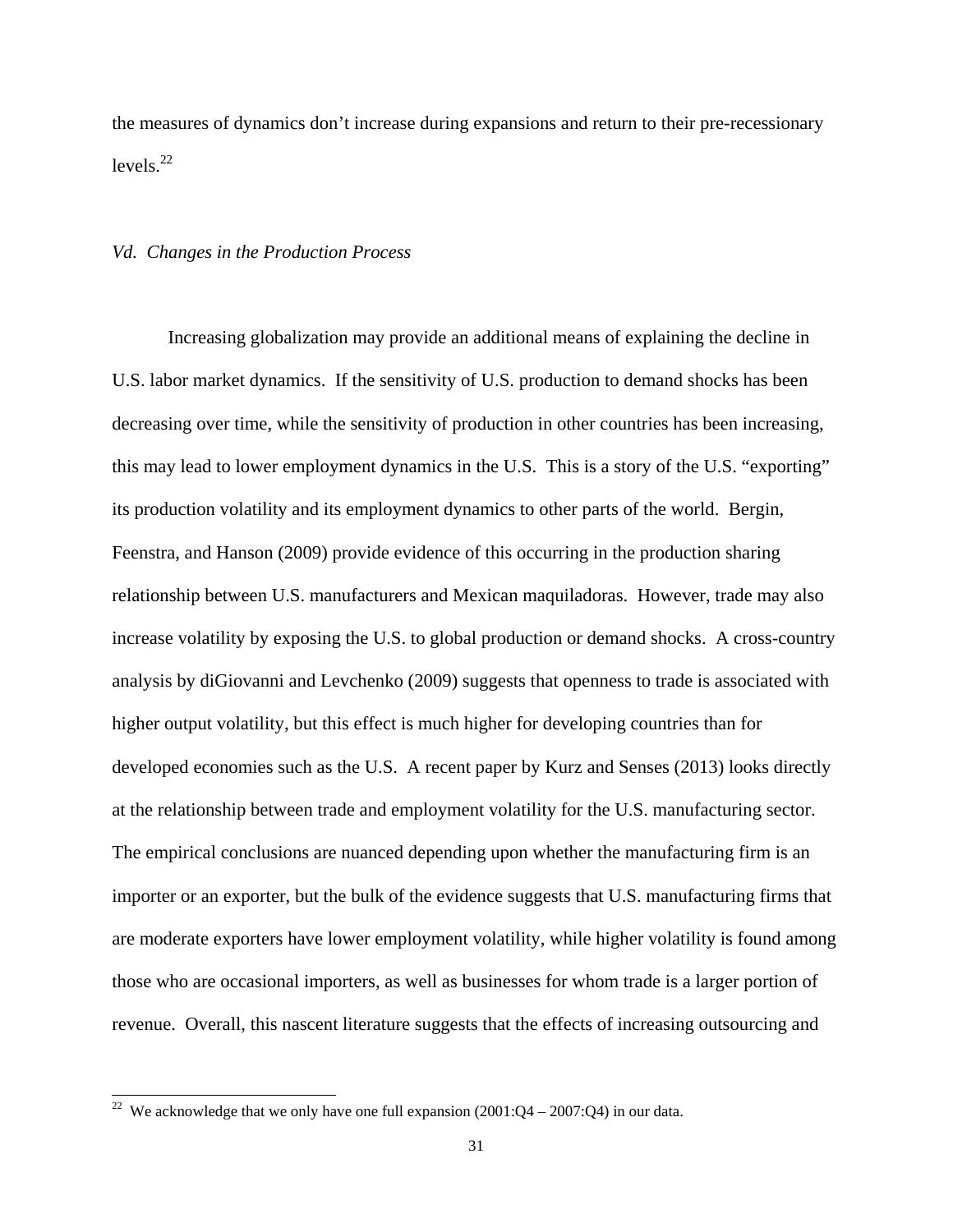globalization during the past several decades may be an explanation for the secular trend in declining employment dynamics.

 A related explanation is the dramatic increase in the temporary help industry. Between 1992 and 1999, this industry grew from 1.15 million employees to 2.61 million employees. The temporary help industry supplies workers to clients' businesses for limited periods of time, and thus one person who might have held many short duration jobs at different employers now can hold one job in the temporary help industry but still do the same work at different physical locations.<sup>23</sup> By definition, this will result in decreased levels of employment dynamics, and is consistent with our finding from the LEHD that short-duration jobs are disappearing. But the problem with the temporary help industry being a leading explanation for declining employment dynamics is the timing and the cyclicality – after rising in the 1990s, employment in this industry has not risen since 2000 and has been procyclical since 2000.

 Another change in the production process that has received attention in the literature is evolution in market structure. Davis et al. (2007) give special attention to retail trade, which has exhibited large shifts from single-establishment small firms to national chains. This will lead to declining employment dynamics, since large firms have lower rates of hires, separations, job creation, job destruction, and job-to-job flows than do small firms. Estimating the composition effect of firm size for each industry would provide estimates of these changes in market structure, and could help us understand whether the driving forces underlying our declining dynamics are common across industries or whether they are industry specific.

The best reference on the temporary help industry is Dey, Houseman, and Polivka (2010).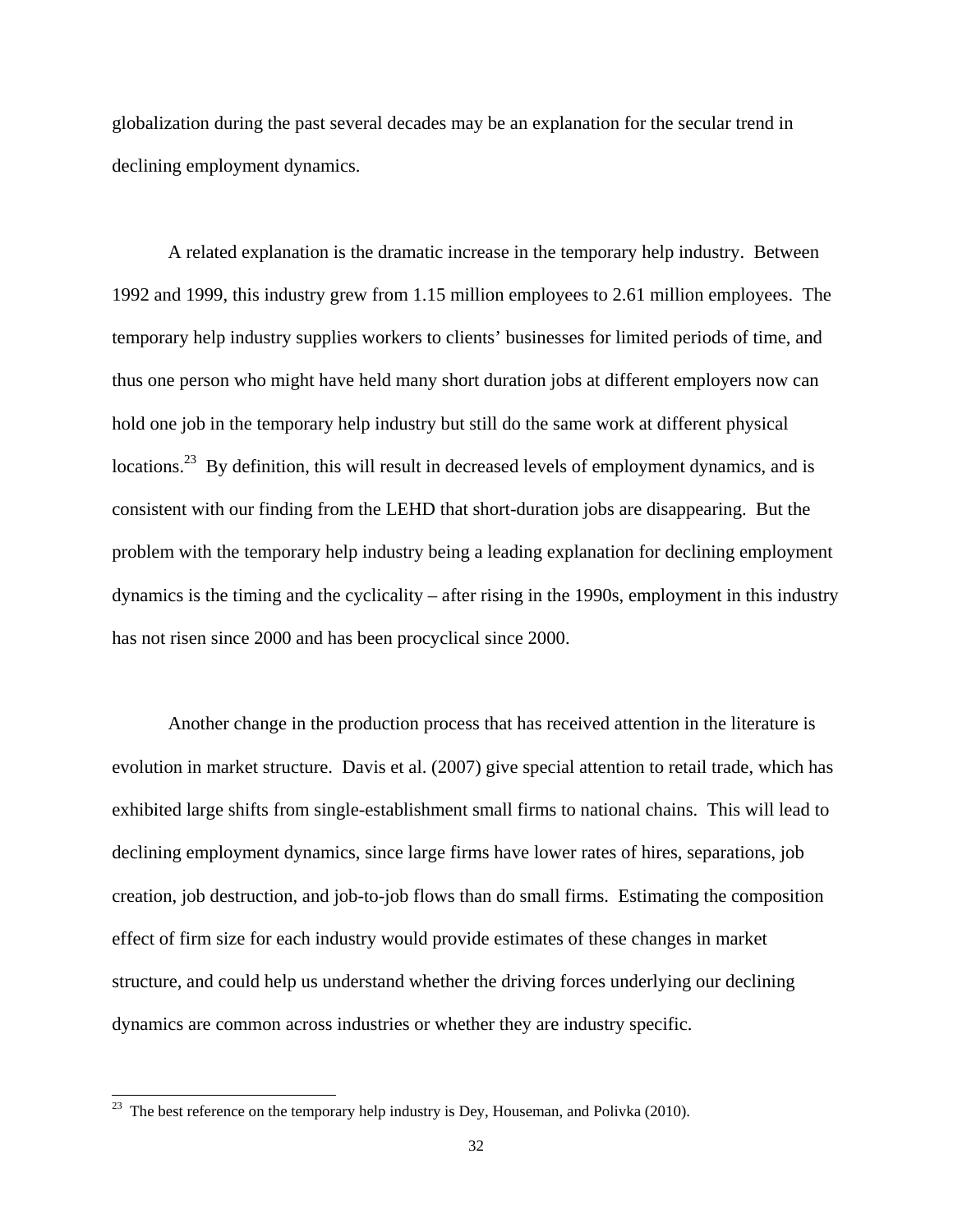It is possible that changing production processes during the last one to two decades has led to declining seasonality, which could lead to declining employment dynamics. We have tested all our data series for changing seasonal patterns, and we find mixed results. All three CPS series – hires, separations, and job-to-job flows, exhibit statistically significant changes in their seasonal patterns, as does the BED job creation series. For example, the difference between the CPS non-seasonally adjusted third quarter and fourth quarter job-to-job flows in the late 1990s was 1.8 percent  $(9.0 - 7.2)$ , and this difference has fallen to 0.7 percent in 2010 (4.9 – 4.2). This is evidence that seasonality is diminishing in the CPS job-to-job flows series. However, none of the LEHD nor the JOLTS series shows evidence of changing seasonal patterns, and as a result, we don't view changing seasonal patterns as playing a large role in explaining declining employment dynamics.

#### *Ve. Job- and House-Lock*

 We would be remiss if we didn't mention job-lock and house-lock as explanations for declining job-to-job mobility. Madrian (1994) defines job lock as workers who keep jobs they would rather leave because they fear losing coverage for preexisting conditions. While evidence for job-lock exists, the magnitude of job-lock would need to be increasing during the past 10 to 15 years, particularly in recessions, in order for it to explain the declines in job-to-job flows that are evident in the LEHD and the CPS data. We are unaware of any empirical evidence on this.

 House-lock is defined as homeowners who would like to move but keep living in their current house because their mortgage exceeds the expected sale price of the house. While house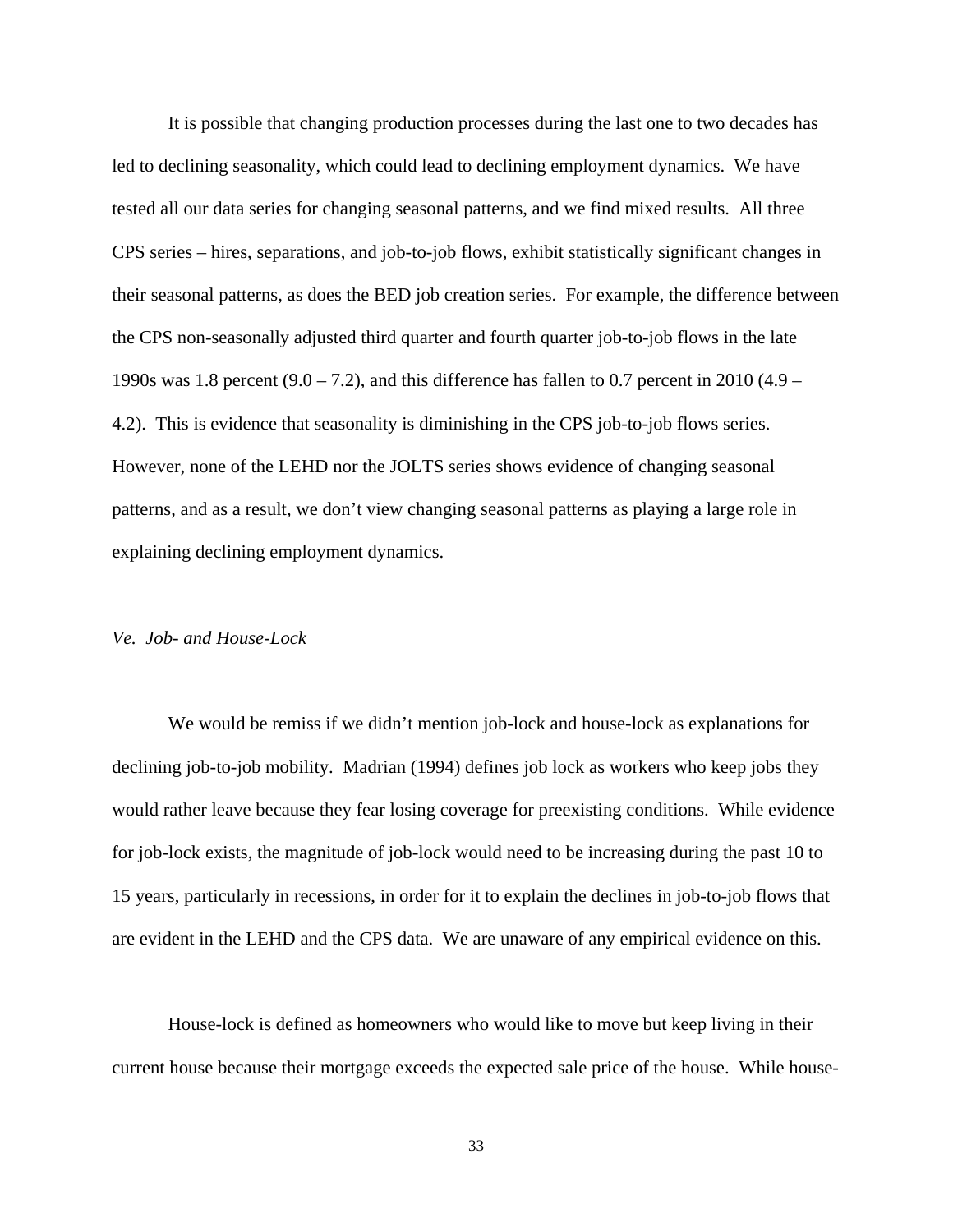lock likely has the necessary properties to explain the recessionary declines in employment dynamics documented in this paper, there is little empirical evidence of house-lock preceding the Great Recession and we are unaware of any trends in increasing house-lock that would help explain the long-run secular decline.

#### **V. Conclusions**

We have shown that the principal measures of employment dynamics – hires and separations, job creation and destruction, and job-to-job flows – have all declined from the late 1990s to 2010. These declines are concentrated in the recessions of 2001 and 2007-2009, from which the measures never seem to recover fully. Using four different data sources, we conducted a comprehensive accounting exercise to see whether changes in the labor market along various demographic or business characteristics could explain the decline. We found that a few characteristics could explain some of the decline, namely the aging of the population, an increase in the share of the workforce that has a Bachelor's degree, and a shift towards older firms. Some changes, such as the increase in the share of the Hispanic population and the decline in manufacturing, have effects that actually raise the rate of employment dynamics. However, much of the decline remains unexplained based on changes between groups.

 Given the inability to explain the decline by shifts in the composition of individual and business characteristics, we explored a few additional methods of explaining the decline. The distribution of establishment-level employment change has been narrowing during the last 10 to 15 years, fully accounting for the decline in job creation and job destruction, yet this narrowing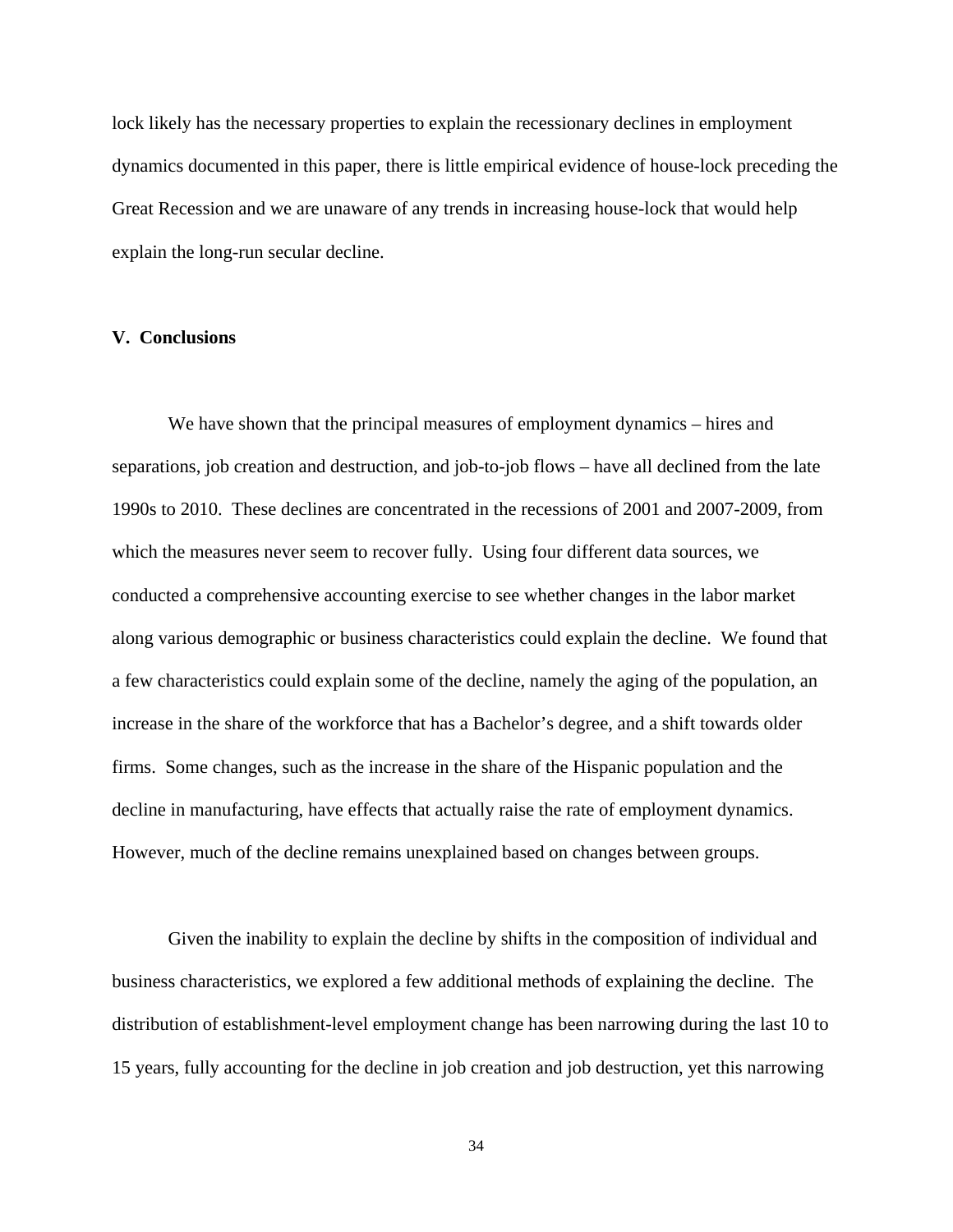only explains about a third of the decline in hires and separations. This tells us that the explanation for the decline in hires and separations will be different than the explanation for the decline in job creation and job destruction. We also find that the decline in hires and separations is being driven by the decline in job-to-job flows and the disappearance of short-term jobs in the U.S. economy.

 Our motivation of this paper mentioned that declining employment dynamics could be either a good or a bad development for the U.S. labor market. Distinguishing between good or bad will depend upon understanding the source of the decline. For example, declining dynamics might be indicative of increasing adjustment costs, increasing uncertainty, or the loss of "stepping stone" jobs that help young workers begin their careers (all "bad" for the labor market). On the other hand, declining dynamics could be indicative of increasing match quality and the associated rise in wages and tenure ("good" for the labor market). Further empirical research is needed to differentiate amongst these explanations. We also believe that the secular and cyclical patterns of the employment dynamics documented in this paper need to be developed more formally in theoretical models so we can begin to understand the underlying source of the declining dynamics.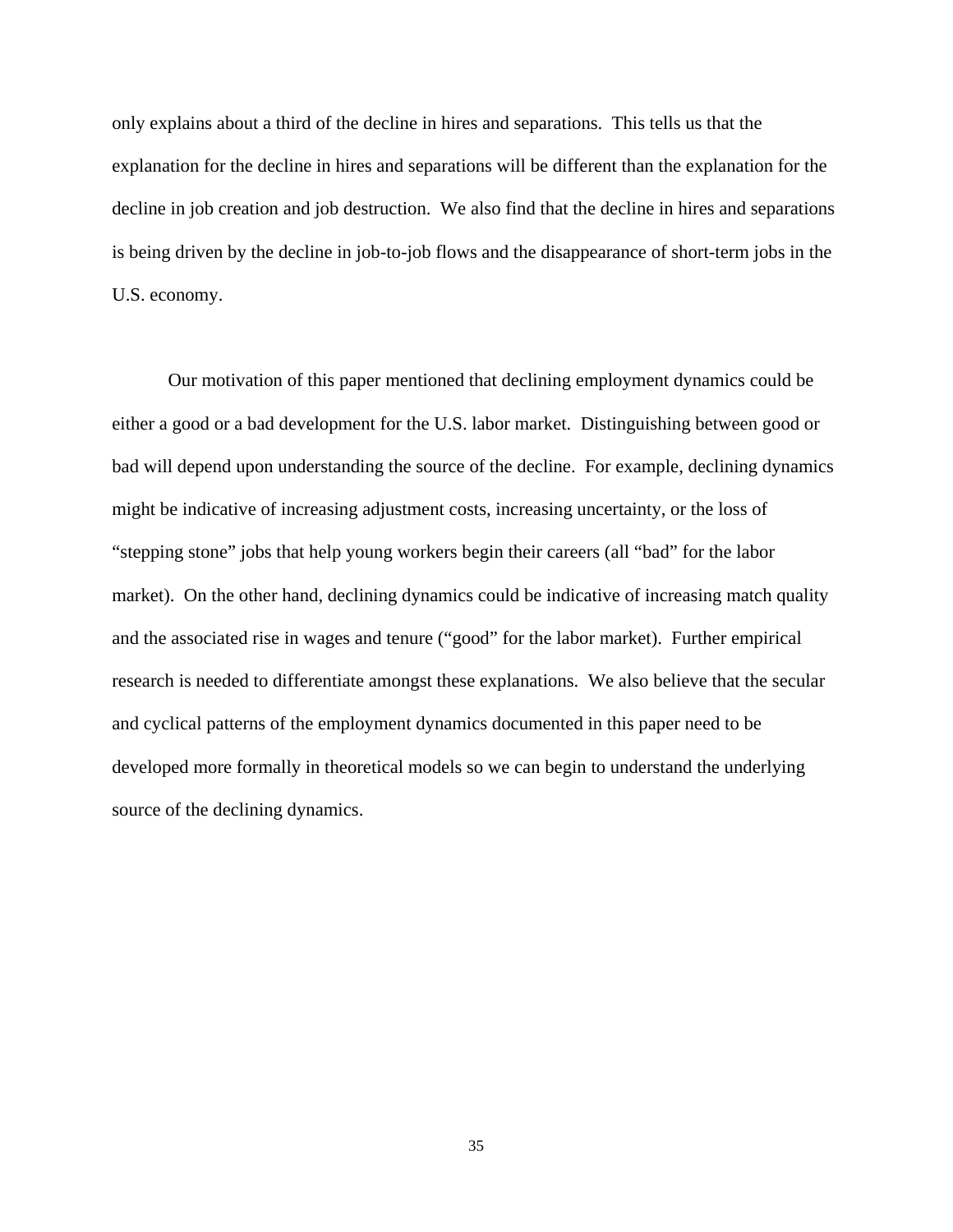# **References**

- Abowd, John M., Bryce E. Stephens, Lars Vilhuber, Fredrik Andersson, Kevin L. McKinney, Marc Roemer, and Simon Woodcock. 2009. "The LEHD Infrastructure Files and the Creation of the Quarterly Workforce Indicators." In *Producer Dynamics*, ed. Timothy Dunne, J. Bradford Jensen, and Mark J. Roberts. Chicago, IL: University of Chicago Press.
- Abowd, John M. and Lars Vilhuber. 2011. "National Estimates of Gross Employment and Job Flows from the Quarterly Workforce Indicators with Demographic and Industry Detail," *Journal of Econometrics* 161(1): 82-99.
- Abraham, Katharine G., John Haltiwanger, Kristin Sandusky, and James R. Spletzer. Forthcoming. "Exploring Differences in Household vs. Establishment Measures of Employment." *Journal of Labor Economics*.
- Acemoglu, Daron, and David Autor. 2011. "Skills, Tasks, and Technologies: Implications for Employment and Earnings." In *Handbook of Labor Economics*, edited by Orley Ashenfelter and David Card, pp. 1043-1171, London: Elsevier.
- Aghion, Philippe, and Peter Howitt. 1994. "Growth and Unemployment." *Review of Economic Studies* 61(3): 477-494.
- Alvarez, Fernando, and Marcel Veracierto. 2001. "Severance Payments in an Economy with Frictions." *Journal of Monetary Economics* 47(3): 477-498.
- Autor, David H. 2001. "Wiring the Labor Market." *Journal of Economic Perspectives* 15(1): 25-40.
- Baker, Scott R., Nicholas Bloom, and Steven J. Davis. 2013. "Measuring Economic Policy Uncertainty." Unpublished paper, Stanford University.
- Barnichon, Regis and Christopher J. Nekarda. 2012. "The Ins and Outs of Forecasting Unemployment: Using Labor Force Flows to Forecast the Labor Market." Unpublished paper, Board of Governors of the Federal Reserve System.
- Bergin, Paul R., Robert C. Feenstra, and Gordon H. Hanson. 2009. "Offshoring and Volatility: Evidence from Mexico's Maquiladora Industry." *American Economic Review* 99(4): 1664-1671.
- Bjelland, Melissa, Bruce Fallick, John Haltiwanger, and Erika McEntarfer. 2011. "Employerto-Employer Flows in the United States: Estimates Using Linked Employer-Employee Data." *Journal of Business and Economic Statistics* 29(4): 493-505.

Bloom, Nicholas. 2009. "The Impact of Uncertainty Shocks." *Econometrica* 77(3): 623-685.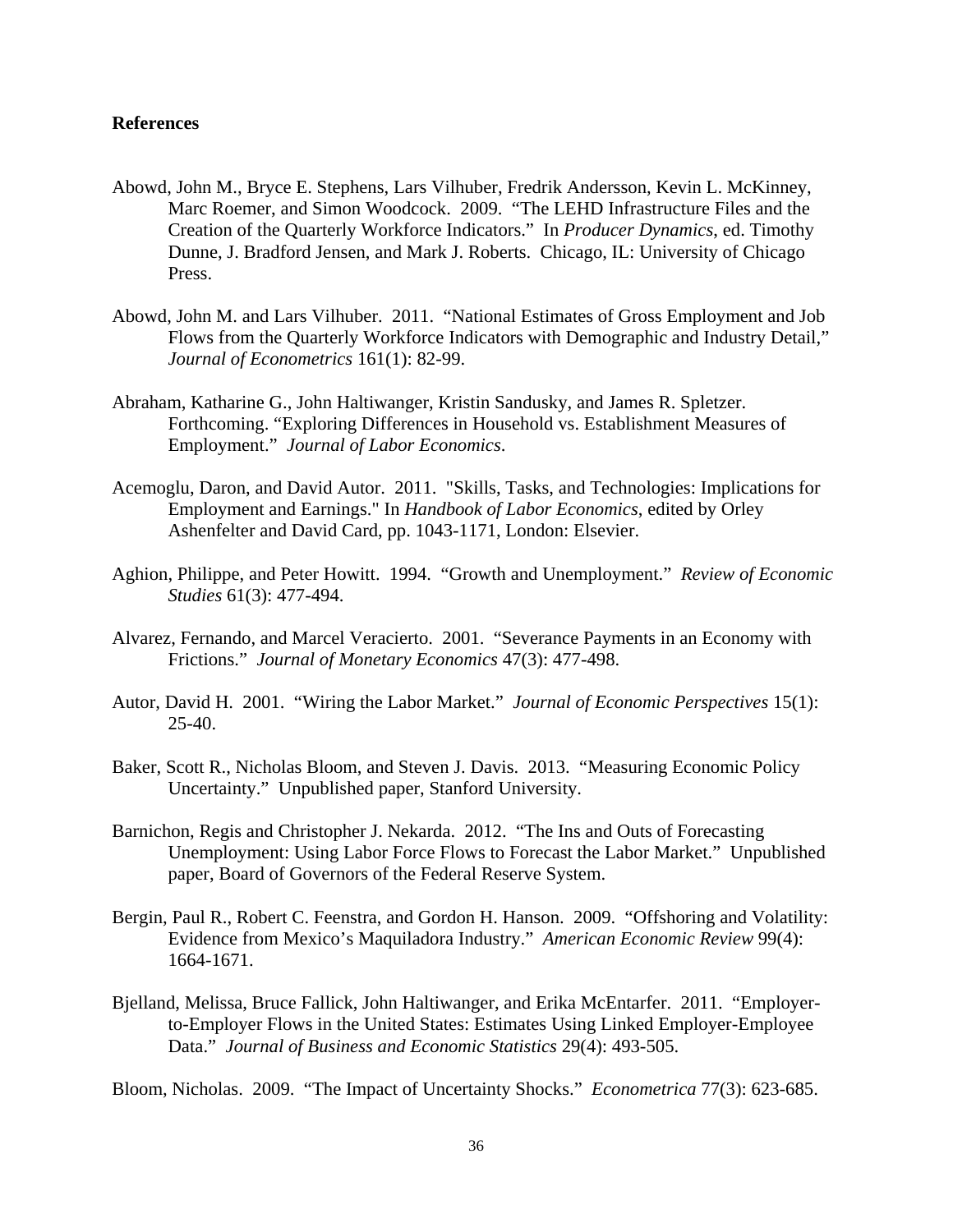- Burdett, Kenneth. 1978. "A Theory of Employee Job Search and Quit Rates." *American Economic Review* 68(1): 212-220.
- Burdett, Kenneth and Dale Mortensen. 1998. "Wage Differentials, Employer Size, and Unemployment." *International Economic Review* 39(2): 257-273.
- Burgess, Simon, Julia Lane, and David Stevens. 2000. "Job Flows, Worker Flows, and Churning." *Journal of Labor Economics* 18(3): 473-502.
- Cooper, Russell, and John Haltiwanger. 2006. "On the Nature of Capital Adjustment Costs." *Review of Economic Studies* 73(3): 611-633.
- Cooper, Russell, John Haltiwanger, and Jonathan Willis. 2004. "Dynamics of Labor Demand: Evidence from Plant-Level Observations and Aggregate Implications." NBER Working Paper 10297.
- Davis, Steven J. 2008. "The Decline of Job Loss and Why it Matters." *American Economic Review Papers and Proceedings* 98(2): 263-267.
- Davis, Steven J., R. Jason Faberman, and John C. Haltiwanger. 2006. "The Flow Approach to Labor Markets, Micro-Macro Links, and the Recent Downturn." *Journal of Economic Perspectives* 20(3): 3-26.
- Davis, Steven J., R. Jason Faberman, and John C. Haltiwanger. 2012. "Labor Market Flows in the Cross Section and over Time." *Journal of Monetary Economics* 59(1): 1-18.
- Davis, Steven, Jason Faberman, John Haltiwanger, Ron Jarmin, and Javier Miranda. 2010a. "Business Volatility, Job Destruction and Unemployment." *American Economic Journal: Macroeconomics* 2(2): 259-287.
- Davis, Steven J., R. Jason Faberman, John C. Haltiwanger, and Ian Rucker. 2010b. "Adjusted Estimates of Worker Flows and Job Openings in JOLTS." In *Labor in the New Economy*, ed. Katharine G. Abraham, James R. Spletzer, and Michael J. Harper. Chicago, IL: University of Chicago Press.
- Davis, Steven, John Haltiwanger, Ron Jarmin, and Javier Miranda. 2007. "Volatility and Dispersion in Business Growth Rates: Publicly Traded and Privately Held Firms." In *NBER Macroeconomics Annual*, Volume 21, ed. Daron Acemoglu, Kenneth Rogoff, and Michael Woodford. Cambridge MA: MIT Press.
- Davis, Steven J., John C. Haltiwanger, and Scott Schuh. 1996. "Job Creation and Destruction." MIT Press: Cambridge MA.
- Decker, Ryan, John Haltiwanger, Ron Jarmin, and Javier Miranda. 2012. "The Secular Decline in Business Dynamism in the U.S." Unpublished paper, University of Maryland.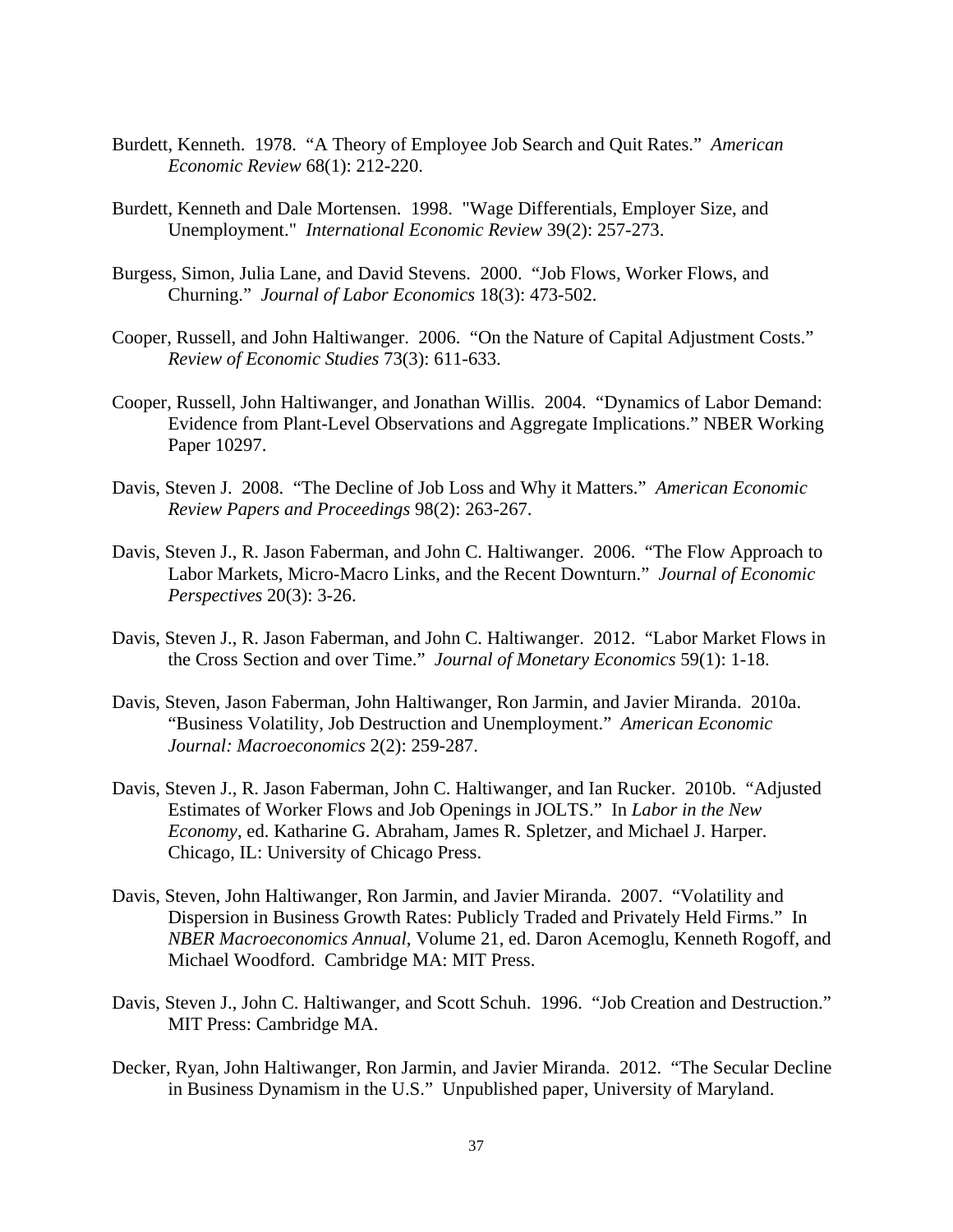- Dey, Matthew, Susan Houseman, and Anne Polivka. 2010. "What Do We Know About Contracting Out in the United States? Evidence from Household and Establishment Surveys." In *Labor in the New Economy*, ed. Katherine Abraham, James Spletzer, and Michael Harper. Chicago, IL: University of Chicago Press.
- di Giovanni, Julian and Andrei A. Levchenko. 2009. "Trade Openness and Volatility," *Review of Economics and* Statistics 91(3): 558-585.
- Dube, Arindrajit, Eric Freeman, and Michael Reich. 2010. "Employee Replacement Costs." UC Berkeley Institute for Research on Labor and Employment Working Paper 201-10.
- Dunne, Timothy, Mark Roberts, and Larry Samuelson. 1989. "The Growth and Failure of U.S. Manufacturing Plants." *Quarterly Journal of Economics* 104(4): 671-698.
- Elsby, Michael W.L., Ryan Michaels, and Gary Solon. 2009. "The Ins and Outs of Cyclical Unemployment." *American Economic Journal: Macroeconomics* 1(1): 84-110.
- Ericson, Richard, and Ariel Pakes. 1995. "Markov Perfect Industry Dynamics: A Framework for Empirical Work," *Review of Economic Studies* 62(1): 53-82.
- Fallick, Bruce and Charles Fleischman. 2004. "Employer-to-Employer Flows in the U.S. Labor Market: The Complete Picture of Gross Worker Flows." Finance and Economics Discussion Series 2004-34. Washington: Board of Governors of the Federal Reserve System, http://www.federalreserve.gov/pubs/feds/2004/200434/200434pap.pdf.
- Farber, Henry. 1999. "Mobility and Stability: The Dynamics of Job Change in Labor Markets," *Handbook of Labor Economics*, Volume 3B, ed. Orley Ashenfelter and David Card. London: Elsevier.
- Farber, Henry. 2010. "Job Loss and the Decline of Job Security in the United States." In *Labor in the New Economy*, ed. Katherine Abraham, James Spletzer, and Michael Harper. Chicago, IL: University of Chicago Press.
- Foster, Lucia, John Haltiwanger, and C.J. Krizan. 2001. "Aggregate Productivity Growth: Lessons from Microeconomic Evidence." In *New Directions in Productivity Analysis*, edited by Edward Dean, Michael Harper, and Charles Hulten, University of Chicago Press.
- Fujita, Shigeru. 2012. "Declining Labor Turnover and Turbulence." Federal Reserve Bank of Philadelphia Working Paper No. 11-44/R.
- Hall, Robert. 2004. "Measuring Factor Adjustment Costs." *Quarterly Journal of Economics* 119(3): 899-927.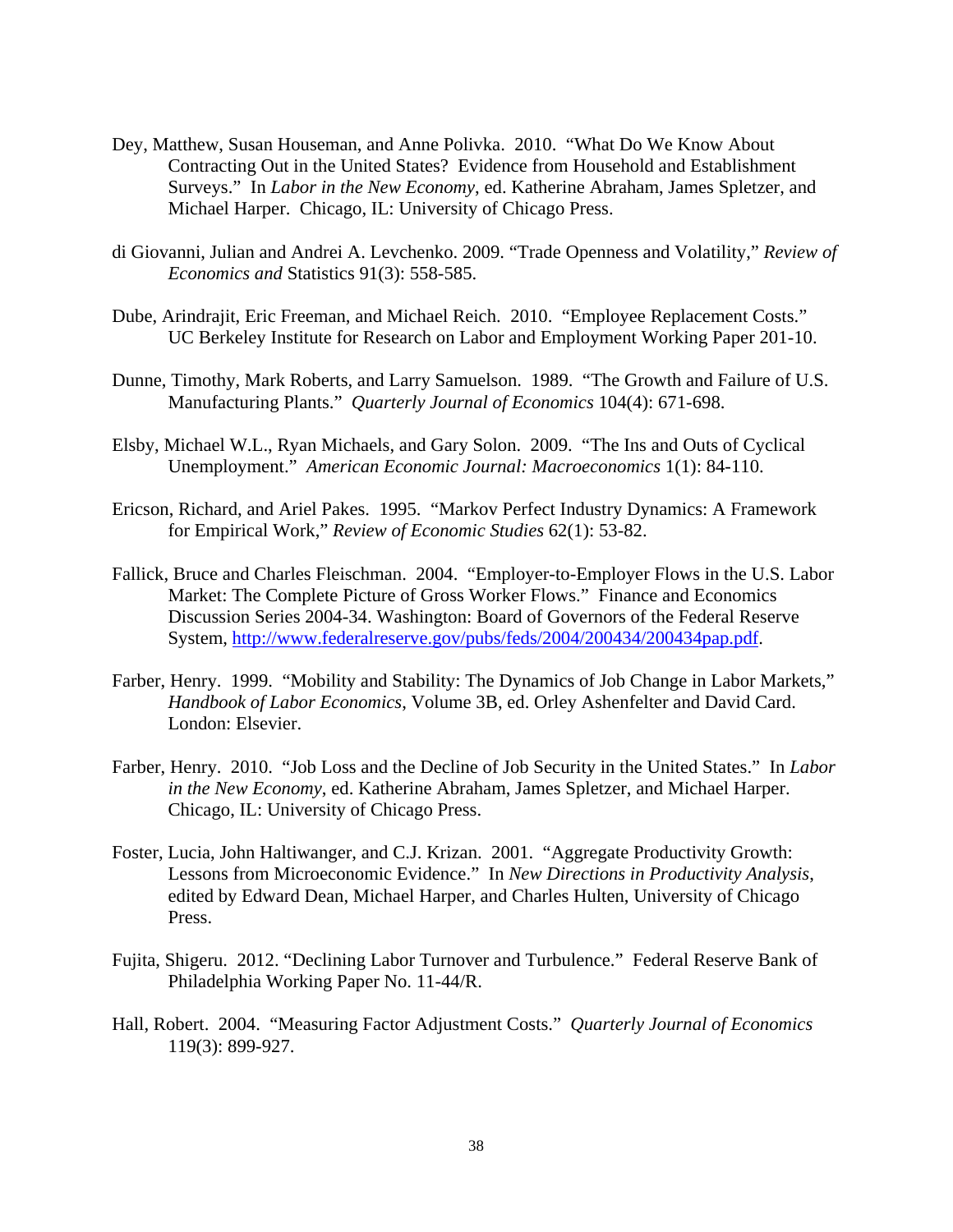- Haltiwanger, John, Ron Jarmin, and Javier Miranda. 2011. "Historically Large Decline in Job Creation from Startup and Existing Firms in the 2008–2009 Recession." Statistical Brief for the Kauffman Foundation, http://www.kauffman.org/uploadedFiles/bds\_report\_3-22- 11.pdf.
- Hopenhayn, Hugo, and Richard Rogerson. 1993. "Job Turnover and Policy Evaluation: A General Equilibrium Analysis." *Journal of Political Economy* 101(5): 915-938.
- Hyatt, Henry and Erika McEntarfer. 2012a. "Job-to-Job Flows in the Great Recession." *American Economic Review Papers and Proceedings* 102(3): 580-583.
- Hyatt, Henry and Erika McEntarfer. 2012b. "Job-to-Job Flows and the Business Cycle." Unpublished paper, U.S. Census Bureau.
- Jaimovich, Nir, and Henry Siu. 2012. "The Trend is the Cycle: Job Polarization and Jobless Recoveries. NBER Working Paper No. 18334.
- Jovanovic, Boyan. 1979. "Job Matching and the Theory of Turnover." *Journal of Political Economy* 87(5): 972-990.
- Jovanovic, Boyan. 1982. "Selection and the Evolution of Industry." *Econometrica* 50(3): 649- 670.
- Jovanovic, Boyan and Robert Moffitt. 1990. "An Estimate of a Sectoral Model of Labor Mobility." *Journal of Political Economy* 98(4): 827-852.
- Kambourov, Gueorgui and Iourii Manovskii. 2008. "Rising Occupational and Industry Mobility in the United States: 1968-97." *International Economic Review* 49(1): 41-79.
- Kaplan, Greg and Sam Schulhofer-Wohl. 2012. "Understanding the Long-Run Decline in Interstate Migration." NBER Working Paper No. 18507.
- Konigsberg, Sheryl L., James R. Spletzer, and David M. Talan. 2009. "Business Employment Dynamics: Tabulations by Size of Employment Change." *Monthly Labor Review* 132(4): 19-29.
- Kurz, Christopher and Mine Z. Senses. 2013. "Trading Firms and Volatility." Unpublished paper, Board of Governors of the Federal Reserve.
- Lazear, Edward P. and James R. Spletzer. 2012. "Hiring, Churn, and the Business Cycle." *American Economic Review Papers and Proceedings* 102(3): 575-579.
- Lentz, Rasmus and Dale T. Mortensen. 2008. "An Empirical Model of Growth through Product Innovation." *Econometrica* 76(6): 1317-1373.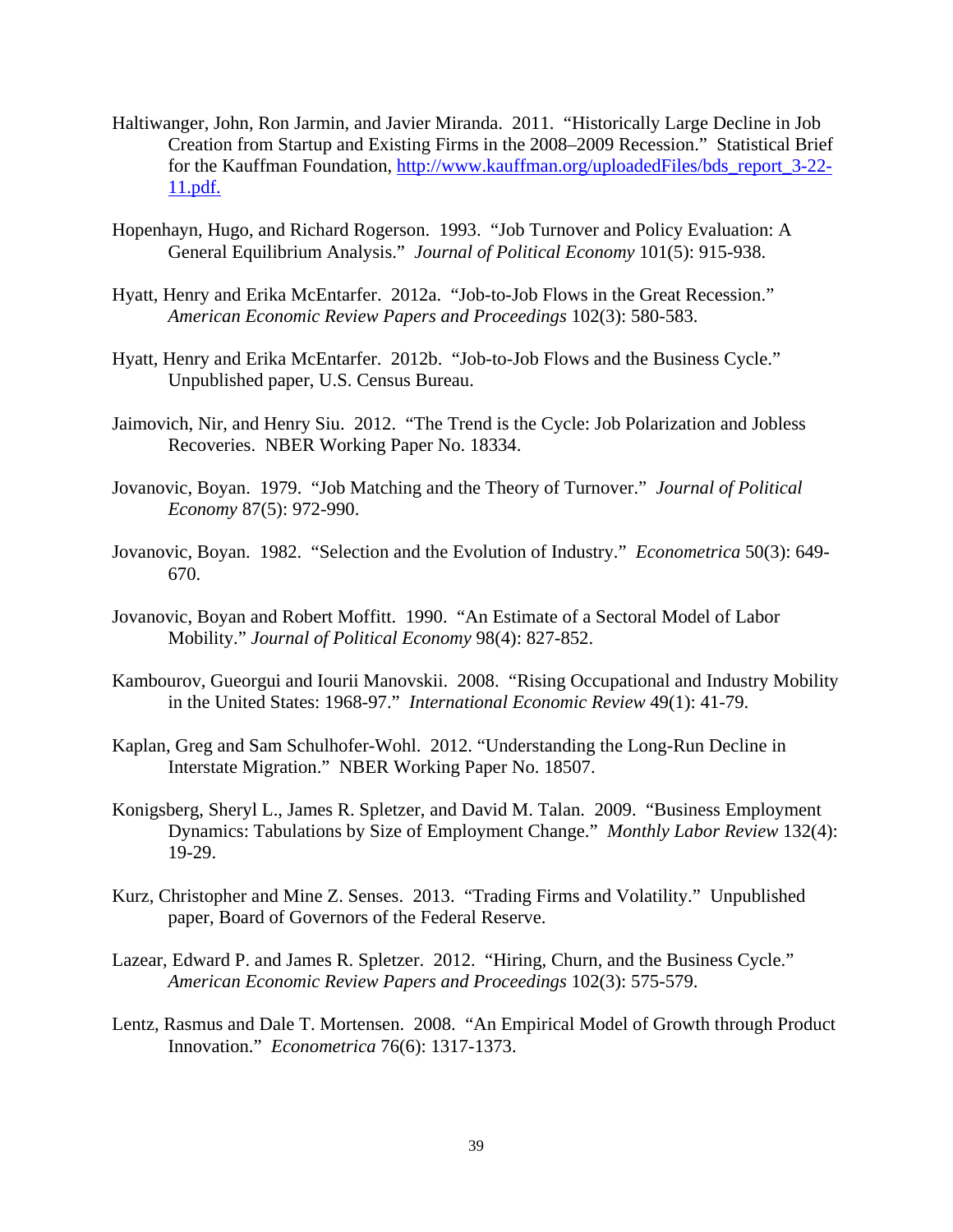- MacLeod, W. Bentley. 2011. "Great Expectations: Law, Employment Contracts, and Labor Market Performance." *Handbook of Labor Economics* 4. 1591-1696.
- Madrian, Brigette. 1994. "Employment-Based Health Insurance and Job Mobility: Is there Evidence of Job Lock?" *Quarterly Journal of Economics* 109(1): 27-54.
- Manning, Alan. 2006. "A Generalized Model of Monopsony." *Economic Journal* 116(508): 84-100.
- Manning, Alan. 2011. "Imperfect Competition and the Labour Market." In *Handbook of Labor Economics*, edited by Orley Ashenfelter and David Card, pp. 973-1041, London: Elsevier.
- Michau, Jean-Baptiste. Forthcoming. "Creative Destruction with On-the-Job Search." *Review of Economic Dynamics*.
- Miyamoto, Hiroaki and Yuya Takahashi. 2011. "Productivity Growth, On-the-Job Search, and Unemployment. *Journal of Monetary Economics* 58(6): 666-680.
- Mortensen, Dale, and Christopher Pissarides. 1994. "Job Creation and Job Destruction in the Theory of Unemployment." *Review of Economic Studies* 61(3): 397-415.
- Moscarini, Guiseppe and Kaj Thomsson. 2007. "Occupational and Job Mobility in the US." *Scandinavian Journal of Economics* 109(4): 807-836.
- Moscarini, Guiseppe and Fabien Postel-Vinay. 2012. "Stochastic Search Equilibrium." Unpublished manuscript, Yale University.
- Shimer, Robert. 2012. "Reassessing the Ins and Outs of Unemployment." *Review of Economic Dynamics* 15, pp. 127-148.
- Topel, Robert H. and Michael P. Ward. 1992. "Job Mobility and the Careers of Young Men." *Quarterly Journal of Economics* 107(2): 439-479.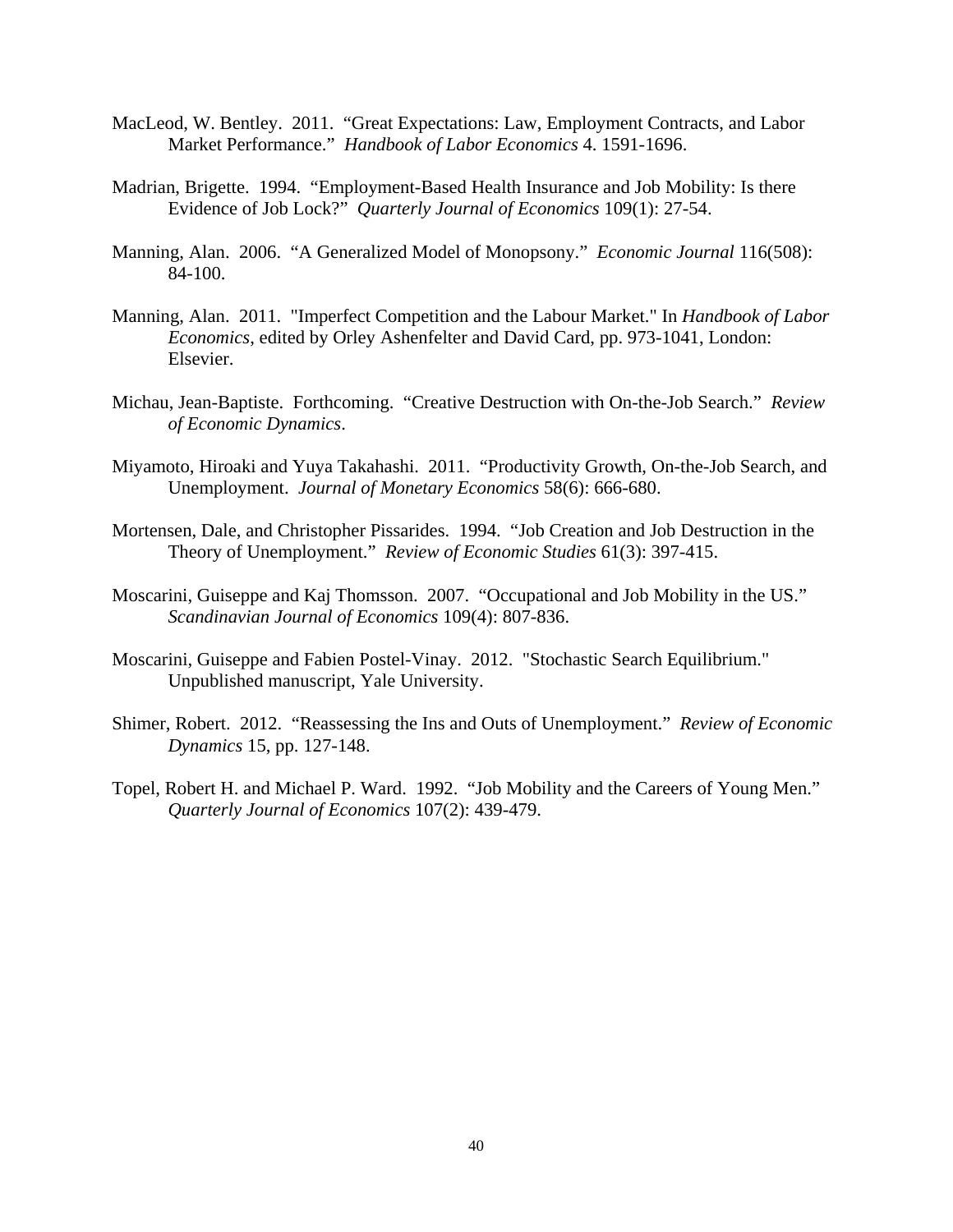| Measure                | Definition                        | Source                    | Rate in<br>1998 <sup>*</sup> | Rate in<br>2010 | Proportionate<br>Decline |
|------------------------|-----------------------------------|---------------------------|------------------------------|-----------------|--------------------------|
|                        |                                   | <b>LEHD</b>               | 28.1%                        | 18.7%           | $-38%$                   |
| Hires                  | New employer-employee             | JOLTS <sup>*</sup>        | 14.1%                        | 10.6%           | $-28%$                   |
|                        | matches                           | <b>CPS</b>                | 19.4%                        | 17.3%           | $-11\%$                  |
|                        |                                   | <b>LEHD</b>               | 26.6%                        | 18.5%           | $-36%$                   |
| Separations            | Ending employer-employee          | <b>JOLTS</b> <sup>*</sup> | 14.3%                        | 10.1%           | $-34%$                   |
|                        | matches                           | <b>CPS</b>                | 19.1%                        | 17.2%           | $-10\%$                  |
|                        | Employment growth at new and      | <b>LEHD</b>               | 7.7%                         | 5.5%            | $-33%$                   |
| <b>Job Creation</b>    | expanding establishments          | <b>BED</b>                | 8.3%                         | 6.6%            | $-23%$                   |
|                        | Employment decline at contracting | <b>LEHD</b>               | 6.4%                         | 5.1%            | $-23%$                   |
| <b>Job Destruction</b> | and exiting establishments        | <b>BED</b>                | 7.6%                         | 6.1%            | $-22\%$                  |
|                        | Direct worker movements           | <b>LEHD</b>               | 9.9%                         | 6.1%            | $-47%$                   |
| Job-to-Job flows       | between jobs                      | <b>CPS</b>                | 7.9%                         | 4.6%            | $-53%$                   |

**Table 1: The Recent Decline in Employment Dynamics, 1998-2010\***

*Notes*: LEHD data on hires, separations, job creation, and job destruction for 30 states were downloaded from the Cornell Virtual RDC. LEHD data on job-to-job flows are from Hyatt and McEntarfer (2012) and are available upon request. JOLTS national monthly data were downloaded from the BLS website and converted to a quarterly frequency. BED national data were downloaded from the BLS website. CPS national monthly data were downloaded from the Federal Reserve website and converted to a quarterly frequency. 1998 refers to 1998:Q2, 2010 to 2010:Q4, except for JOLTS data, as noted below. All data are seasonally adjusted. Proportionate declines from date A to B are calculated according to 100\*(B-A)/((A+B)/2). \* Due to data availability, the initial JOLTS rate refers to 2001:Q1 rather than 1998.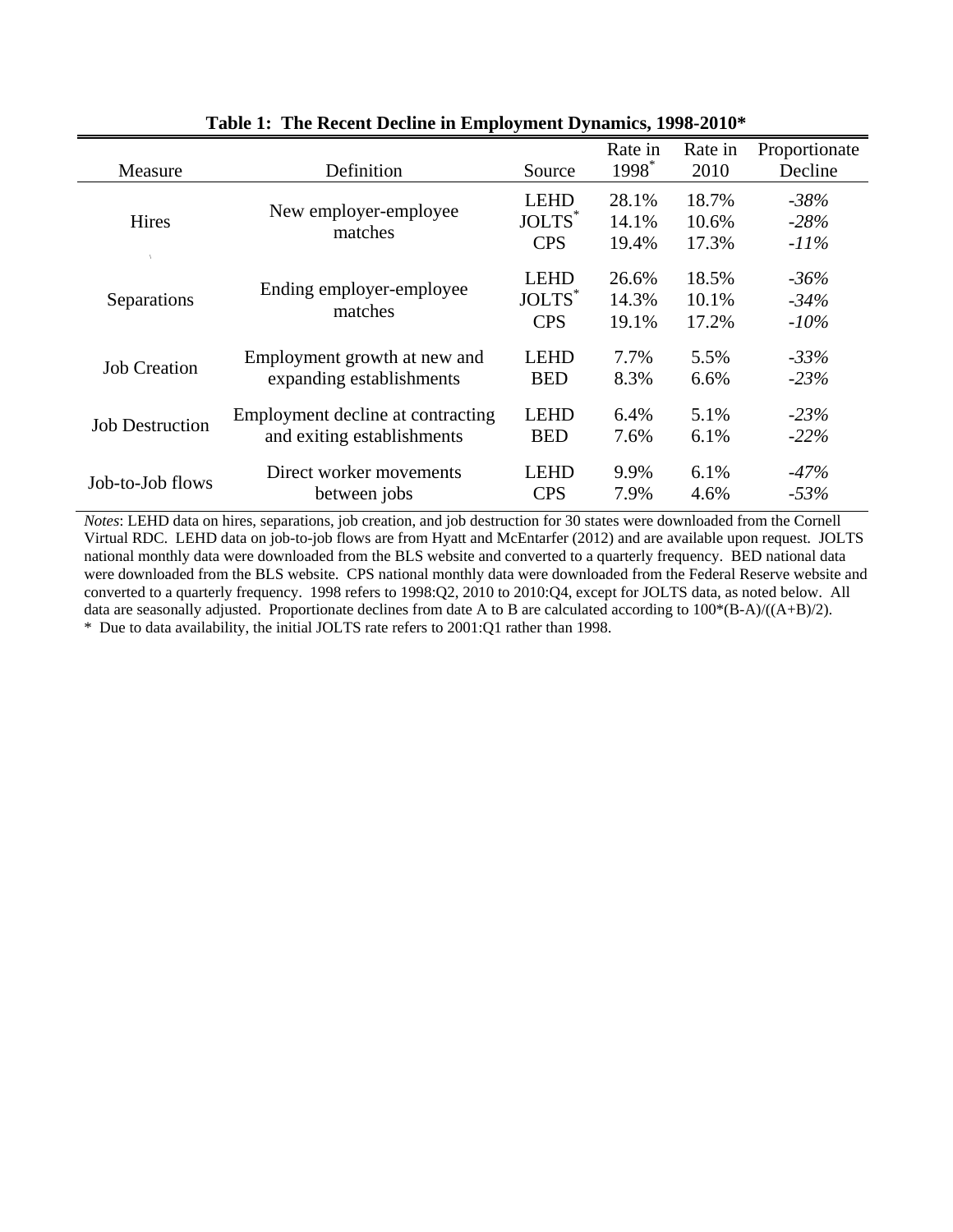|                                                                  | <b>LEHD</b>                                                                                                                                                                                                                                                                                      | <b>CPS</b>                                                                             | <b>JOLTS</b>                                                                         | <b>BED</b>                                                        |
|------------------------------------------------------------------|--------------------------------------------------------------------------------------------------------------------------------------------------------------------------------------------------------------------------------------------------------------------------------------------------|----------------------------------------------------------------------------------------|--------------------------------------------------------------------------------------|-------------------------------------------------------------------|
| Acronym                                                          | Longitudinal Employer-Household<br>Dynamics                                                                                                                                                                                                                                                      | Current<br>Population Survey                                                           | Job Openings and<br>Labor Turnover<br>Survey                                         | <b>Business</b><br>Employment<br>Dynamics                         |
| Data source for<br>Hires and<br>Separations                      | <b>Quarterly Workforce Indicators</b><br>accessed via<br>http://www2.vrdc.cornell.edu/                                                                                                                                                                                                           | http://www.federa<br>lreserve.gov/pubs/<br>feds/2004/200434<br>/200434abs.html         | http://www.bls.g<br>ov/ilt                                                           | N.A.                                                              |
| Data source for<br>Job-to-Job<br><b>Flows</b>                    | Data are from Hyatt and<br>McEntarfer (2012). We use<br>within-quarter and adjacent-quarter<br>flows that involve a separation<br>from the origin employer and a hire<br>at the destination employer.                                                                                            | http://www.federa<br>lreserve.gov/pubs/<br>feds/2004/200434<br>/200434abs.html         | N.A.                                                                                 | N.A.                                                              |
| Data source for<br><b>Job Creation</b><br>and Job<br>Destruction | Quarterly Workforce Indicators<br>accessed via<br>http://www2.vrdc.cornell.edu/                                                                                                                                                                                                                  | N.A.                                                                                   | N.A.                                                                                 | http://www.bls.gov/<br>bdm                                        |
| Special Note                                                     |                                                                                                                                                                                                                                                                                                  | Data by<br>demographics and<br>industry were<br>kindly given to us<br>by Bruce Fallick | JOLTS data by<br>establishment<br>size are available<br>upon request<br>from the BLS | Establishment level<br>data are different<br>than firm level data |
| Geography                                                        | Hires, separations, job creation, and<br>job destruction from 30 states. <sup>1</sup><br>Job-to-job flows are from a sample<br>of individuals who ever worked in<br>at least 1 of 9 states, with their<br>employment histories tracked<br>through all available states. <sup>2</sup>             | National                                                                               | National                                                                             | National                                                          |
| Frequency                                                        | Quarterly                                                                                                                                                                                                                                                                                        | Monthly,<br>converted to<br>quarterly                                                  | Monthly,<br>converted to<br>quarterly                                                | Quarterly                                                         |
| Are source data<br>seasonally<br>adjusted?                       | No for hires, separations, job<br>creation, and job destruction. Yes<br>for job-to-job flows.                                                                                                                                                                                                    | N <sub>o</sub>                                                                         | Yes                                                                                  | Yes                                                               |
| Includes<br>government?                                          | No for hires, separations, job<br>creation, and job destruction. State<br>and local government included in<br>job-to-job flows.                                                                                                                                                                  | Yes                                                                                    | No                                                                                   | N <sub>o</sub>                                                    |
| Denominator<br>used to calculate<br>rates                        | For hires, separations, job creation,<br>and job destruction: the average<br>employment in the two quarters.<br>For job-to-job flows, the quarter's<br>total count of dominant jobs.<br>These 30 states are: CA, CO, CT, FL, GA, HI, ID, IL, IN, KS, LA, MD, ME, MN, MO, MT, NC, ND, NJ, NM, NV, | Employment in<br>the first month of<br>the flow                                        | Current<br>employment                                                                | Average<br>employment in the<br>two quarters                      |

# **Table 2: Sources of Quarterly Data on Employment Dynamics**

PA, RI, SC, SD, TN, TX, VA, WA, and WV.<br><sup>2</sup> These 9 states are: CA, FL, GA, IL, KS, MI, NV, NC, and ND.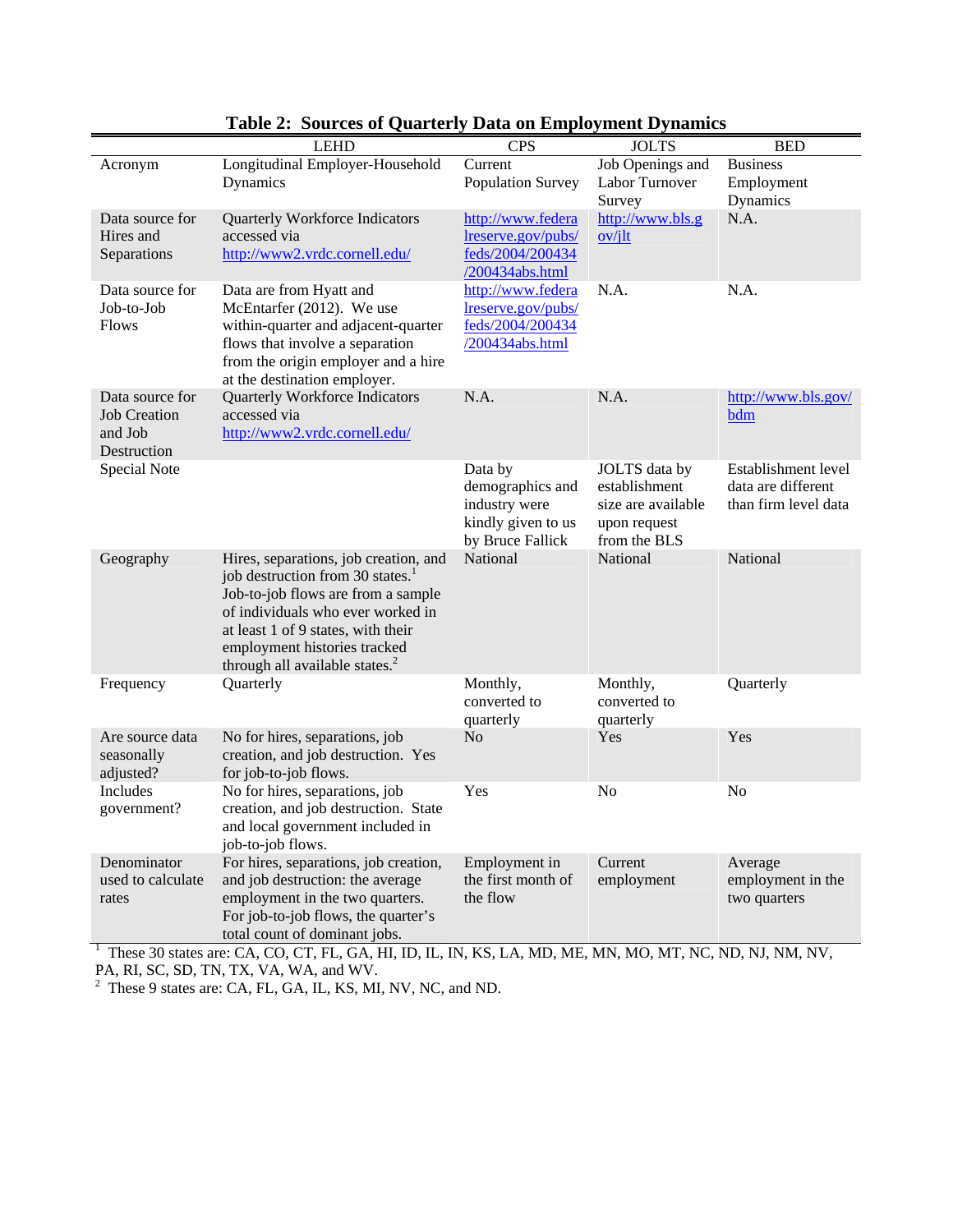

**Figure 1: Hires and Separations 1995:Q4 – 2012:Q3, LEHD, JOLTS, and CPS Quarterly Data** 

*Notes*: LEHD data for 30 states were downloaded from the Cornell Virtual RDC. JOLTS national monthly data were downloaded from the BLS website and converted to a quarterly frequency. CPS national monthly data were downloaded from the Federal Reserve website and converted to a quarterly frequency. All data are seasonally adjusted.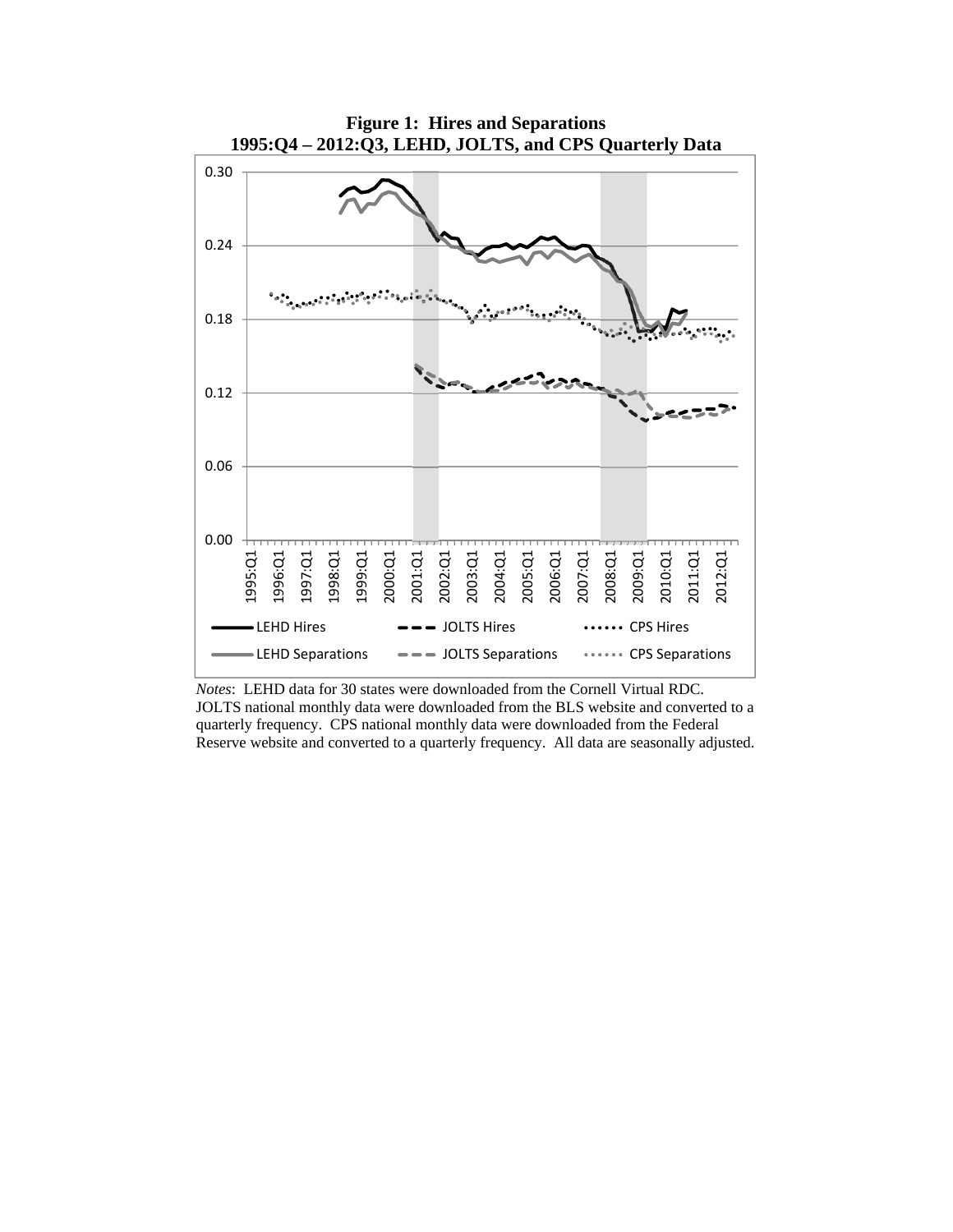|                                                                        |             | 2001:01 – 2010:04, LEHD, JOL 18, and CPS Quarterly Data |              |              |            |             |
|------------------------------------------------------------------------|-------------|---------------------------------------------------------|--------------|--------------|------------|-------------|
|                                                                        | <b>LEHD</b> | <b>LEHD</b>                                             | <b>JOLTS</b> | <b>JOLTS</b> | <b>CPS</b> | <b>CPS</b>  |
|                                                                        | Hires       | Separations                                             | Hires        | Separations  | Hires      | Separations |
| 2001:Q1                                                                | .276        | .266                                                    | .141         | .143         | .199       | .204        |
| 2010:Q4                                                                | .187        | .185                                                    | .106         | .101         | .173       | .172        |
| Change                                                                 | $-.089$     | $-.081$                                                 | $-.035$      | $-.042$      | $-.026$    | $-.032$     |
| % of change<br>explained by<br>changing individual<br>characteristics: |             |                                                         |              |              |            |             |
| Age <sup>1</sup>                                                       | 12.6%       | 11.2%                                                   |              |              | 23.3%      | 15.0%       |
| Gender <sup>2</sup>                                                    | 0.2%        | 0.2%                                                    |              |              | $-0.3%$    | $-0.3\%$    |
| Race - Ethnicity <sup>3</sup>                                          | $-1.8%$     | $-1.7%$                                                 |              |              |            |             |
| Education <sup>4</sup>                                                 | $-0.4%$     | $-0.4%$                                                 |              |              | 23.2%      | 25.4%       |
| % of change<br>explained by<br>changing business<br>characteristics:   |             |                                                         |              |              |            |             |
| Industry <sup>5</sup>                                                  | $-6.3%$     | $-5.8\%$                                                | $-2.6%$      | $-1.4%$      | $-4.4%$    | $-3.5%$     |
| Firm Size <sup>6</sup>                                                 | 2.4%        | 2.3%                                                    |              |              |            |             |
| Estab Size <sup>7</sup>                                                |             |                                                         | $-0.7%$      | $-0.7%$      |            |             |
| Firm Age $8$                                                           | 8.4%        | 7.5%                                                    |              |              |            |             |

#### **Table 3: Hires and Separations Decomposition by Individual and Business Characteristics**   $2010 \cdot \Omega_{\text{A}}$  **LEHD, JOLTS**

*Notes*: LEHD data for 30 states were downloaded from the Cornell Virtual RDC. JOLTS national monthly data by industry were downloaded from the BLS website and converted to a quarterly frequency. JOLTS national monthly data by establishment size are available upon request from BLS. CPS national monthly data were downloaded from the Federal Reserve website and converted to a quarterly frequency. CPS data by demographic and business characteristics were provided by Bruce Fallick. All data are seasonally adjusted.

<sup>1</sup> Age has 6 categories:  $\{<\,24, 25\text{-}34, 35\text{-}44, 45\text{-}54, 55\text{-}64, 65\text{+}\}.$ 

<sup>2</sup> Gender has 2 categories:  ${male, female}.$ 

 $3$  Race & Ethnicity has 5 categories: {Asian non-Hispanic, Black non-Hispanic, White non-Hispanic, Other non-Hispanic, Hispanic}.

<sup>4</sup> Education has 4 categories: {less than high school, high school graduate, some college, college graduate}. The education sample is restricted to persons aged 25+.

<sup>5</sup> Industry has 11 categories: {Mining, Construction, Manufacturing, Wholesale & Retail Trade, Transportation and Utilities, Information, Financial Activities, Professional and Business Services, Education & Health Services, Leisure and Hospitality Services, Other Services}.

<sup>6</sup> Firm Size has 5 categories:  $\{<20, 20-49, 50-249, 250-499, \geq 500\}$ .

<sup>7</sup> Establishment Size has 3 categories:  $\{1-49, 50-249, \geq 250\}$ .

<sup>8</sup> Firm Age has 5 categories:  $\{0-1, 2-3, 4-5, 6-10, 11+\}.$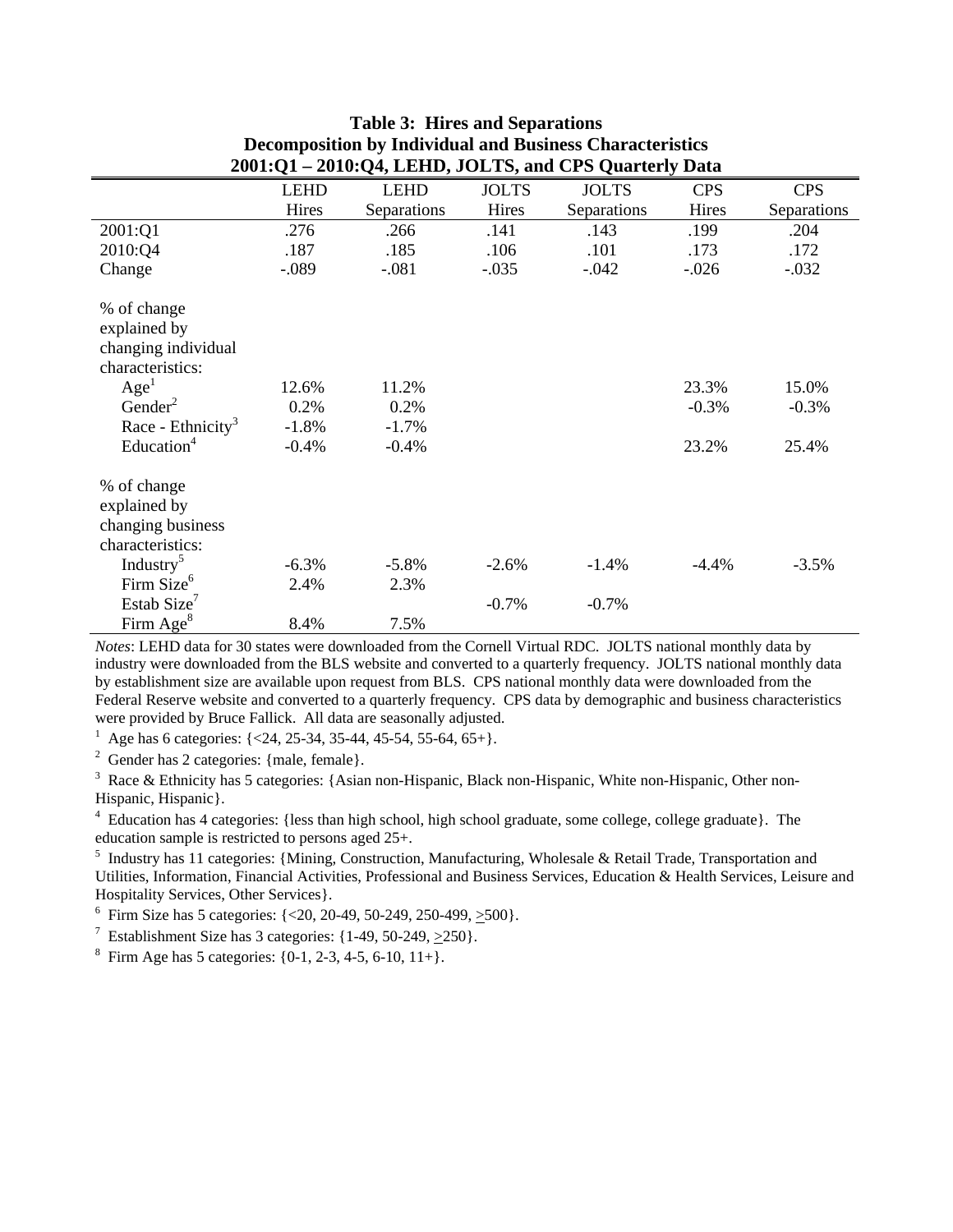

*Notes*: LEHD data for 30 states were downloaded from the Cornell Virtual RDC. BED national data were downloaded from the BLS website. All data are seasonally adjusted.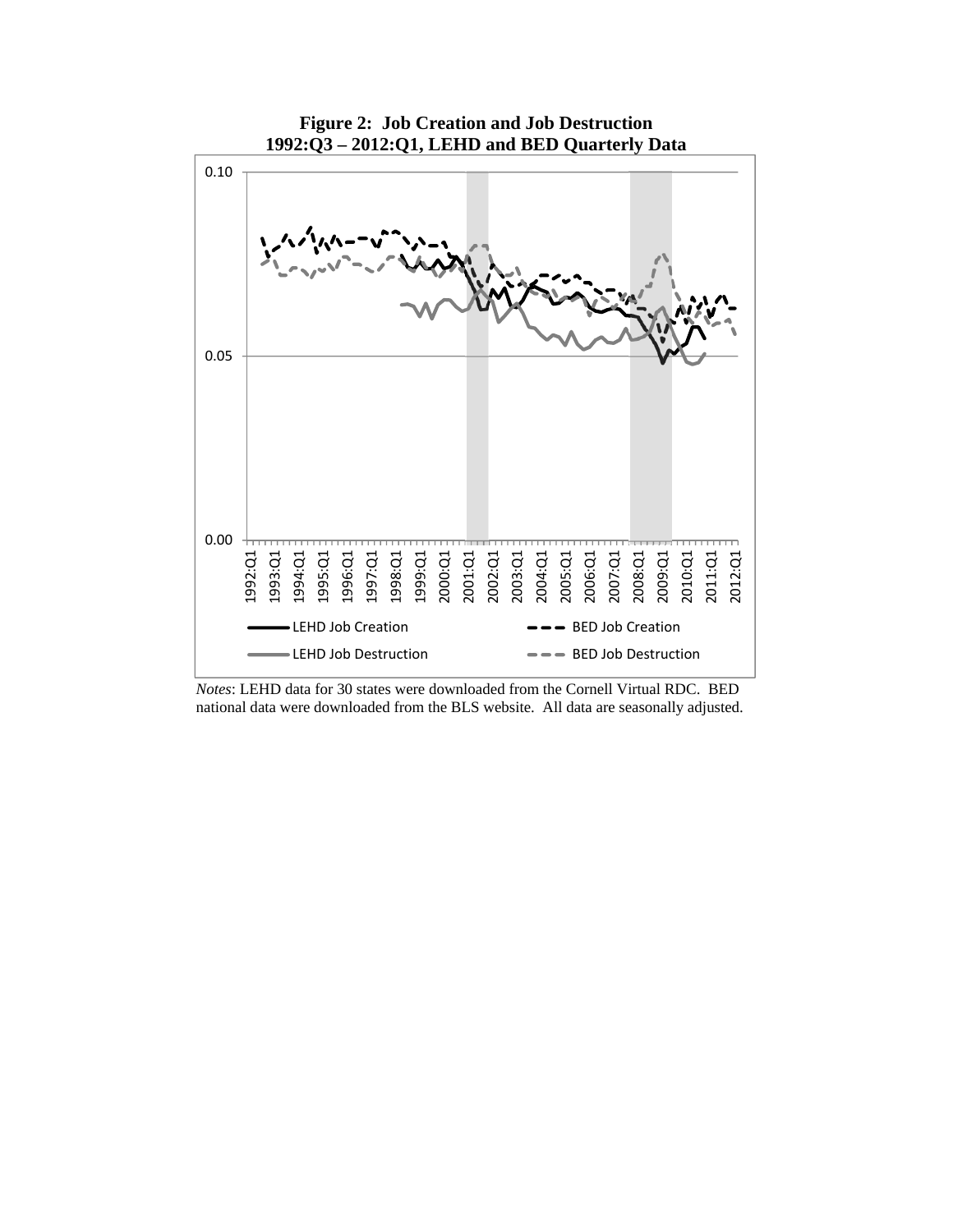|                                                                                                            | <b>LEHD Job</b>  | <b>LEHD Job</b>   | <b>BED</b> Job   | <b>BED</b> Job   |
|------------------------------------------------------------------------------------------------------------|------------------|-------------------|------------------|------------------|
|                                                                                                            | Creation         | Destruction       | Creation         | Destruction      |
| 1998:Q2                                                                                                    | .077             | .064              | .083             | .076             |
| 2010:Q4                                                                                                    | .055             | .051              | .066             | .061             |
| Change                                                                                                     | $-.022$          | $-.013$           | $-.017$          | $-.015$          |
| % of change explained<br>by changing business<br>characteristics:<br>Industry <sup>1</sup><br>Firm $Size2$ | $-7.2\%$<br>9.6% | $-9.7\%$<br>13.1% | $-9.0\%$<br>5.8% | $-5.9\%$<br>6.3% |
| Firm Age <sup>3</sup>                                                                                      | 18.9%            | 14.4%             |                  |                  |

**Table 4: Job Creation and Job Destruction Decomposition by Business Characteristics 1998:Q2 – 2010:Q4, LEHD and BED Quarterly Data** 

LEHD data for 30 states were downloaded from the Cornell Virtual RDC. BED national data were downloaded from the BLS website. BED establishment level data are different than BED firm level data; the BED job creation and job destruction statistics in the top rows of this table are national establishment level data. BED data for 30 states were downloaded from the BLS website for the state decomposition. All data are seasonally adjusted.

1 Industry has 12 categories: {Agriculture and Mining, Construction, Manufacturing, Wholesale Trade, Retail Trade, Transportation and Utilities, Information, Financial Activities, Professional and Business Services, Educational and Health Care Services, Leisure and Hospitality, Other Services}.

<sup>2</sup> Firm Size has 5 categories:  $\{<20, 20-49, 50-249, 250-499, \geq 500\}$ .

<sup>3</sup> Firm Age has 5 categories:  $\{0-1, 2-3, 4-5, 6-10, 11+\}$ .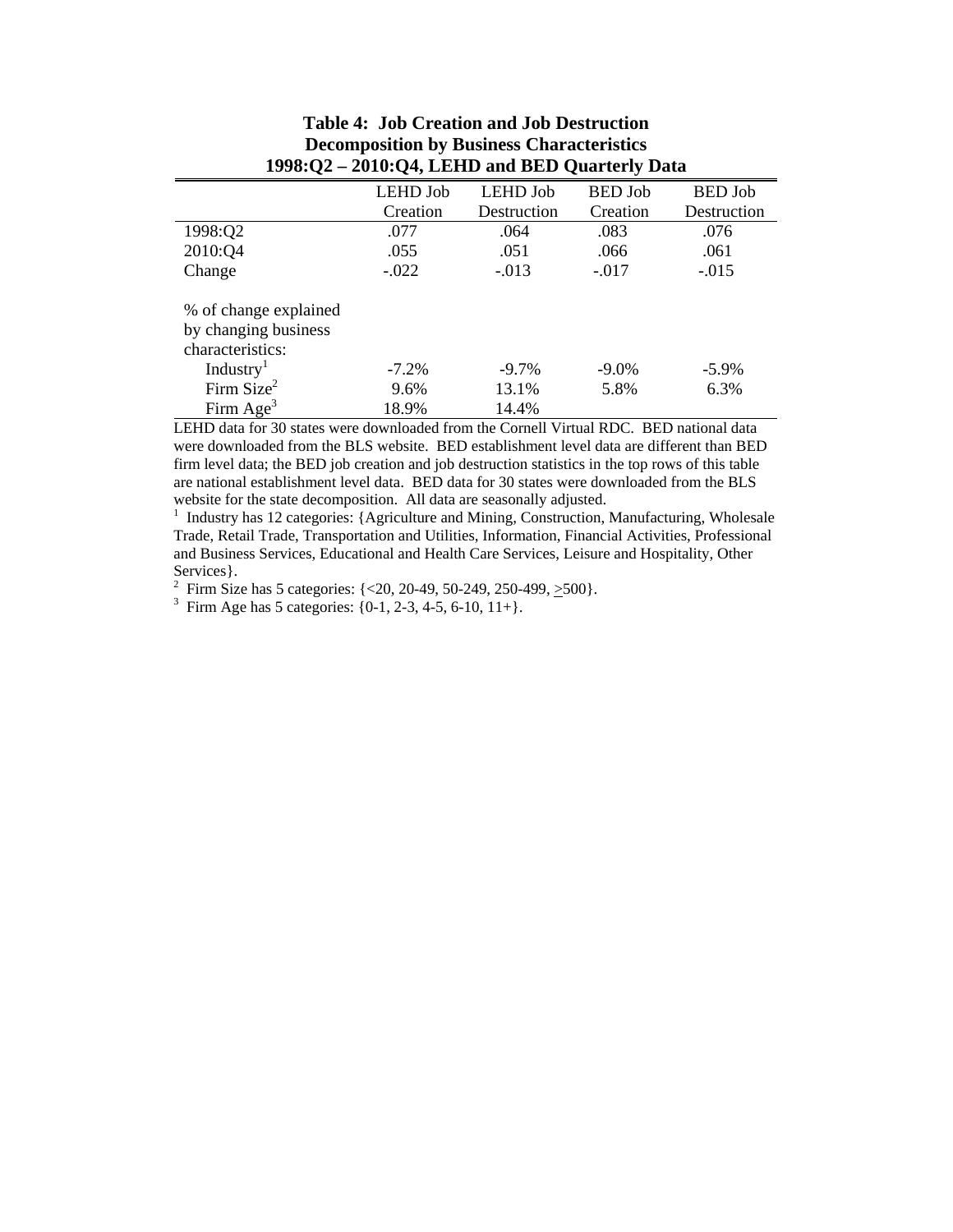

*Notes*: LEHD data are from Hyatt and McEntarfer (2012). CPS national monthly data were downloaded from the Federal Reserve website and converted to a quarterly frequency. All data are seasonally adjusted.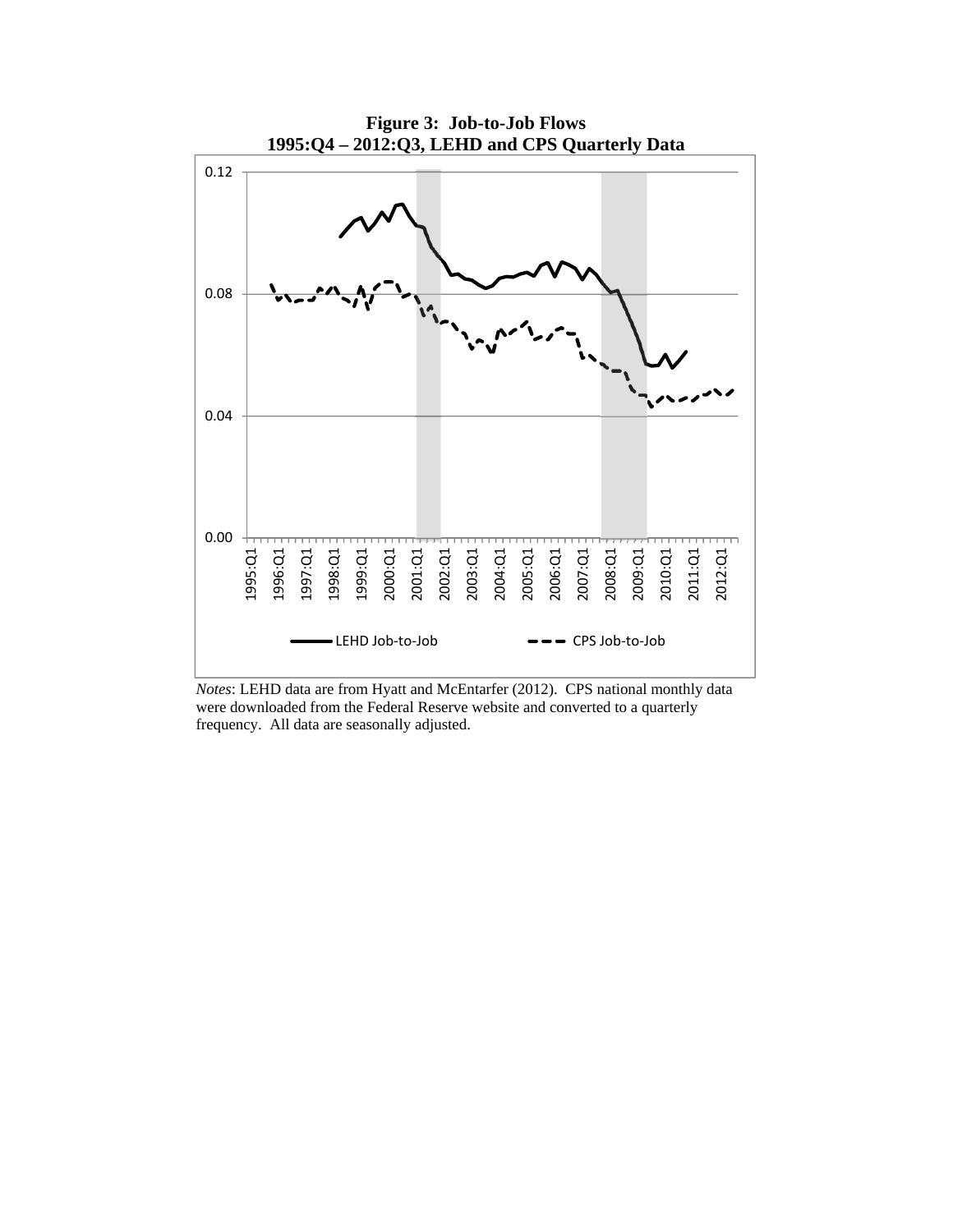|                                   | LEHD       | <b>CPS</b> |
|-----------------------------------|------------|------------|
|                                   | Job-to-Job | Job-to-Job |
| 1998:Q2                           | .099       | .079       |
| 2010:Q4                           | .061       | .046       |
| Change                            | $-.038$    | $-.033$    |
| % of change explained by changing |            |            |
| individual characteristics:       |            |            |
| Age <sup>1</sup>                  | 21.0%      | 9.0%       |
| Gender <sup>2</sup>               | 0.3%       | 0.0%       |
| Race & Ethnicity <sup>3</sup>     | $-0.6%$    |            |
| Education $4$                     | $-0.2\%$   | 2.9%       |
| % of change explained by changing |            |            |
| business characteristics:         |            |            |
| Industry <sup>5</sup>             | $-1.3%$    | $-1.1\%$   |
| Firm Size <sup>6</sup>            | 2.8%       |            |
| Firm $Age^7$                      | 7.6%       |            |

# **Table 5: Job-to-Job Flows Decomposition by Individual and Business Characteristics 1998:Q2 – 2010:Q4, LEHD and CPS Quarterly Data**

*Notes*: LEHD data are from Hyatt and McEntarfer (2012). CPS national monthly data were downloaded from the Federal Reserve website and converted to a quarterly frequency. CPS data by demographic and business characteristics were provided by Bruce Fallick. All data are seasonally adjusted.

1 Age has 6 categories: {<24, 25-34, 35-44, 45-54, 55-64, 65+}.

2 Gender has 2 categories: {male, female}.

3 Race & Ethnicity has 5 categories: {Asian non-Hispanic, Black non-Hispanic, White non-Hispanic, Other non-Hispanic, Hispanic}.

<sup>4</sup> Education has 4 categories: {less than high school, high school graduate, some college, college graduate}. The education sample is restricted to persons aged 25+. 5 Industry has 11 categories: {Mining, Construction, Manufacturing, Wholesale &

Retail Trade, Transportation and Utilities, Information, Financial Activities, Professional and Business Services, Education & Health Services, Leisure and Hospitality Services, Other Services}..

<sup>6</sup> Firm Size has 5 categories:  $\{<20, 20-49, 50-249, 250-499, \geq 500\}$ .

<sup>7</sup> Firm Age has 5 categories:  $\{0-1, 2-3, 4-5, 6-10, 11+\}.$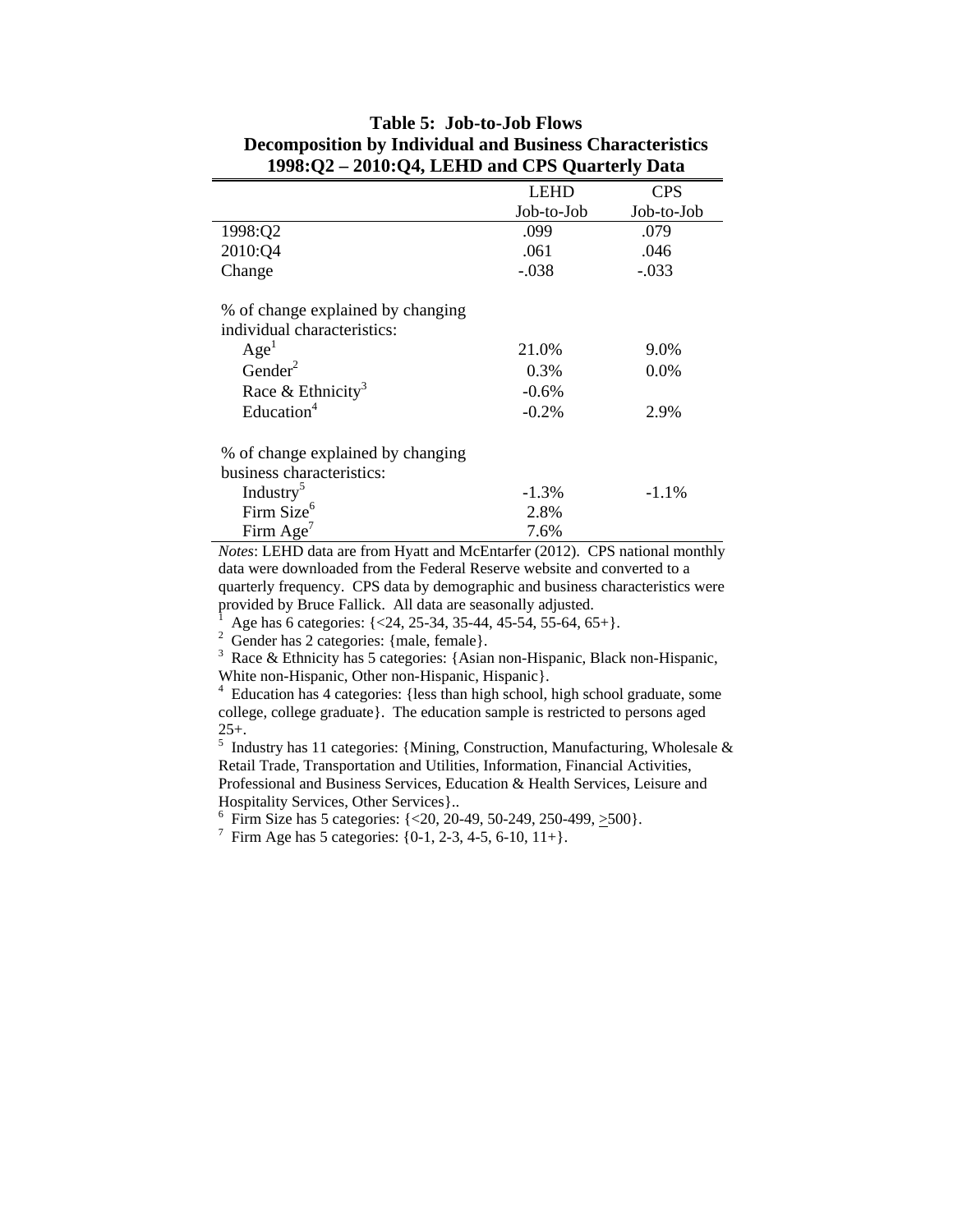|             |         |         |         | Percent of |
|-------------|---------|---------|---------|------------|
| <b>LEHD</b> | 1998:Q2 | 2010:Q4 | Change  | H+S Change |
| H           | .281    | .187    |         |            |
| S           | .266    | .185    |         |            |
| JC          | .077    | .055    |         |            |
| JD          | .064    | .051    |         |            |
|             |         |         |         |            |
| $H + S$     | .547    | .372    | $-.175$ |            |
| $JC+JD$     | .141    | .106    | $-.035$ | 20.0%      |
| $2*Churn$   | .406    | .266    | $-.140$ | 80.0%      |

**Table 6: Gross Worker and Job Flows in the LEHD** 

*Notes*: LEHD data on hires, separations, job creation, and job destruction for 30 states were downloaded from the Cornell Virtual RDC. All data are seasonally adjusted.

**Table 7: Gross Worker and Job Flows from Lazear and Spletzer (2012)** 

| Lazear and     |         |         |         | Percent of |
|----------------|---------|---------|---------|------------|
| Spletzer JOLTS | 2001:Q1 | 2010:Q4 | Change  | H+S Change |
| H              | .110    | .087    |         |            |
| S              | .113    | .083    |         |            |
| JC             | .036    | .037    |         |            |
| JD             | .039    | .033    |         |            |
|                |         |         |         |            |
| $H + S$        | .222    | .170    | $-.052$ |            |
| $JC+JD$        | .075    | .070    | $-.005$ | 9.6%       |
| $2*Churn$      | .147    | .100    | $-.047$ | 90.4%      |

*Notes*: Hires, separations, job creation, and job destruction data are from Lazear and Spletzer's (2012) analysis of the JOLTS microdata.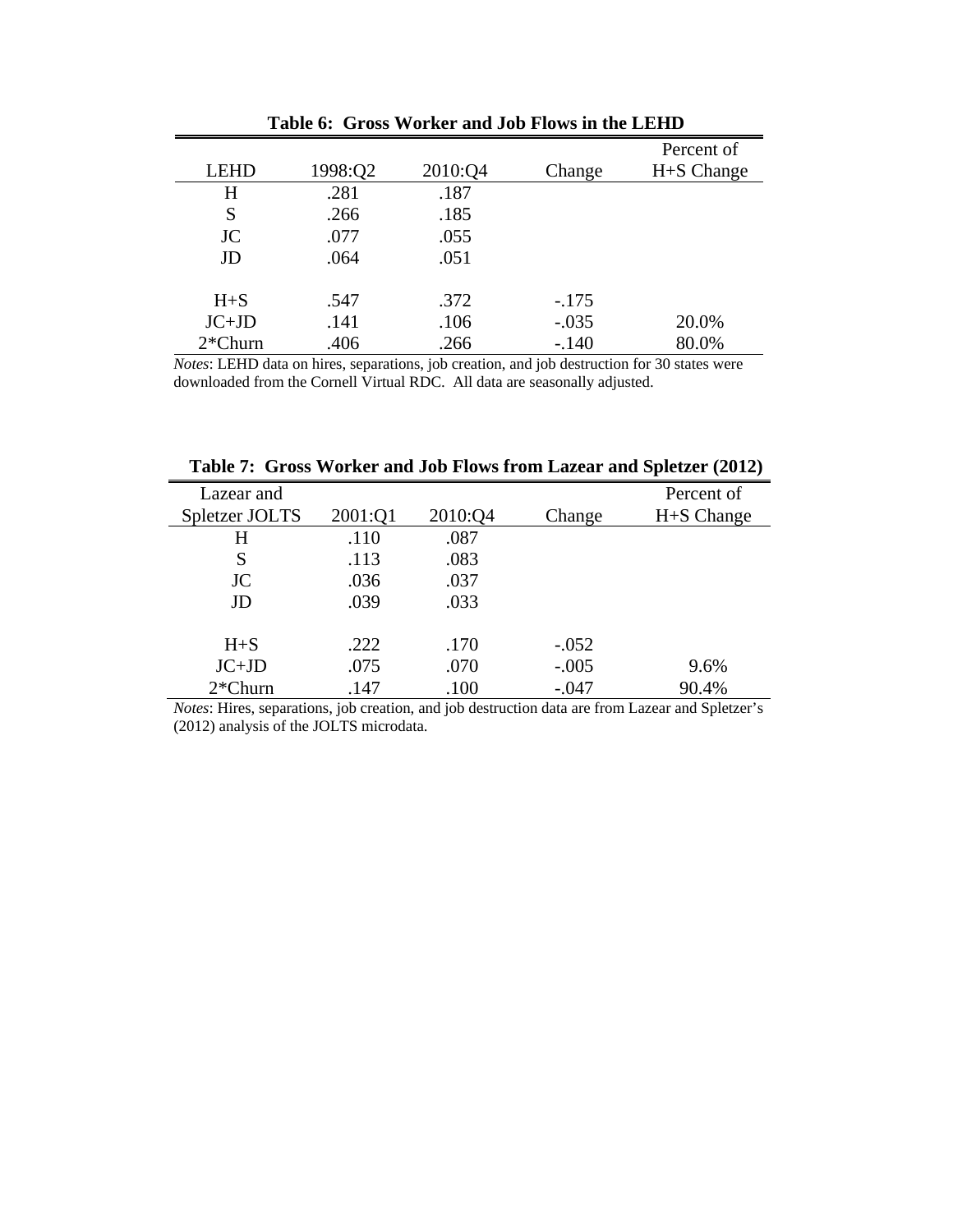| $1998:Q2 - 2010:Q4$ , LEHD Quarterly Data                                                          |          |             |         |             |  |  |  |
|----------------------------------------------------------------------------------------------------|----------|-------------|---------|-------------|--|--|--|
|                                                                                                    | Job      | Job         |         |             |  |  |  |
|                                                                                                    | Creation | Destruction | Hires   | Separations |  |  |  |
| 1998:Q2                                                                                            | .072     | .065        | .267    | .260        |  |  |  |
| 2010:Q4                                                                                            | .052     | .052        | .175    | .175        |  |  |  |
| Change                                                                                             | $-.020$  | $-.013$     | $-.092$ | $-.084$     |  |  |  |
| % of change<br>explained by<br>changing business<br>characteristics:                               |          |             |         |             |  |  |  |
| $Emp$ Growth <sup>1</sup>                                                                          | 99.8%    | 100.3%      | 37.3%   | 32.0%       |  |  |  |
| <i>Notes:</i> LEHD data on hires, separations, job creation, and job destruction were created from |          |             |         |             |  |  |  |

# **Table 8: Employment Dynamics Decomposition by Business Characteristics**

*Notes*: LEHD data on hires, separations, job creation, and job destruction were created from

confidential LEHD microdata. All data are seasonally adjusted.<br><sup>1</sup> Employment Growth "g" has 55 categories:  $\{-2, (-2.0, -1.5), [-1.5, -1.25), [-1.25, -1), [-1, -.9), ...,$  $[-3,-2), [-2,-18), \ldots, [-12,-1), [-1,-09), \ldots, [-01,0), 0, (0, 01], \ldots, (09, 1], (1, 12], \ldots, (18, 2],$  $(0.2, 0.3], \ldots, (0.9, 1], (1, 1.25], (1.25, 1.5], (1.5, 2), 2$ .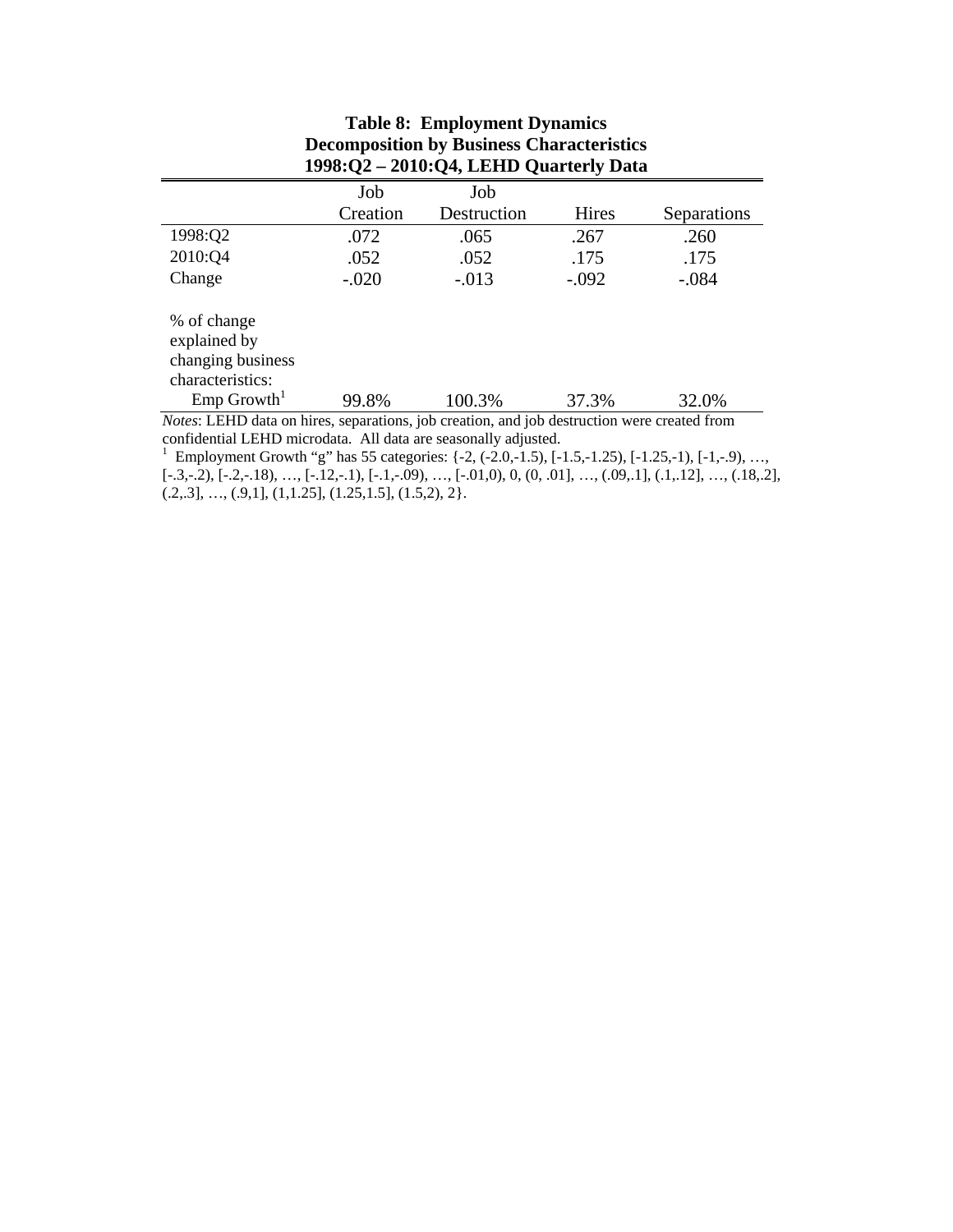

**Figure 4: Change in Employment Share (vertical axis), by the Establishment's Growth Rate Distribution g (horizontal axis) 1998:Q2 – 2010:Q4 LEHD Quarterly Data** 

*Notes*: LEHD data on hires, separations, job creation, and job destruction were created from confidential LEHD microdata. All data are seasonally adjusted.<br><sup>1</sup> Employment Growth  $(2^{\circ})$  is  $\leq$ 

 Employment Growth "g" has 55 categories: {-2, (-2.0,-1.5), [-1.5,-1.25), [-1.25,-1), [-1,-.9), …,  $[-3,-2), [-2,-18), ..., [-12,-1), [-1,-09), ..., [-01,0), 0, (0, 01], ..., (09, 1], (1, 12], ..., (18, 2],$  $(0.2, 0.3], \ldots, (0.9, 1], (1, 1.25], (1.25, 1.5], (1.5, 2), 2$ .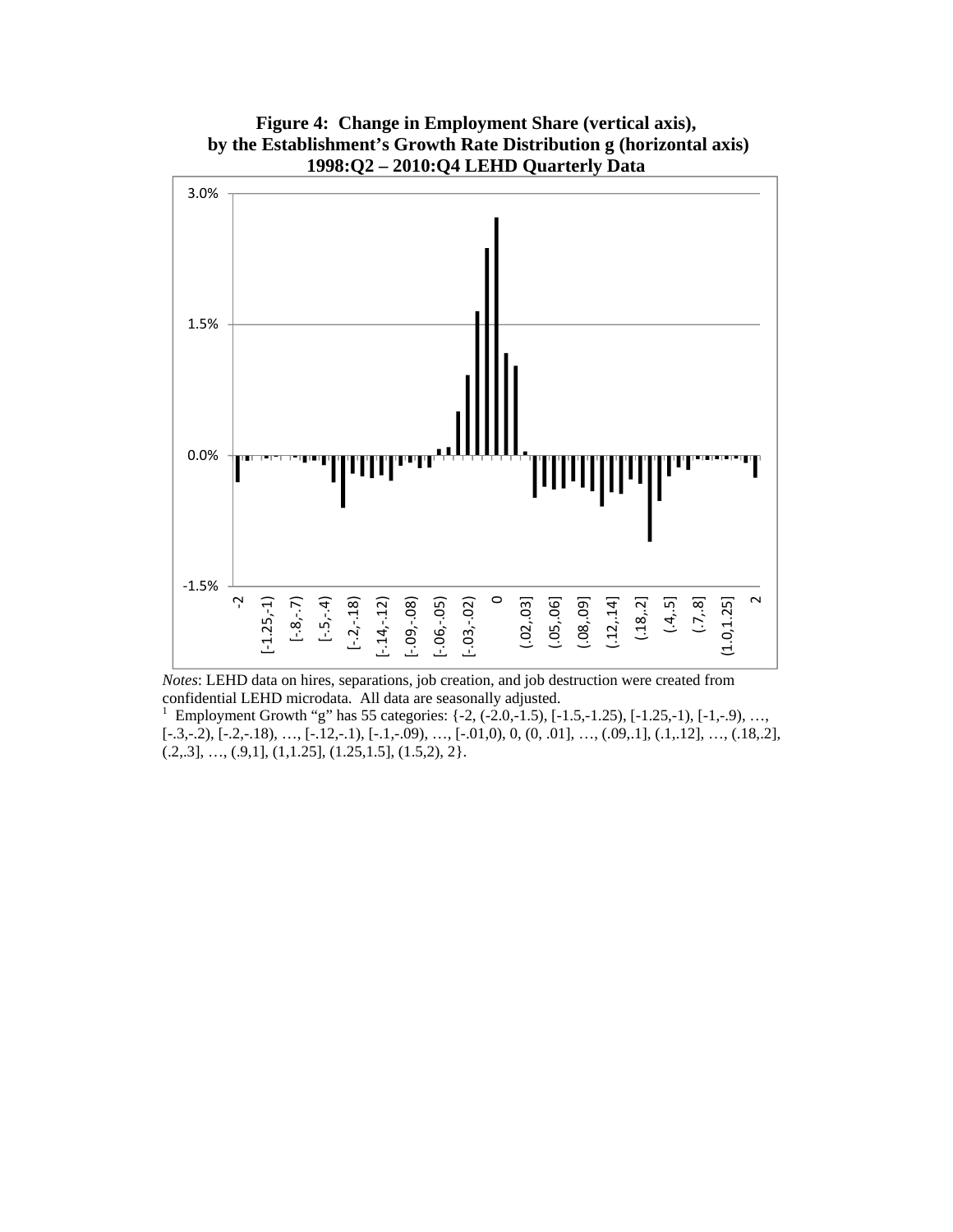

**Figure 5: Hires and Separations (vertical axis), by the Establishment's Growth Rate Distribution g (horizontal axis)** 

*Notes*: LEHD data on hires, separations, job creation, and job destruction were created from confidential LEHD microdata. All data are seasonally adjusted.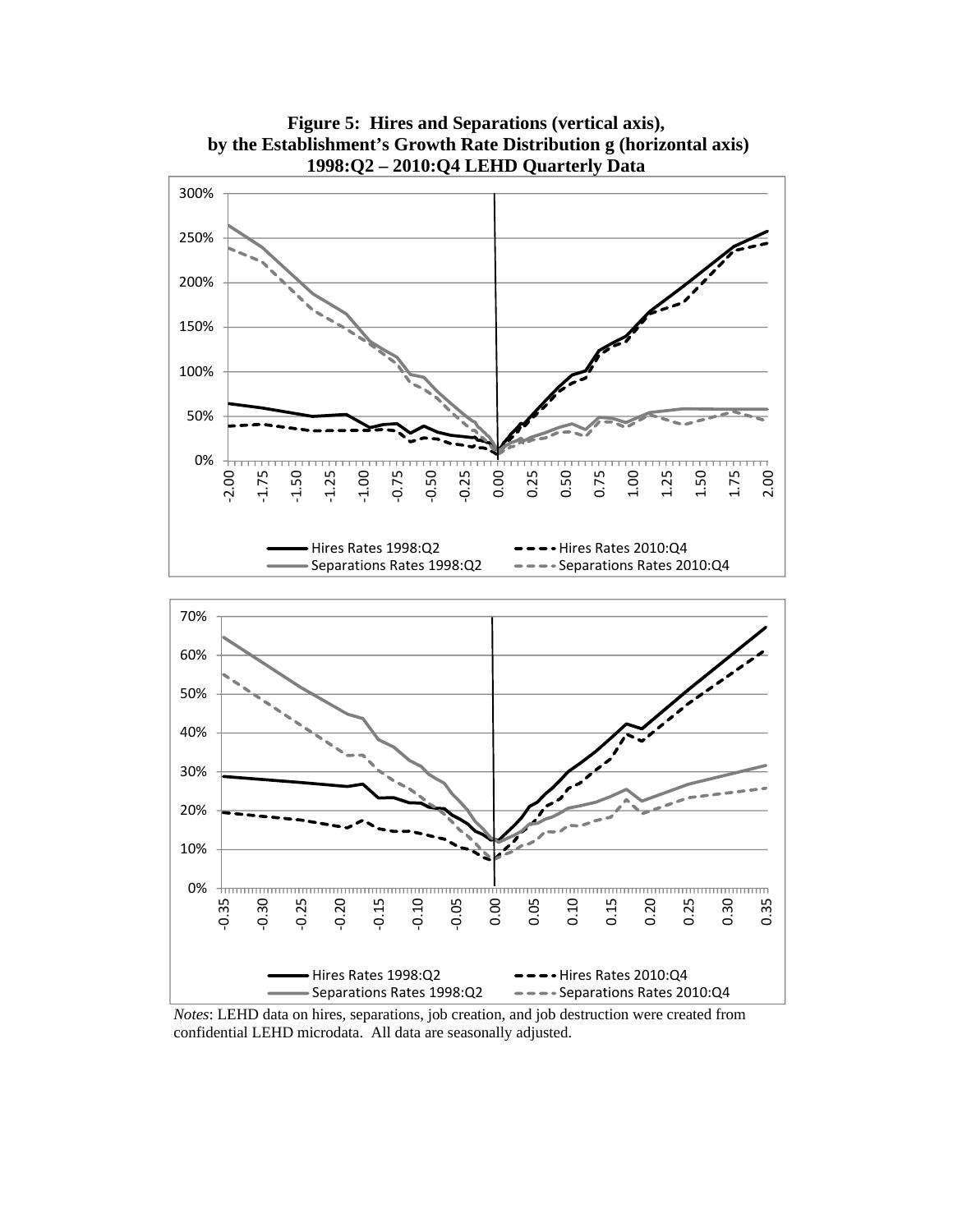| Percent of<br>H+S Change |
|--------------------------|
|                          |
|                          |
|                          |
|                          |
|                          |
|                          |
| $-65%$                   |
| 165%                     |
|                          |

| Table 9: Gross Worker Flows and Job-to-Job Flows in the CPS |  |  |  |  |  |  |  |  |  |  |
|-------------------------------------------------------------|--|--|--|--|--|--|--|--|--|--|
|-------------------------------------------------------------|--|--|--|--|--|--|--|--|--|--|

*Notes*: CPS national monthly data were downloaded from the Federal Reserve website and converted to a quarterly frequency. All data are seasonally adjusted.

|                                                  |         |         |         | Percent of |
|--------------------------------------------------|---------|---------|---------|------------|
| <b>LEHD</b>                                      | 1998:Q2 | 2010:Q4 | Change  | H+S Change |
| H                                                | .281    | .187    |         |            |
| S                                                | .266    | .185    |         |            |
| Inflows                                          | .061    | .044    |         |            |
| <b>Outflows</b>                                  | .053    | .049    |         |            |
| Job-to-Job                                       | .099    | .061    |         |            |
| $H + S$                                          | .547    | .372    | $-.175$ |            |
| $In+Out$                                         | .114    | .093    | $-.021$ | 12.0%      |
| $2*Job-to-Job$                                   | .198    | .122    | $-.076$ | 43.4%      |
| <b>Residual Secondary</b><br>and Short Term Jobs | .235    | .157    | $-.078$ | 44.6%      |

**Table 10: Gross Worker Flows and Job-to-Job Flows in the LEHD** 

*Notes*: LEHD data for 30 states were downloaded from the Cornell Virtual RDC to create rates of hires and separations. LEHD job-to-job flows data are from Hyatt and McEntarfer (2012). Inflow and outflow rates were calculated as a special tabulation from the job-to-job flows database. All data are seasonally adjusted.